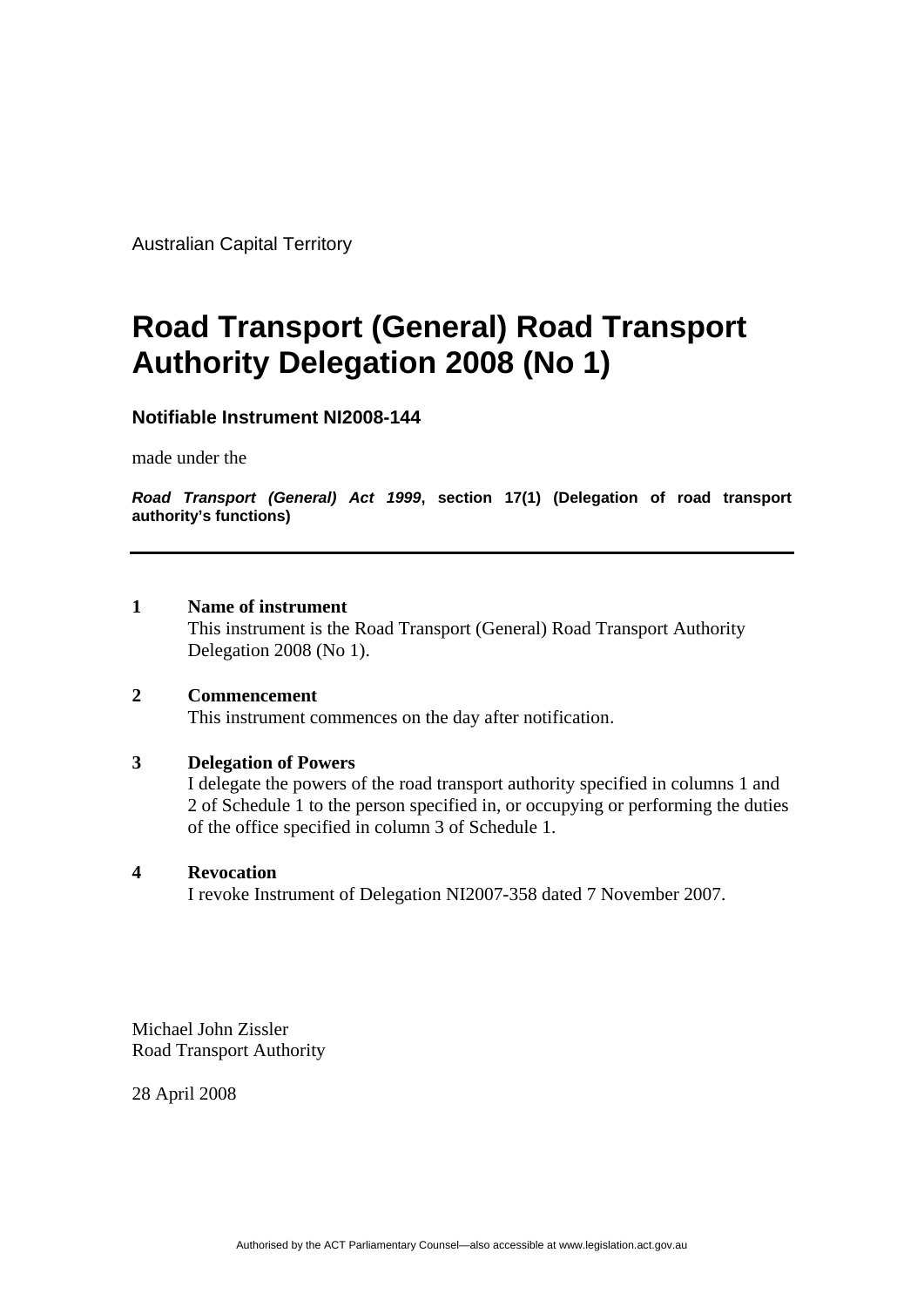# **THIS IS PAGE 1 OF SCHEDULE 1 TO THE INSTRUMENT OF DELEGATION MADE UNDER s17(1) OF THE** *ROAD TRANSPORT (GENERAL) ACT 1999* **ON THE th DAY OF APRIL 2008**

| <b>Column 1</b><br><b>Provisions of the</b><br><b>Road Transport</b><br><b>Legislation</b> | <b>Column 2</b><br><b>Description of</b><br>powers delegated                                                                                                                                                                                               | <b>Column 3</b><br><b>Office</b>                                                                                                                                                                                                                                                     | <b>Column 4</b><br><b>Function</b>                                                                                                                                                                                                                                                                                                |
|--------------------------------------------------------------------------------------------|------------------------------------------------------------------------------------------------------------------------------------------------------------------------------------------------------------------------------------------------------------|--------------------------------------------------------------------------------------------------------------------------------------------------------------------------------------------------------------------------------------------------------------------------------------|-----------------------------------------------------------------------------------------------------------------------------------------------------------------------------------------------------------------------------------------------------------------------------------------------------------------------------------|
| Road<br><b>Transport</b><br>(General) Act<br>1999                                          |                                                                                                                                                                                                                                                            |                                                                                                                                                                                                                                                                                      |                                                                                                                                                                                                                                                                                                                                   |
| Section 19                                                                                 | Appoint persons to be<br>authorised persons<br>for the road transport                                                                                                                                                                                      | <b>Position Number</b><br>46114                                                                                                                                                                                                                                                      | General Manager,<br><b>Transport Regulation</b><br>and Planning                                                                                                                                                                                                                                                                   |
|                                                                                            | legislation or a provision of<br>the road transport legislation                                                                                                                                                                                            | <b>Position Number</b><br>E00276                                                                                                                                                                                                                                                     | Director, Roads ACT                                                                                                                                                                                                                                                                                                               |
|                                                                                            |                                                                                                                                                                                                                                                            | <b>Position Number</b><br>25035                                                                                                                                                                                                                                                      | Senior Manager,<br><b>Traffic Management</b><br>and Safety                                                                                                                                                                                                                                                                        |
|                                                                                            | Appoint persons to be<br>authorised persons<br>for the following provisions<br>of the road transport<br>legislation:<br><b>Section 31 Road Transport</b><br>(Safety and Traffic<br>Management) Act 1999 -<br>remove dangers and<br>obstructions to traffic | <b>Position Number</b><br>01794<br><b>Position Number</b><br>03628<br><b>Position Number</b><br>46701<br><b>Position Number</b><br>23583<br><b>Position Number</b><br>23563<br><b>Position Number</b><br>23592<br><b>Position Number</b><br>11891<br><b>Position Number</b><br>11893 | Manager, Traffic<br>Signals<br>Senior Engineer,<br><b>Traffic Signals</b><br>Manager,<br>Investigations and<br>Programs<br>Senior Engineer,<br><b>Traffic Management</b><br>Senior Engineer,<br><b>Capital Works</b><br>Permits Officer,<br>Capital Works<br>Manager, Asset<br>Acceptance<br>Project Manager<br>Greenfield, Asset |
|                                                                                            |                                                                                                                                                                                                                                                            | <b>Position Number</b><br>11894                                                                                                                                                                                                                                                      | Acceptance<br>Project Manager<br>Brownfield and Infill,<br><b>Asset Acceptance</b>                                                                                                                                                                                                                                                |
|                                                                                            |                                                                                                                                                                                                                                                            | <b>Position Number</b><br>12330                                                                                                                                                                                                                                                      | Project Coordinator<br>Brownfield and Infill,<br><b>Asset Acceptance</b>                                                                                                                                                                                                                                                          |
|                                                                                            |                                                                                                                                                                                                                                                            | <b>Position Number</b><br>12331                                                                                                                                                                                                                                                      | Project Coordinator<br>Greenfield, Asset<br>Acceptance                                                                                                                                                                                                                                                                            |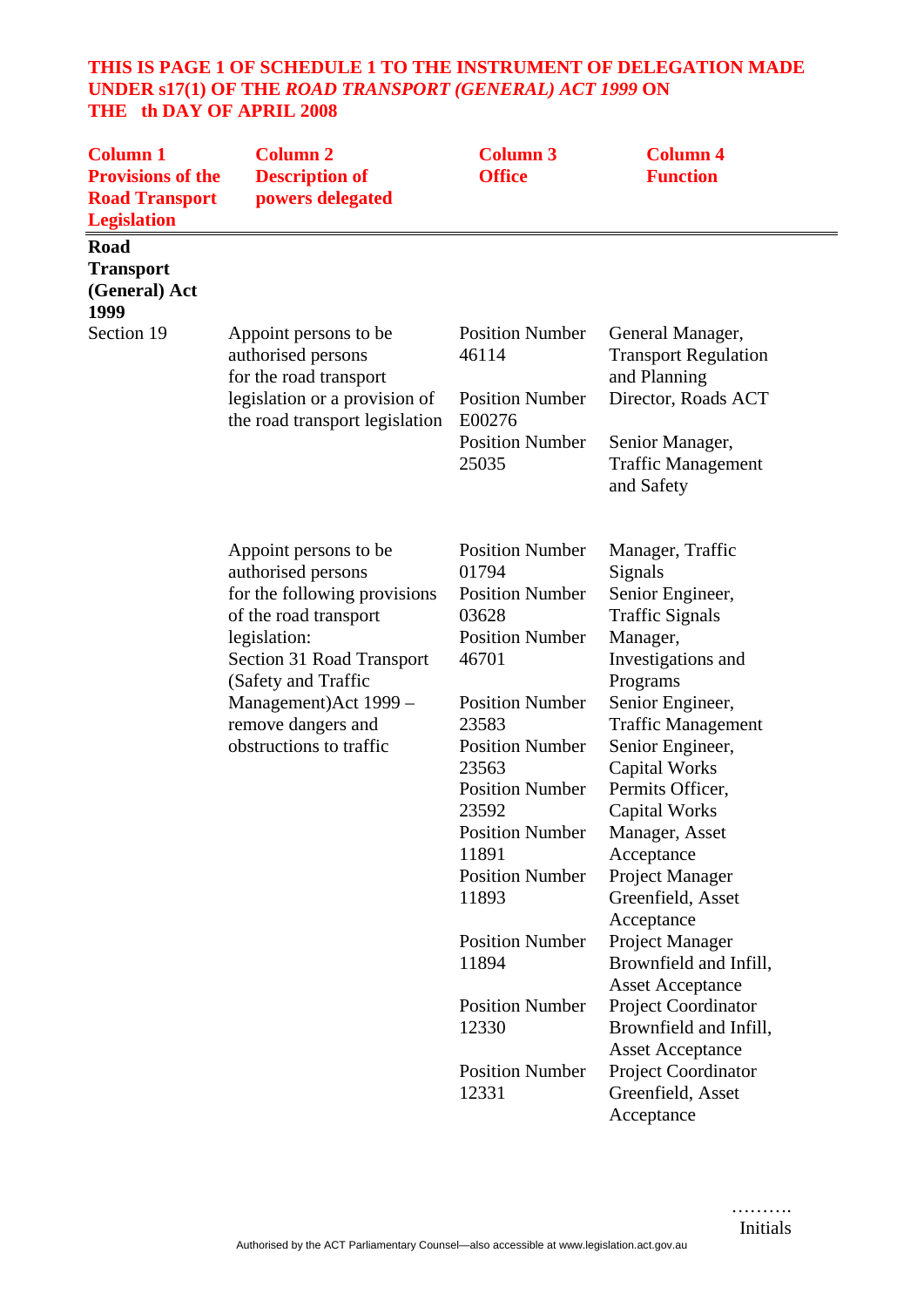# **THIS IS PAGE 2 OF SCHEDULE 1 TO THE INSTRUMENT OF DELEGATION MADE UNDER s17(1) OF THE** *ROAD TRANSPORT (GENERAL) ACT 1999* **ON THE th DAY OF APRIL 2008**

| <b>Column 1</b><br><b>Provisions of the</b><br><b>Road Transport</b><br><b>Legislation</b> | <b>Column 2</b><br><b>Description of</b><br>powers delegated                                                                               | <b>Column 3</b><br><b>Office</b>                                                                                                                                                                            | <b>Column 4</b><br><b>Function</b>                                                                                                                                                                                                                                                                         |
|--------------------------------------------------------------------------------------------|--------------------------------------------------------------------------------------------------------------------------------------------|-------------------------------------------------------------------------------------------------------------------------------------------------------------------------------------------------------------|------------------------------------------------------------------------------------------------------------------------------------------------------------------------------------------------------------------------------------------------------------------------------------------------------------|
| Section 20                                                                                 | Issue identity cards to<br>authorised persons for the<br>road transport legislation or<br>a provision of the road<br>transport legislation | <b>Position Number</b><br>46114<br><b>Position Number</b><br>E00276<br><b>Position Number</b><br>25035                                                                                                      | General Manager,<br><b>Transport Regulation</b><br>and Planning<br>Director, Roads ACT<br>Senior Manager,<br><b>Traffic Management</b>                                                                                                                                                                     |
| Section 48                                                                                 | Revoke suspension on court<br>order                                                                                                        | <b>Position Number</b><br>867<br><b>Position Number</b><br>13861<br><b>Position Number</b><br>2498<br><b>Position Number</b><br>17810<br><b>Position Number</b><br>19911<br><b>Position Number</b><br>14521 | and Safety<br>Manager, Road User<br>Services<br>Senior Review Officer,<br>Parking Review Office<br>Team Leader, Parking<br><b>Review Office</b><br><b>Systems Officer</b><br><b>Traffic Camera Office</b><br><b>Assistant Manager</b><br><b>Traffic Camera Office</b><br>Manager, Traffic<br>Camera Office |
| Section 50                                                                                 | Decide not to revoke<br>suspension on court order                                                                                          | <b>Position Number</b><br>867<br><b>Position Number</b><br>13861<br><b>Position Number</b><br>2498<br><b>Position Number</b><br>17810<br><b>Position Number</b><br>19911<br><b>Position Number</b><br>14521 | Manager, Road User<br>Services<br>Senior Review Officer,<br>Parking Review Office<br>Team Leader, Parking<br><b>Review Office</b><br><b>Systems Officer</b><br><b>Traffic Camera Office</b><br><b>Assistant Manager</b><br><b>Traffic Camera Office</b><br>Manager, Traffic<br>Camera Office               |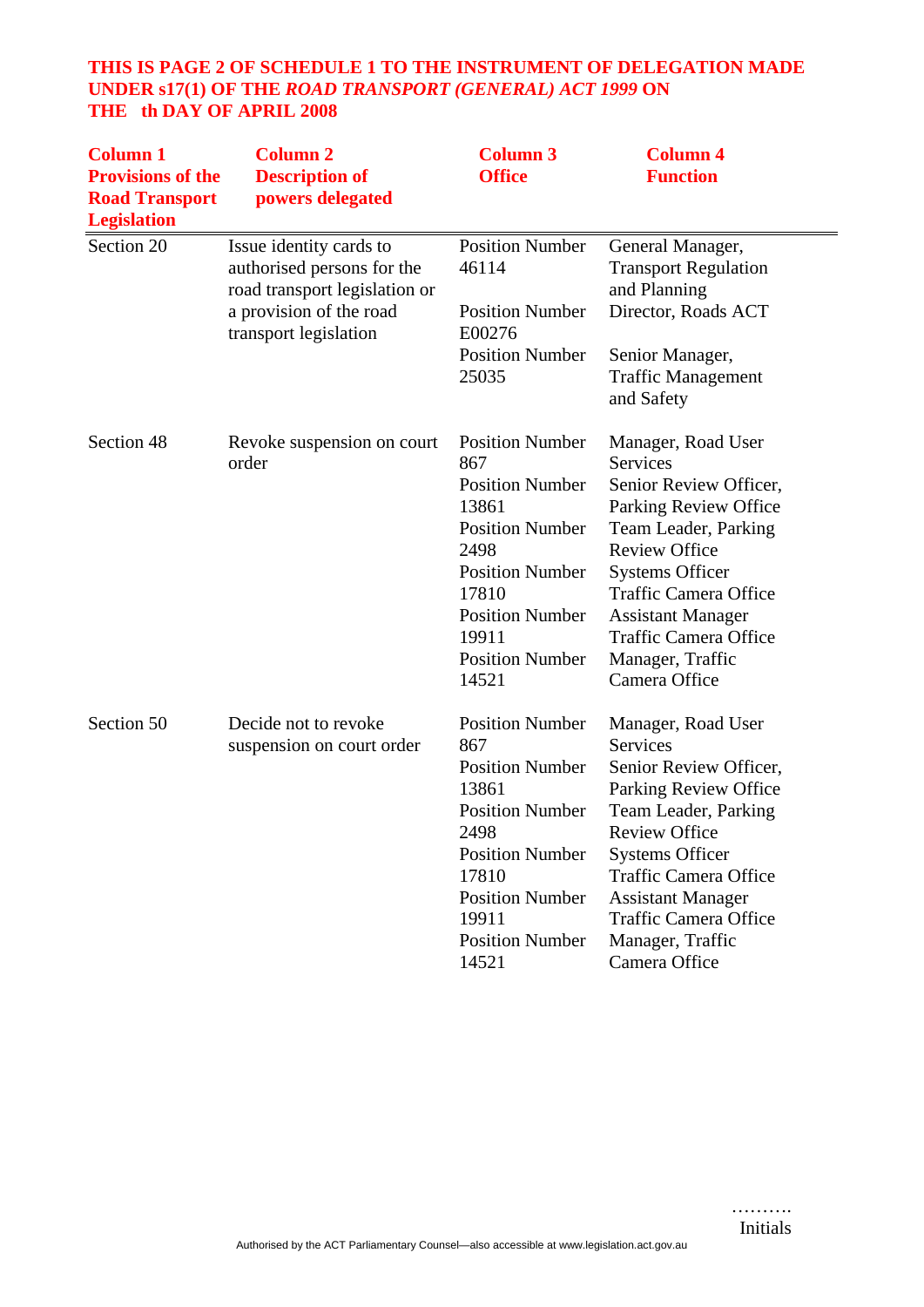| THE th DAY OF APRIL 2008 |          | THIS IS PAGE 3 OF SCHEDULE 1 TO THE INSTRUMENT OF DELEGATION MADE<br>UNDER s17(1) OF THE ROAD TRANSPORT (GENERAL) ACT 1999 ON |            |  |
|--------------------------|----------|-------------------------------------------------------------------------------------------------------------------------------|------------|--|
| Column 1                 | Column 2 | Column 3                                                                                                                      | - Column 4 |  |

| Commun 1<br><b>Provisions of the</b><br><b>Road Transport</b><br><b>Legislation</b> | Социнин 2<br><b>Description of</b><br>powers delegated                | Социни Ј<br><b>Office</b>                                                                          | <b>Function</b>                                                                                                                        |
|-------------------------------------------------------------------------------------|-----------------------------------------------------------------------|----------------------------------------------------------------------------------------------------|----------------------------------------------------------------------------------------------------------------------------------------|
| Section 72                                                                          | Provide certificate of<br>evidence                                    | <b>Position Number</b><br>20047                                                                    | <b>Manager Registration</b><br>& Licence, Road User<br>Services                                                                        |
|                                                                                     |                                                                       | <b>Position Number</b><br>13861<br><b>Position Number</b><br>2498                                  | Senior Review Officer,<br>Parking Review Office<br>Team Leader, Parking<br><b>Review Office</b>                                        |
|                                                                                     |                                                                       | <b>Position Number</b><br>867                                                                      | Manager, Road User<br>Services                                                                                                         |
|                                                                                     |                                                                       | <b>Position Number</b><br>4683                                                                     | Manager, Operations,<br><b>Road User Services</b>                                                                                      |
|                                                                                     |                                                                       | Position No<br>33121<br><b>Position Number</b>                                                     | Manager, Compliance<br><b>Road User Services</b><br>Manager, Traffic                                                                   |
|                                                                                     |                                                                       | 14521<br><b>Position Number</b>                                                                    | Camera Office<br><b>Assistant Manager,</b>                                                                                             |
|                                                                                     |                                                                       | 19911<br><b>Position Number</b><br>17810                                                           | <b>Traffic Camera Officer</b><br>Systems Officer,<br><b>Traffic Camera Office</b>                                                      |
| Section 74                                                                          | Proceedings for offences                                              | <b>Position Number</b><br>P50002857<br>(AFP)                                                       | Chief Police Officer,<br><b>Australian Federal</b><br>Police                                                                           |
|                                                                                     |                                                                       | <b>Position Number</b><br>4683<br><b>Position Number</b><br>33121<br><b>Position Number</b><br>867 | Manager Operations,<br><b>Road User Services</b><br>Manager Compliance,<br>Road User Services<br>Manager, Road User<br><b>Services</b> |
| Section 86                                                                          | Revoke suspension of<br>licence or registration (fine)<br>defaulters) | <b>Position Number</b><br>13861<br><b>Position Number</b><br>2498<br><b>Position Number</b><br>867 | Senior Review Officer,<br>Parking Review Office<br>Team Leader, Parking<br><b>Review Office</b><br>Manager, Road User<br>Services      |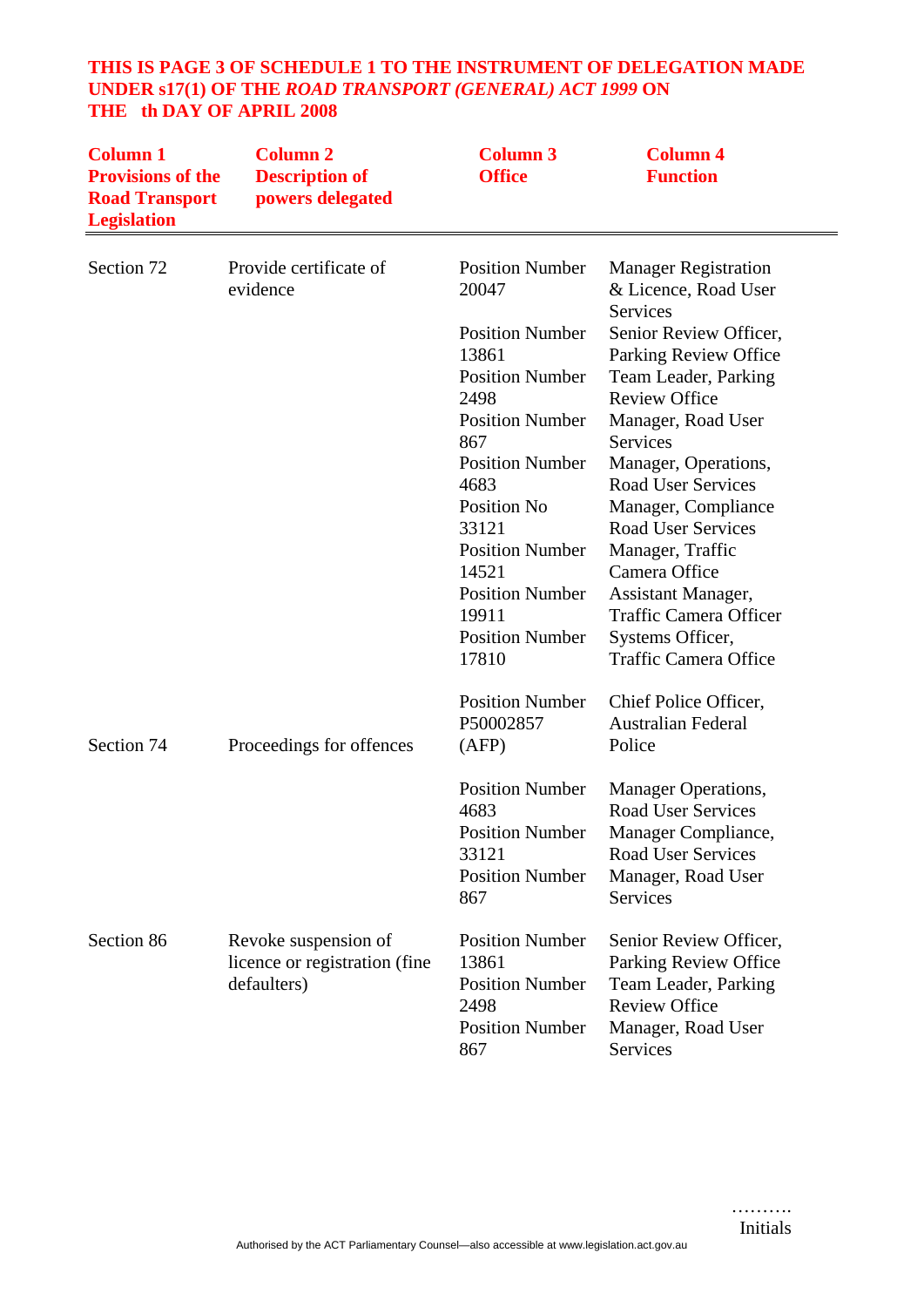# **THIS IS PAGE 4 OF SCHEDULE 1 TO THE INSTRUMENT OF DELEGATION MADE UNDER s17(1) OF THE** *ROAD TRANSPORT (GENERAL) ACT 1999* **ON THE th DAY OF APRIL 2008**

| <b>Column 1</b><br><b>Provisions of the</b><br><b>Road Transport</b><br><b>Legislation</b> | <b>Column 2</b><br><b>Description of</b><br>powers delegated                                            | <b>Column 3</b><br><b>Office</b>                                                                                                      | <b>Column 4</b><br><b>Function</b>                                                                                                                                                                 |
|--------------------------------------------------------------------------------------------|---------------------------------------------------------------------------------------------------------|---------------------------------------------------------------------------------------------------------------------------------------|----------------------------------------------------------------------------------------------------------------------------------------------------------------------------------------------------|
| Section 87                                                                                 | Revoke suspension on<br>transfer of registration (fine<br>defaulters)                                   | <b>Position Number</b><br>13867<br><b>Position Number</b><br>2498<br><b>Position Number</b><br>867                                    | Senior Review Officer,<br>Parking Review Office<br>Team Leader, Parking<br><b>Review Office</b><br>Manager, Road User<br>Services                                                                  |
| Section $183(3)$                                                                           | Approve amount or<br>proportion of payment for<br>nominal dependant                                     | <b>Position Number</b><br>46114                                                                                                       | General Manager,<br><b>Transport Regulation</b><br>and Planning                                                                                                                                    |
| Section $183(5)$                                                                           | Provide notice of decision<br>made under section 183                                                    | <b>Position Number</b><br>46114                                                                                                       | General Manager,<br><b>Transport Regulation</b><br>and Planning                                                                                                                                    |
| Section $183(7)$                                                                           | Amend or revoke notice to<br>Territory, Commonwealth<br>or authorised insurer made<br>under section 183 | <b>Position Number</b><br>46114                                                                                                       | General Manager,<br><b>Transport Regulation</b><br>and Planning                                                                                                                                    |
| Section 206                                                                                | Request information or<br>documents for approval as<br>authorised insurer                               | <b>Position Number</b><br>46114                                                                                                       | General Manager,<br><b>Transport Regulation</b><br>and Planning                                                                                                                                    |
| Section 223                                                                                | Certificate of evidence for a<br>third-party insurance policy                                           | <b>Position Number</b><br>20047<br><b>Position Number</b><br>4683<br><b>Position Number</b><br>867<br><b>Position Number</b><br>33121 | <b>Manager Registration</b><br>& Licence, Road User<br>Services<br>Manager Operations,<br><b>Road User Services</b><br>Manager, Road User<br>Services<br>Manager, Compliance<br>Road user Services |
| Section 225                                                                                | Approve form for road<br>transport legislation                                                          | <b>Position Number</b><br>46114                                                                                                       | General Manager,<br><b>Transport Regulation</b><br>and Planning                                                                                                                                    |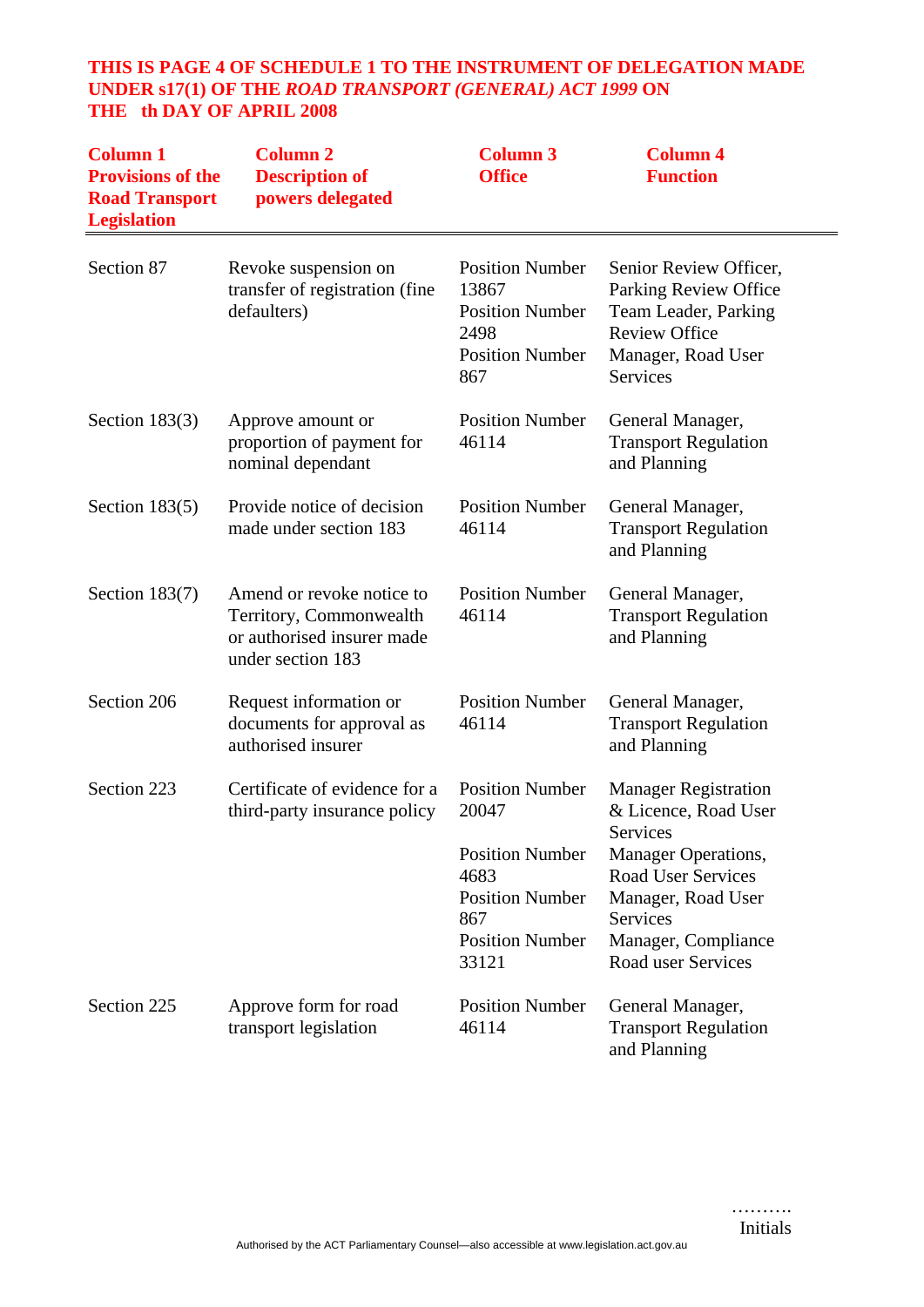#### **THIS IS PAGE 5 OF SCHEDULE 1 TO THE INSTRUMENT OF DELEGATION MADE UNDER s17(1) OF THE** *ROAD TRANSPORT (GENERAL) ACT 1999* **ON THE th DAY OF APRIL 2008**

| <b>Column 1</b><br><b>Provisions of the</b><br><b>Road Transport</b><br><b>Legislation</b>          | <b>Column 2</b><br><b>Description of</b><br>powers delegated | <b>Column 3</b><br><b>Office</b>                                                                                                | <b>Column 4</b><br><b>Function</b>                                                                                                                      |
|-----------------------------------------------------------------------------------------------------|--------------------------------------------------------------|---------------------------------------------------------------------------------------------------------------------------------|---------------------------------------------------------------------------------------------------------------------------------------------------------|
| Road<br><b>Transport</b><br>(Safety and<br><b>Traffic</b><br><b>Management</b> )<br><b>Act 1999</b> |                                                              |                                                                                                                                 |                                                                                                                                                         |
| Section $10F(2)$                                                                                    | Direct police officer to<br>dispose of vehicle               | <b>Position Number</b><br>46114                                                                                                 | General Manager,<br><b>Transport Regulation</b><br>and Planning                                                                                         |
| Section 18                                                                                          | Authorise persons to install<br>traffic control devices      | <b>Position Number</b><br>E00276<br><b>Position Number</b><br>25035                                                             | Director, Roads ACT<br>Senior Manager,<br><b>Traffic Management</b>                                                                                     |
|                                                                                                     |                                                              | <b>Position Number</b><br>01794<br><b>Position Number</b><br>03628<br><b>Position Number</b><br>46701                           | and Safety<br>Manager, Traffic<br>Signals<br>Senior Engineer,<br><b>Traffic Signals</b><br>Manager,<br>Investigations and<br>Programs                   |
|                                                                                                     |                                                              | <b>Position Number</b><br>23583<br><b>Position Number</b><br>23563<br><b>Position Number</b><br>23592<br><b>Position Number</b> | Senior Engineer,<br><b>Traffic Management</b><br>Senior Engineer,<br><b>Capital Works</b><br>Permits Officer,<br><b>Capital Works</b><br>Manager, Asset |
|                                                                                                     |                                                              | 11891<br><b>Position Number</b><br>11893                                                                                        | Acceptance<br>Project Manager<br>Greenfield, Asset<br>Acceptance                                                                                        |
|                                                                                                     |                                                              | <b>Position Number</b><br>11894                                                                                                 | Project Manager<br>Brownfield and Infill,<br><b>Asset Acceptance</b>                                                                                    |
|                                                                                                     |                                                              | <b>Position Number</b><br>12330                                                                                                 | Project Coordinator<br>Brownfield and Infill,<br><b>Asset Acceptance</b>                                                                                |
|                                                                                                     |                                                              | <b>Position Number</b><br>12331                                                                                                 | Project Coordinator<br>Greenfield, Asset<br>Acceptance                                                                                                  |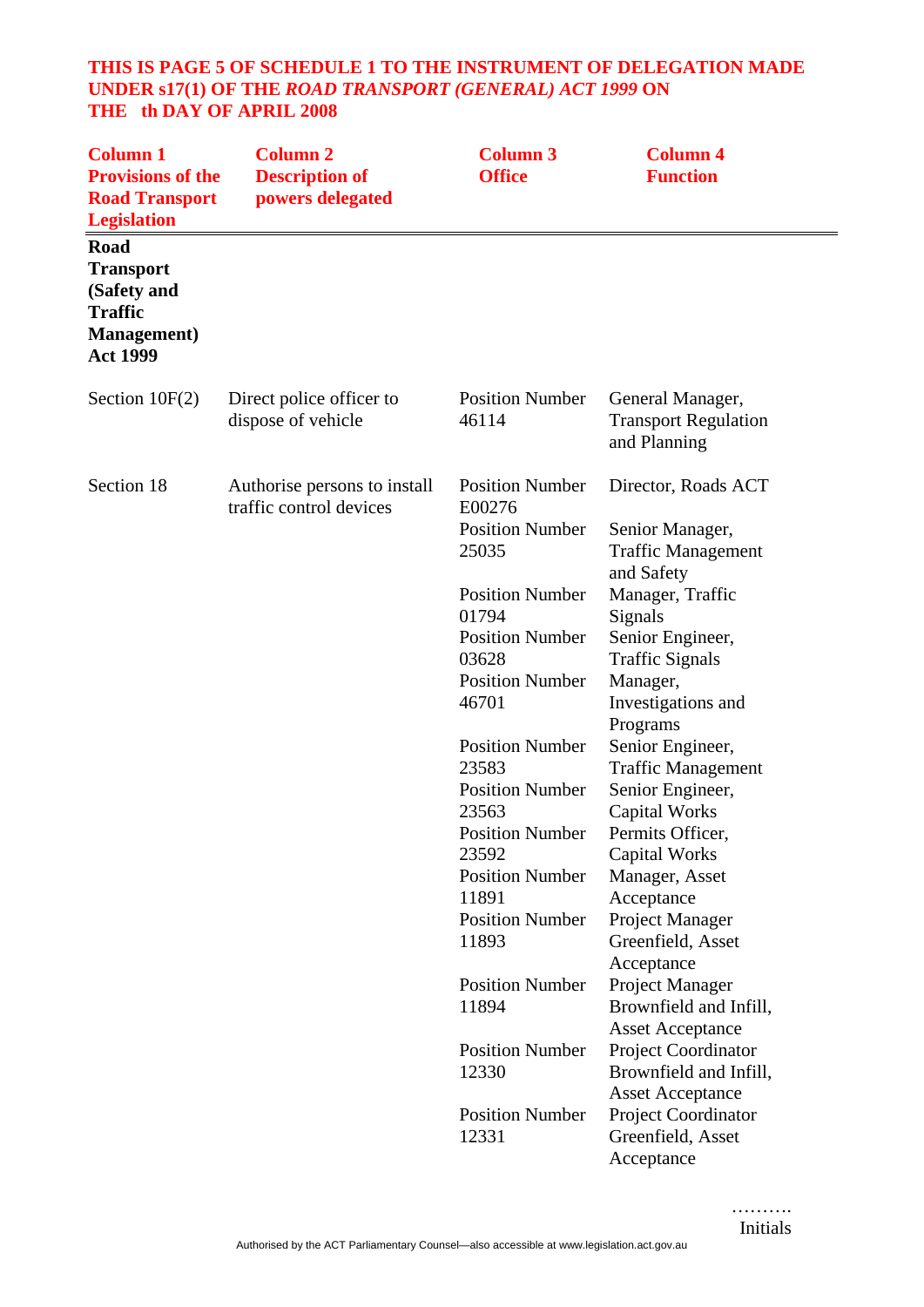# **THIS IS PAGE 6 OF SCHEDULE 1 TO THE INSTRUMENT OF DELEGATION MADE UNDER s17(1) OF THE** *ROAD TRANSPORT (GENERAL) ACT 1999* **ON THE th DAY OF APRIL 2008**

| <b>Column 1</b><br><b>Provisions of the</b><br><b>Road Transport</b><br><b>Legislation</b> | <b>Column 2</b><br><b>Description of</b><br>powers delegated | <b>Column 3</b><br><b>Office</b> | <b>Column 4</b><br><b>Function</b>             |
|--------------------------------------------------------------------------------------------|--------------------------------------------------------------|----------------------------------|------------------------------------------------|
| Section 20                                                                                 | Direct persons to remove<br>unauthorised devices             | <b>Position Number</b><br>E00276 | Director, Roads ACT                            |
|                                                                                            |                                                              | <b>Position Number</b>           | Senior Manager,                                |
|                                                                                            |                                                              | 25035                            | <b>Traffic Management</b><br>and Safety        |
|                                                                                            |                                                              | <b>Position Number</b>           | Manager, Traffic                               |
|                                                                                            |                                                              | 01794                            | Signals                                        |
|                                                                                            |                                                              | <b>Position Number</b>           | Senior Engineer,                               |
|                                                                                            |                                                              | 03628                            | <b>Traffic Signals</b>                         |
|                                                                                            |                                                              | <b>Position Number</b>           | Manager,                                       |
|                                                                                            |                                                              | 46701                            | Investigations and<br>Programs                 |
|                                                                                            |                                                              | <b>Position Number</b>           | Senior Engineer,                               |
|                                                                                            |                                                              | 23583                            | <b>Traffic Management</b>                      |
|                                                                                            |                                                              | <b>Position Number</b>           | Senior Engineer,                               |
|                                                                                            |                                                              | 23563                            | <b>Capital Works</b>                           |
|                                                                                            |                                                              | <b>Position Number</b>           | Permits Officer,                               |
|                                                                                            |                                                              | 23592                            | <b>Capital Works</b>                           |
|                                                                                            |                                                              | <b>Position Number</b>           | Manager, Asset                                 |
|                                                                                            |                                                              | 11891                            | Acceptance                                     |
|                                                                                            |                                                              | <b>Position Number</b>           | Project Manager                                |
|                                                                                            |                                                              | 11893                            | Greenfield, Asset                              |
|                                                                                            |                                                              |                                  | Acceptance                                     |
|                                                                                            |                                                              | <b>Position Number</b><br>11894  | Project Manager                                |
|                                                                                            |                                                              |                                  | Brownfield and Infill,                         |
|                                                                                            |                                                              |                                  | <b>Asset Acceptance</b>                        |
|                                                                                            |                                                              | <b>Position Number</b>           | Project Coordinator                            |
|                                                                                            |                                                              | 12330                            | Brownfield and Infill,                         |
|                                                                                            |                                                              | <b>Position Number</b>           | <b>Asset Acceptance</b><br>Project Coordinator |
|                                                                                            |                                                              | 12331                            | Greenfield, Asset                              |
|                                                                                            |                                                              |                                  | Acceptance                                     |
|                                                                                            |                                                              |                                  |                                                |
| Section 25                                                                                 | Provide evidentiary                                          | <b>Position Number</b>           | Manager, Traffic                               |
|                                                                                            | certificate                                                  | 14521                            | Camera Office                                  |
|                                                                                            |                                                              | <b>Position Number</b>           | Assistant Manager,                             |
|                                                                                            |                                                              | 19911                            | <b>Traffic Camera Office</b>                   |
|                                                                                            |                                                              | <b>Position Number</b>           | Systems Officer,                               |
|                                                                                            |                                                              | 17810                            | <b>Traffic Camera Office</b>                   |
|                                                                                            |                                                              |                                  |                                                |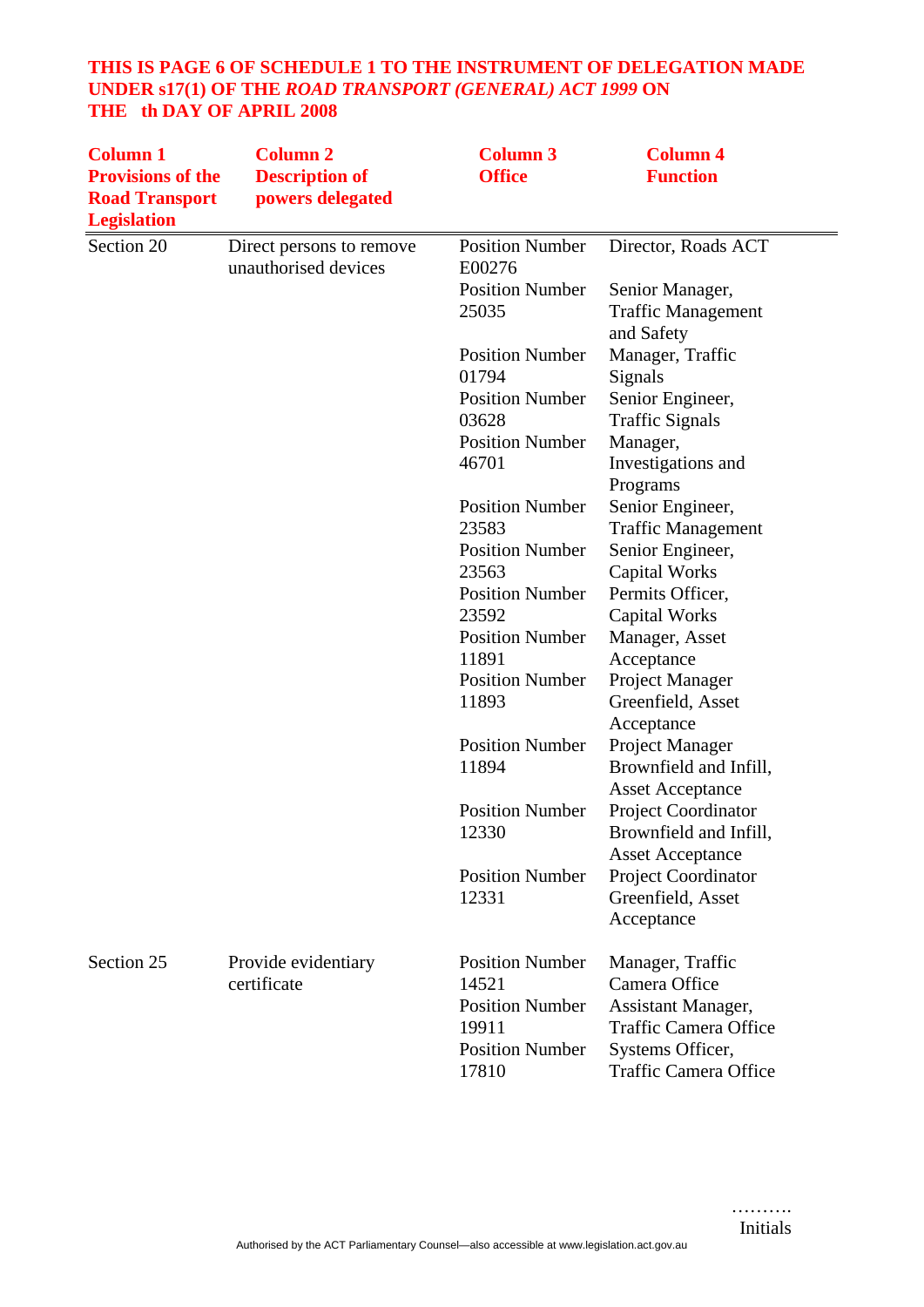#### **THIS IS PAGE 7 OF SCHEDULE 1 TO THE INSTRUMENT OF DELEGATION MADE UNDER s17(1) OF THE** *ROAD TRANSPORT (GENERAL) ACT 1999* **ON THE th DAY OF APRIL 2008**

| <b>Column 1</b><br><b>Provisions of the</b><br><b>Road Transport</b><br><b>Legislation</b> | <b>Column 2</b><br><b>Description of</b><br>powers delegated | <b>Column 3</b><br><b>Office</b>                                                                                                                                           | <b>Column 4</b><br><b>Function</b>                                                                                                                                                             |
|--------------------------------------------------------------------------------------------|--------------------------------------------------------------|----------------------------------------------------------------------------------------------------------------------------------------------------------------------------|------------------------------------------------------------------------------------------------------------------------------------------------------------------------------------------------|
| Road<br><b>Transport</b><br>(Dimensions<br>and Mass) Act<br>1990                           |                                                              |                                                                                                                                                                            |                                                                                                                                                                                                |
| Section 28                                                                                 | Issue a permit under section<br>27                           | <b>Position Number</b><br>867<br><b>Position Number</b><br>4683<br><b>Position Number</b><br>22123<br>Position<br>Numbers 3178,<br>3179,3180,<br>3181, 3182, 3183,<br>3185 | Manager, Road User<br><b>Services</b><br><b>Manager Operations</b><br><b>Road User Services</b><br>Team Leader VITU,<br>Road User Services<br>Vehicle Inspectors,<br><b>Road User Services</b> |
|                                                                                            |                                                              | Position Number,<br>10596                                                                                                                                                  | <b>Heavy Vehicle Permits</b><br>Officer, Roads ACT                                                                                                                                             |
| Section 30                                                                                 | Issue permit subject to<br>conditions                        | <b>Position Number</b><br>4683<br><b>Position Number</b><br>22123<br>Position<br>Numbers 3178,<br>3179,3180,<br>3181, 3182, 3183,<br>3185                                  | <b>Manager Operations</b><br>Road User Services<br>Team Leader VITU,<br><b>Road User Services</b><br>Vehicle Inspectors,<br>Road User Services                                                 |
|                                                                                            |                                                              | <b>Position Number</b><br>10596<br><b>Position Number</b><br>867                                                                                                           | <b>Heavy Vehicle Permits</b><br>Officer, Roads ACT<br>Manager, Road User<br>Services                                                                                                           |
| Section 49                                                                                 | Approve portable weighing<br>device                          | <b>Position Number</b><br>E00276                                                                                                                                           | Director, Roads ACT                                                                                                                                                                            |
| Section 50                                                                                 | Approve portable weighing<br>device testing engineer         | <b>Position Number</b><br>E00276                                                                                                                                           | Director, Roads ACT                                                                                                                                                                            |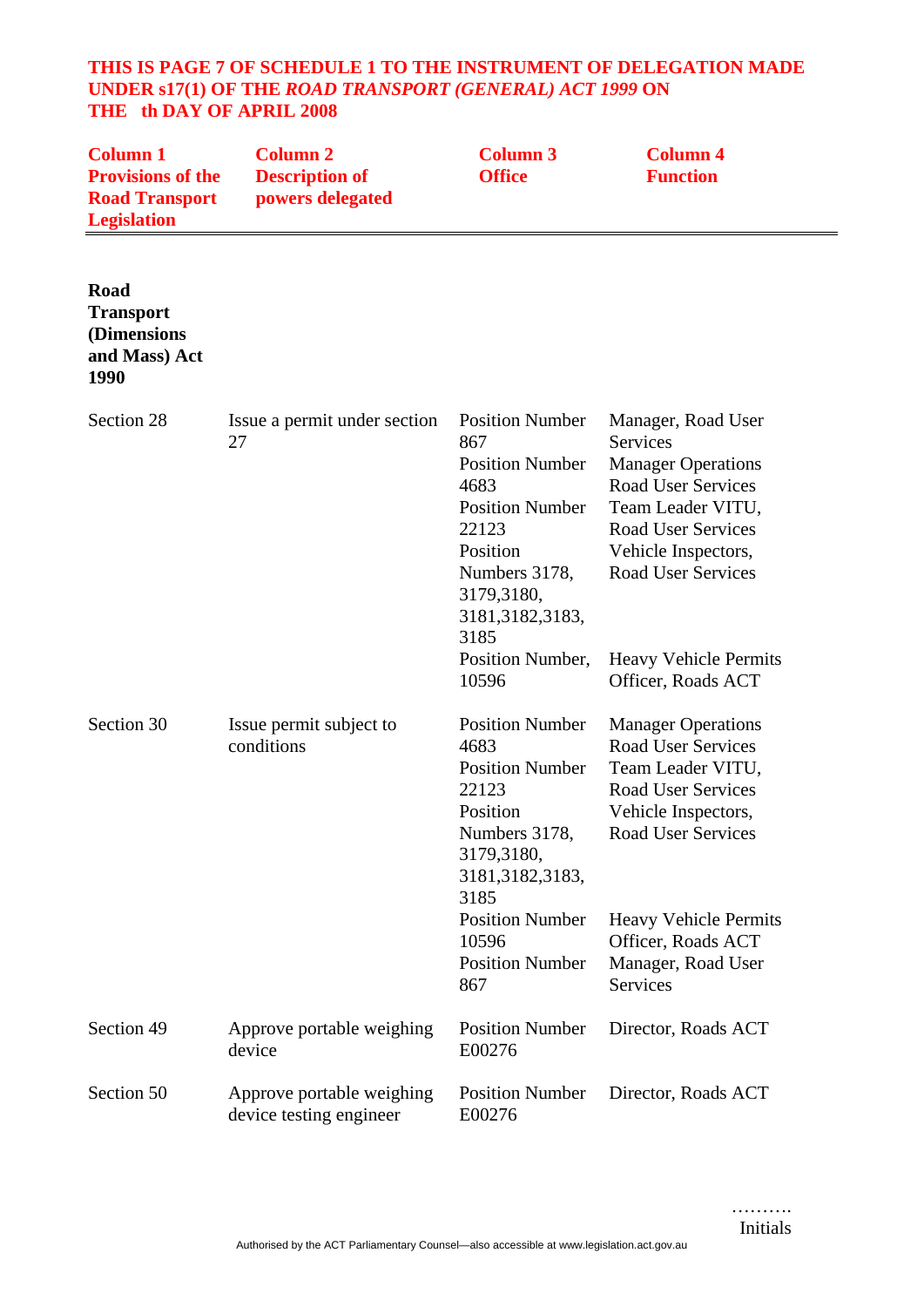# **THIS IS PAGE 8 OF SCHEDULE 1 TO THE INSTRUMENT OF DELEGATION MADE UNDER s17(1) OF THE** *ROAD TRANSPORT (GENERAL) ACT 1999* **ON THE th DAY OF APRIL 2008**

| <b>Column 1</b><br><b>Provisions of the</b><br><b>Road Transport</b><br><b>Legislation</b> | <b>Column 2</b><br><b>Description of</b><br>powers delegated                                                                      | <b>Column 3</b><br><b>Office</b>                                                                   | <b>Column 4</b><br><b>Function</b>                                                                                                                   |
|--------------------------------------------------------------------------------------------|-----------------------------------------------------------------------------------------------------------------------------------|----------------------------------------------------------------------------------------------------|------------------------------------------------------------------------------------------------------------------------------------------------------|
| Section 52                                                                                 | Provide certificates of<br>evidence                                                                                               | <b>Position Number</b><br>4683<br><b>Position Number</b><br>33121<br><b>Position Number</b><br>867 | <b>Manager Operations,</b><br><b>Road User Services</b><br>Manager Compliance,<br><b>Road User Services</b><br>Manager, Road User<br><b>Services</b> |
| Road<br><b>Transport</b><br>(Driver<br><b>Licensing</b> ) Act<br>1999                      |                                                                                                                                   |                                                                                                    |                                                                                                                                                      |
| Section 7                                                                                  | Exercise all of the powers<br>and functions (excluding<br>those functions that require<br>Disallowable Instruments to<br>be made) | <b>Position Number</b><br>46114                                                                    | General Manager,<br><b>Transport Regulation</b><br>and Planning                                                                                      |
| Section 29                                                                                 | Cancel licence obtained by<br>false statements                                                                                    | <b>Position Number</b><br>4683<br><b>Position Number</b><br>33121<br><b>Position Number</b><br>867 | <b>Manager Operations,</b><br><b>Road User Services</b><br>Manager Compliance,<br><b>Road User Services</b><br>Manager, Road User<br>Services        |
| Road<br><b>Transport</b><br>(Vehicle<br><b>Registration</b> )<br><b>Act 1999</b>           |                                                                                                                                   |                                                                                                    |                                                                                                                                                      |
| Section 7                                                                                  | Exercise all of the powers<br>and functions (excluding<br>those functions that require<br>Disallowable Instruments to<br>be made) | <b>Position Number</b><br>46114                                                                    | General Manager,<br><b>Transport Regulation</b><br>and Planning                                                                                      |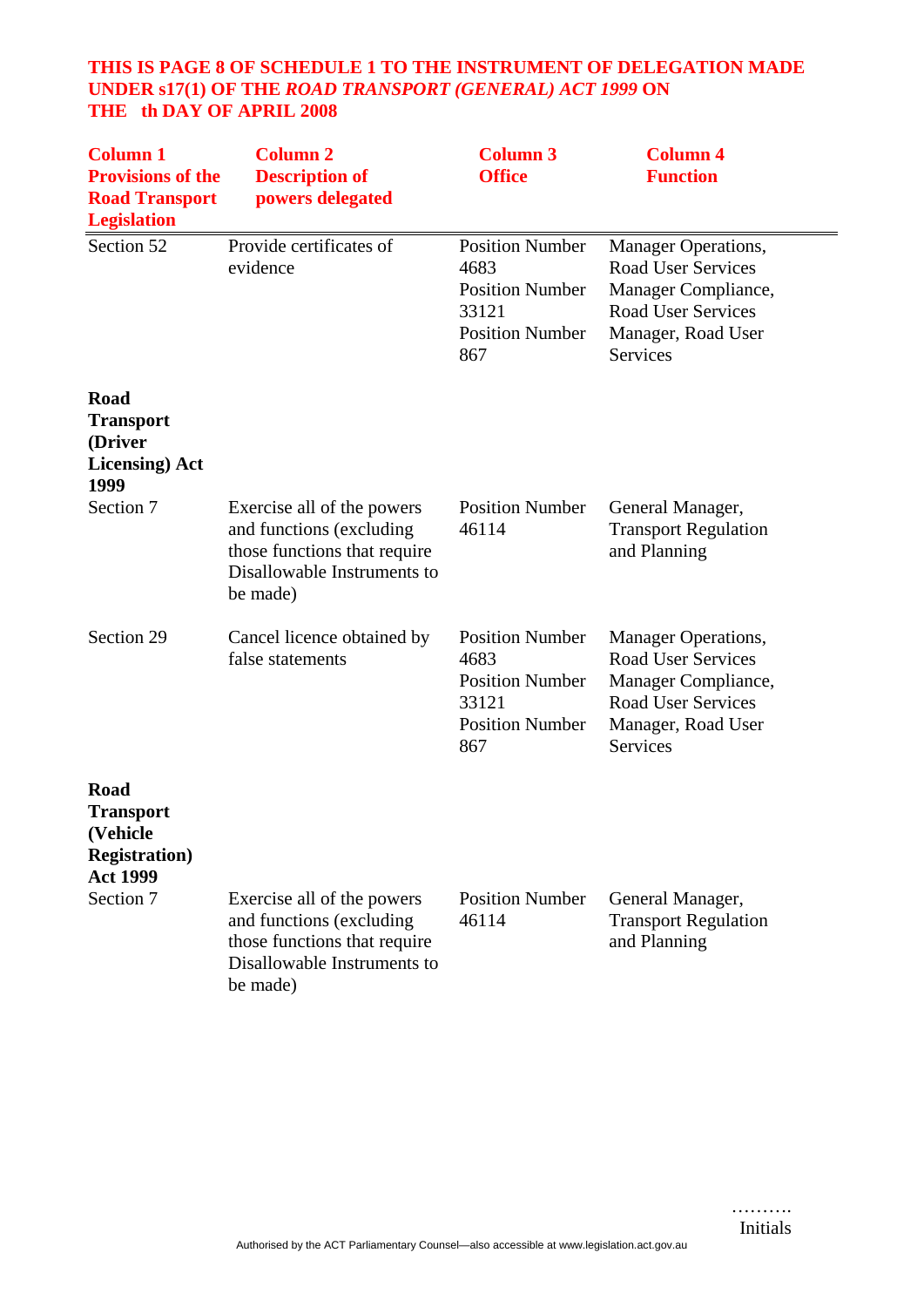#### **THIS IS PAGE 9 OF SCHEDULE 1 TO THE INSTRUMENT OF DELEGATION MADE UNDER s17(1) OF THE** *ROAD TRANSPORT (GENERAL) ACT 1999* **ON THE th DAY OF APRIL 2008**

| <b>Column 1</b><br><b>Provisions of the</b><br><b>Road Transport</b><br><b>Legislation</b> | <b>Column 2</b><br><b>Description of</b><br>powers delegated                               | <b>Column 3</b><br><b>Office</b>                                                                   | <b>Column 4</b><br><b>Function</b>                                                                                                                   |
|--------------------------------------------------------------------------------------------|--------------------------------------------------------------------------------------------|----------------------------------------------------------------------------------------------------|------------------------------------------------------------------------------------------------------------------------------------------------------|
| Road<br><b>Transport</b><br>(Public<br>Passenger<br><b>Services</b> ) Act<br>2001          |                                                                                            |                                                                                                    |                                                                                                                                                      |
| Section 17                                                                                 | Enter into a service contract<br>- regular route services                                  | <b>Position Number</b><br>46114                                                                    | General Manager,<br><b>Transport Regulation</b><br>and Planning                                                                                      |
| Section $41(3)$                                                                            | Transfer taxi licence                                                                      | <b>Position Number</b><br>46114<br><b>Position Number</b><br>21223                                 | General Manager,<br><b>Transport Regulation</b><br>and Planning<br>Manager, Public<br><b>Transport Regulation</b>                                    |
| Section 89                                                                                 | Enter into a service contract<br>- demand responsive<br>services                           | <b>Position Number</b><br>46114                                                                    | General Manager,<br><b>Transport Regulation</b><br>and Planning                                                                                      |
| Section 116                                                                                | Require records or<br>information                                                          | <b>Position Number</b><br>46114<br><b>Position Number</b><br>21223                                 | General Manager,<br><b>Transport Regulation</b><br>and Planning<br>Manager, Public<br><b>Transport Regulation</b>                                    |
| <b>Road</b><br><b>Transport</b><br>(General)<br><b>Regulation</b><br>2000                  |                                                                                            |                                                                                                    |                                                                                                                                                      |
| Section 10                                                                                 | Provide evidentiary<br>certificates about authorised<br>examiners and approved<br>premises | <b>Position Number</b><br>4683<br><b>Position Number</b><br>33121<br><b>Position Number</b><br>867 | <b>Manager Operations,</b><br><b>Road User Services</b><br>Manager Compliance,<br><b>Road User Services</b><br>Manager, Road User<br><b>Services</b> |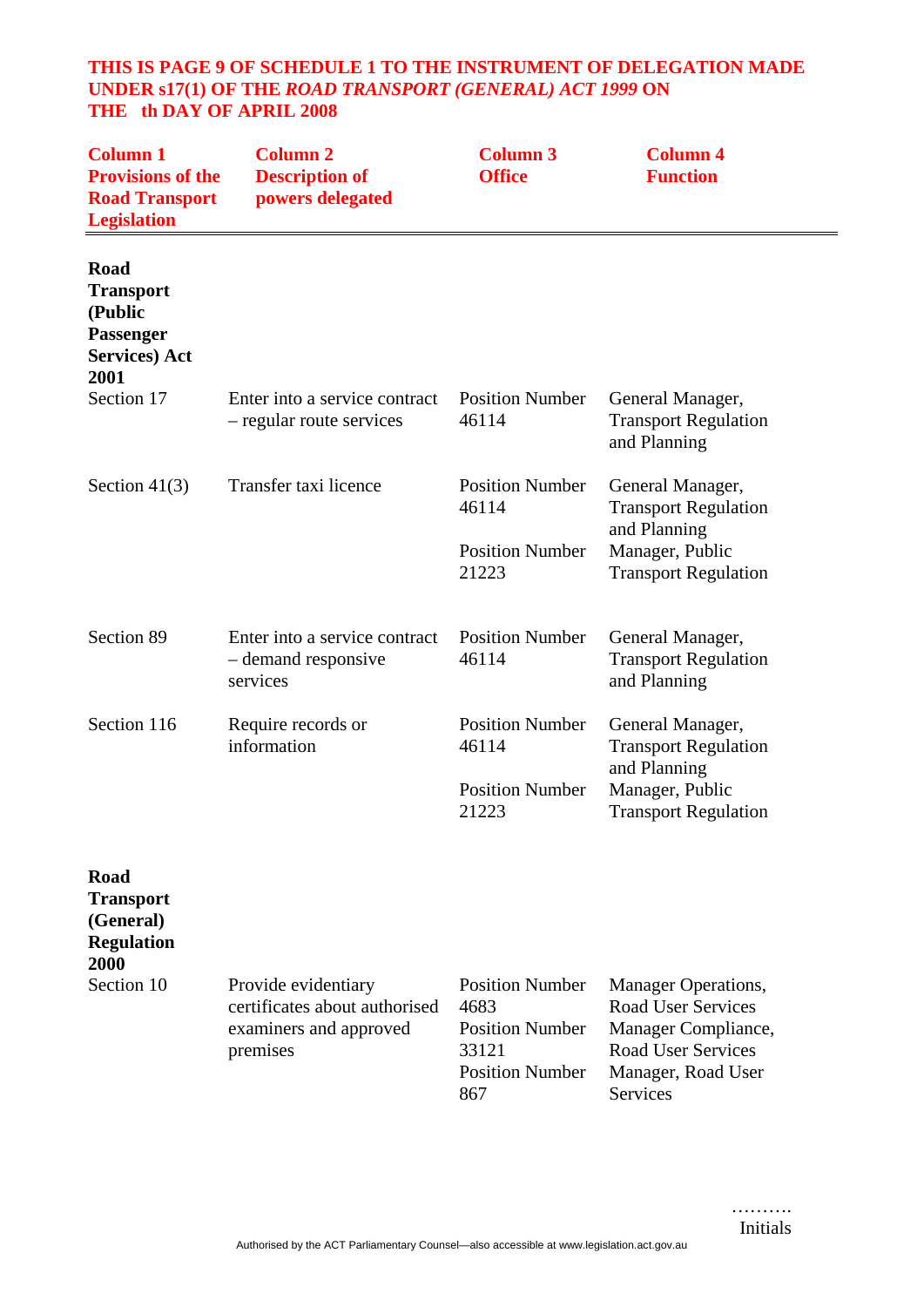# **THIS IS PAGE 10 OF SCHEDULE 1 TO THE INSTRUMENT OF DELEGATION MADE UNDER s17(1) OF THE** *ROAD TRANSPORT (GENERAL) ACT 1999* **ON THE th DAY OF APRIL 2008**

| <b>Column 1</b><br><b>Provisions of the</b><br><b>Road Transport</b><br><b>Legislation</b> | <b>Column 2</b><br><b>Description of</b><br>powers delegated                     | <b>Column 3</b><br><b>Office</b> | <b>Column 4</b><br><b>Function</b>                              |
|--------------------------------------------------------------------------------------------|----------------------------------------------------------------------------------|----------------------------------|-----------------------------------------------------------------|
| Section $14(1)(f)$                                                                         | Refund of accreditation fee<br>if issued in error                                | <b>Position Number</b><br>46114  | General Manager,<br><b>Transport Regulation</b><br>and Planning |
|                                                                                            |                                                                                  | <b>Position Number</b><br>21223  | Manager, Public<br><b>Transport Regulation</b>                  |
| Section $14(3)(d)$                                                                         | Refund of accreditation fee<br>if accreditation surrendered                      | <b>Position Number</b><br>46114  | General Manager,<br><b>Transport Regulation</b><br>and Planning |
|                                                                                            |                                                                                  | <b>Position Number</b><br>21223  | Manager, Public<br><b>Transport Regulation</b>                  |
| Section $14(3)(e)$                                                                         | Refund of licences issued<br>under Road Transport<br>(Public Passenger Services) | <b>Position Number</b><br>46114  | General Manager,<br><b>Transport Regulation</b><br>and Planning |
|                                                                                            | Act 2001 if the licence is<br>surrendered                                        | <b>Position Number</b><br>21223  | Manager, Public<br><b>Transport Regulation</b>                  |
| Section 16                                                                                 | Give a dishonour notice                                                          | <b>Position Number</b><br>46114  | General Manager,<br><b>Transport Regulation</b><br>and Planning |
|                                                                                            |                                                                                  | <b>Position Number</b><br>21223  | Manager, Public<br><b>Transport Regulation</b>                  |
|                                                                                            |                                                                                  | <b>Position Number</b><br>4683   | <b>Manager Operations,</b><br><b>Road User Services</b>         |
|                                                                                            |                                                                                  | <b>Position Number</b><br>867    | Manager, Road User<br>Services                                  |
| Section 17                                                                                 | Suspend the relevant thing<br>and give a suspension notice                       | <b>Position Number</b><br>46114  | General Manager,<br><b>Transport Regulation</b><br>and Planning |
|                                                                                            |                                                                                  | <b>Position Number</b>           | Manager, Public                                                 |
|                                                                                            |                                                                                  | 21223<br><b>Position Number</b>  | <b>Transport Regulation</b><br>Manager, Road User               |
|                                                                                            |                                                                                  | 867<br><b>Position Number</b>    | <b>Services</b><br>Manager Operations,                          |
|                                                                                            |                                                                                  | 4683<br><b>Position Number</b>   | <b>Road User Services</b>                                       |
|                                                                                            |                                                                                  | 33121                            | Manager Compliance,<br>Road User Services                       |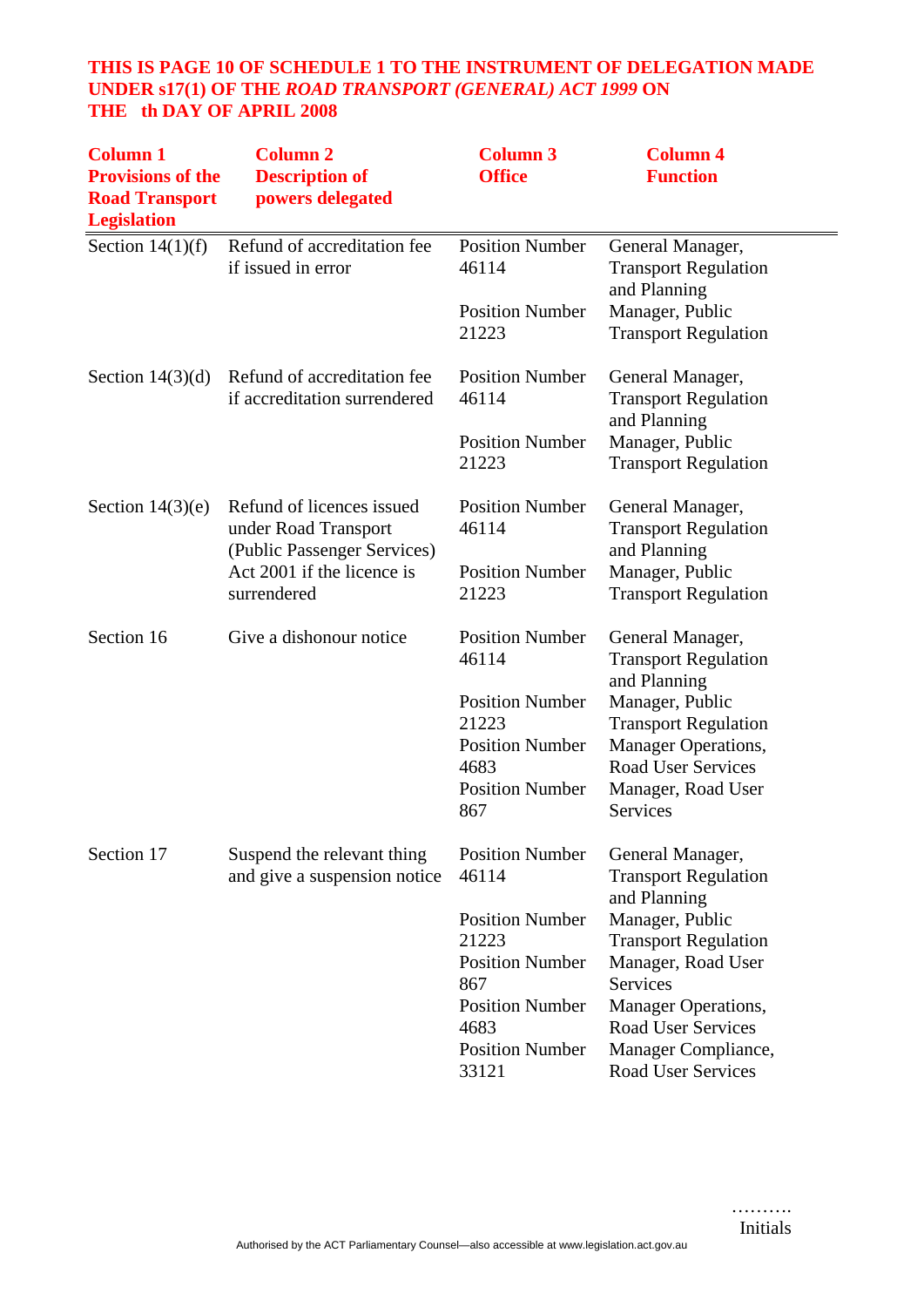# **THIS IS PAGE 11 OF SCHEDULE 1 TO THE INSTRUMENT OF DELEGATION MADE UNDER s17(1) OF THE** *ROAD TRANSPORT (GENERAL) ACT 1999* **ON THE th DAY OF APRIL 2008**

| <b>Column 1</b><br><b>Provisions of the</b><br><b>Road Transport</b><br><b>Legislation</b> | <b>Column 2</b><br><b>Description of</b><br>powers delegated   | <b>Column 3</b><br><b>Office</b>                          | <b>Column 4</b><br><b>Function</b>                                            |
|--------------------------------------------------------------------------------------------|----------------------------------------------------------------|-----------------------------------------------------------|-------------------------------------------------------------------------------|
| Section 18                                                                                 | Revoke a suspension                                            | <b>Position Number</b><br>46114                           | General Manager,<br><b>Transport Regulation</b><br>and Planning               |
|                                                                                            |                                                                | <b>Position Number</b><br>21223                           | Manager, Public<br><b>Transport Regulation</b>                                |
|                                                                                            |                                                                | <b>Position Number</b><br>867<br><b>Position Number</b>   | Manager, Road User<br><b>Services</b><br>Manager Operations,                  |
|                                                                                            |                                                                | 4683<br><b>Position Number</b><br>33121                   | <b>Road User Services</b><br>Manager Compliance,<br><b>Road User Services</b> |
| Section 19                                                                                 | Cancel the relevant thing<br>and give a cancellation<br>notice | <b>Position Number</b><br>46114                           | General Manager,<br><b>Transport Regulation</b><br>and Planning               |
|                                                                                            |                                                                | <b>Position Number</b><br>21223<br><b>Position Number</b> | Manager, Public<br><b>Transport Regulation</b><br>Manager, Road User          |
|                                                                                            |                                                                | 867<br><b>Position Number</b><br>4683                     | <b>Services</b><br>Manager Operations,<br><b>Road User Services</b>           |
|                                                                                            |                                                                | <b>Position Number</b><br>33121                           | Manager Compliance,<br><b>Road User Services</b>                              |

**Road Transport (Safety and Traffic Management) Regulation 2000**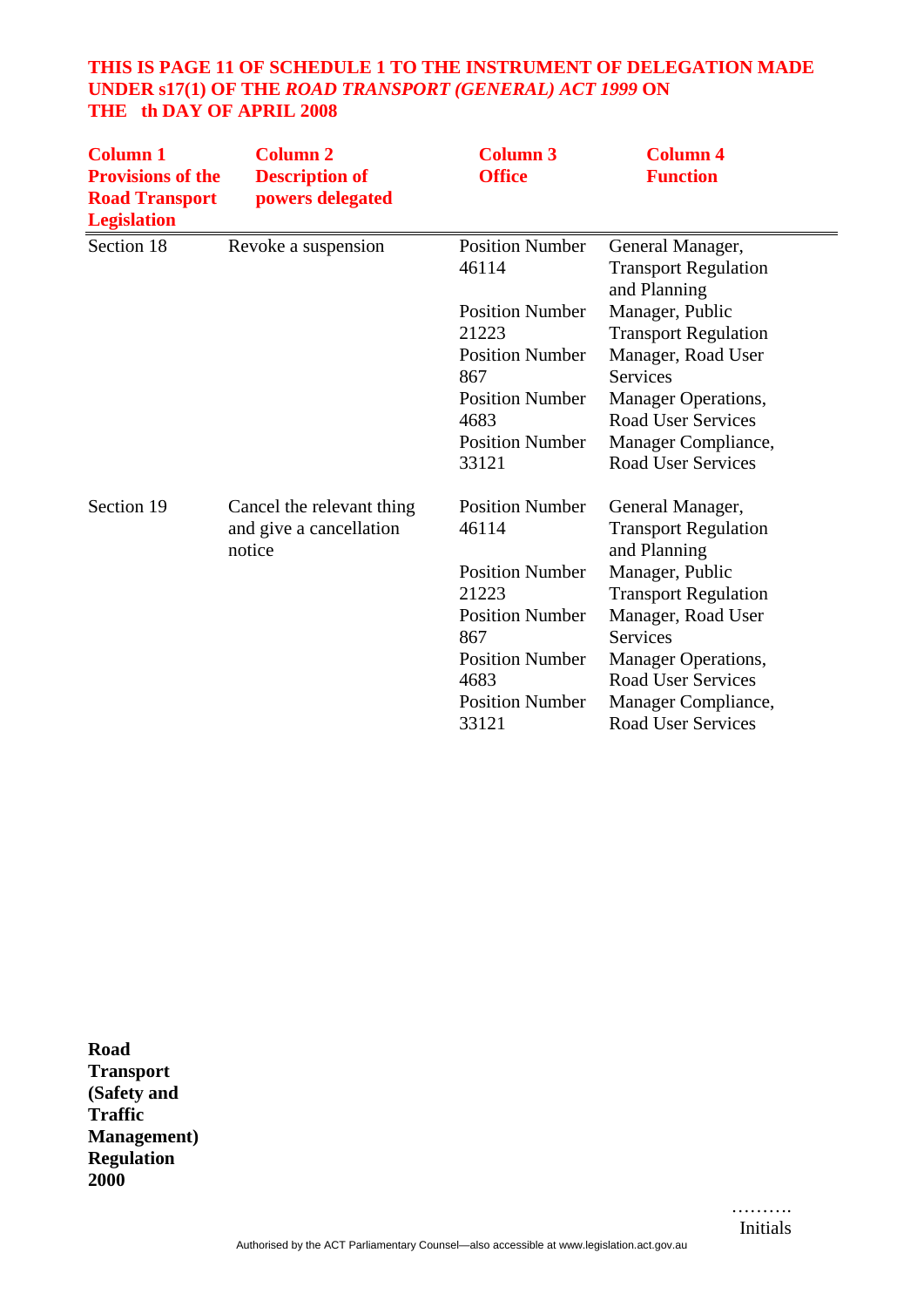# **THIS IS PAGE 12 OF SCHEDULE 1 TO THE INSTRUMENT OF DELEGATION MADE UNDER s17(1) OF THE** *ROAD TRANSPORT (GENERAL) ACT 1999* **ON THE th DAY OF APRIL 2008**

| <b>Column 1</b><br><b>Provisions of the</b><br><b>Road Transport</b><br><b>Legislation</b> | <b>Column 2</b><br><b>Description of</b><br>powers delegated                       | <b>Column 3</b><br><b>Office</b>                                                                                                                                                                               | <b>Column 4</b><br><b>Function</b>                                                                                                                                                                                                                                          |
|--------------------------------------------------------------------------------------------|------------------------------------------------------------------------------------|----------------------------------------------------------------------------------------------------------------------------------------------------------------------------------------------------------------|-----------------------------------------------------------------------------------------------------------------------------------------------------------------------------------------------------------------------------------------------------------------------------|
| Section 11                                                                                 | For Australian Road Rule<br>$151(3)(b)$ , approve event                            | <b>Position Number</b><br>E00276                                                                                                                                                                               | Director, Roads ACT                                                                                                                                                                                                                                                         |
|                                                                                            | allowing rider of motorbike<br>or bicycle to ride alongside<br>more than one rider | <b>Position Number</b><br>25035<br><b>Position Number</b><br>01794<br><b>Position Number</b><br>03628<br><b>Position Number</b><br>46701<br><b>Position Number</b><br>23583<br><b>Position Number</b><br>23563 | Senior Manager,<br><b>Traffic Management</b><br>and Safety<br>Manager, Traffic<br>Signals<br>Senior Engineer,<br><b>Traffic Signals</b><br>Manager,<br>Investigations and<br>Programs<br>Senior Engineer,<br><b>Traffic Management</b><br>Senior Engineer,<br>Capital Works |

……….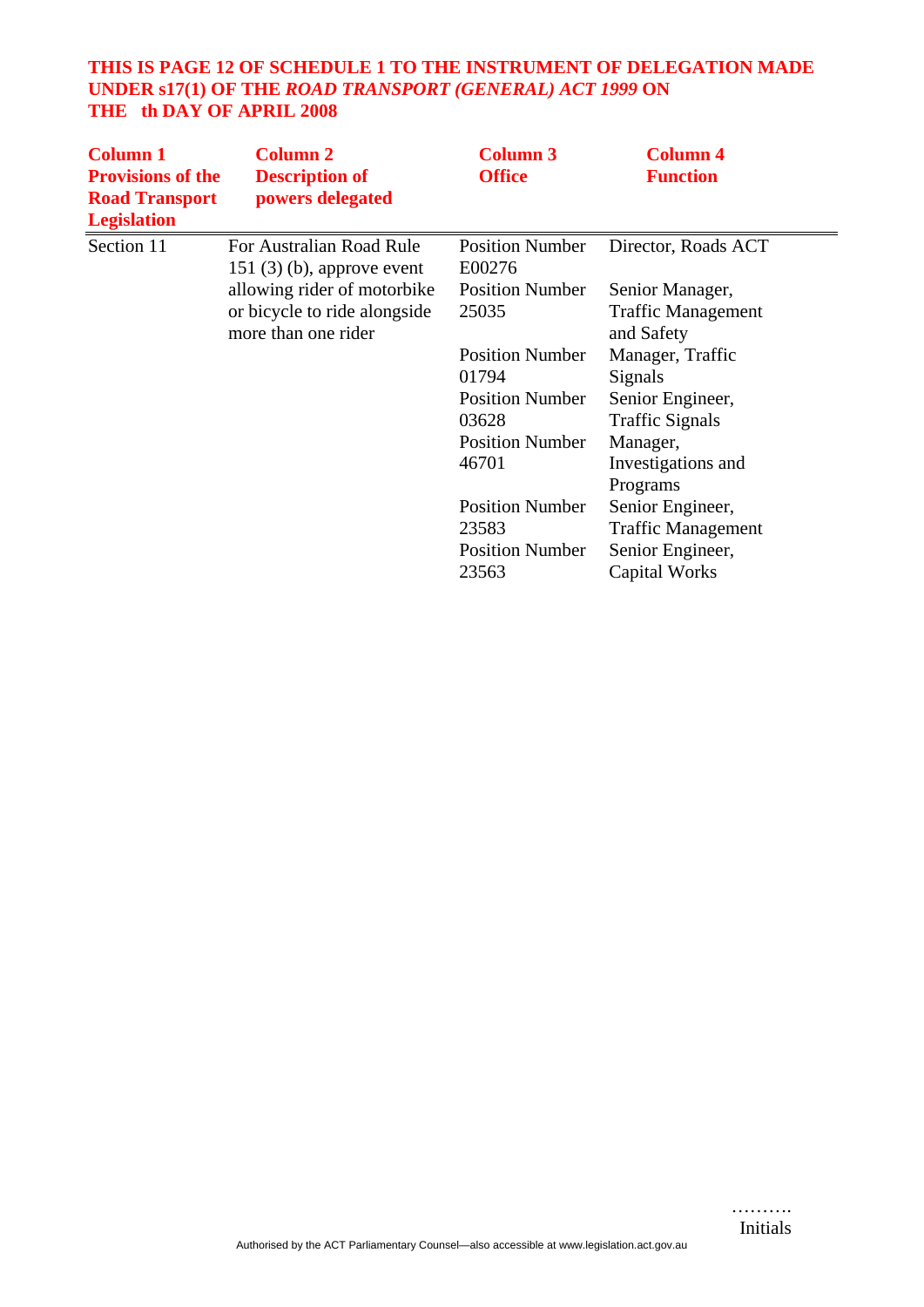# **THIS IS PAGE 13 OF SCHEDULE 1 TO THE INSTRUMENT OF DELEGATION MADE UNDER s17(1) OF THE** *ROAD TRANSPORT (GENERAL) ACT 1999* **ON THE th DAY OF APRIL 2008**

| <b>Column 1</b><br><b>Provisions of the</b><br><b>Road Transport</b><br><b>Legislation</b> | <b>Column 2</b><br><b>Description of</b><br>powers delegated                                                  | <b>Column 3</b><br><b>Office</b>                          | <b>Column 4</b><br><b>Function</b>                                             |
|--------------------------------------------------------------------------------------------|---------------------------------------------------------------------------------------------------------------|-----------------------------------------------------------|--------------------------------------------------------------------------------|
| Section 31                                                                                 | For Australian Road Rule<br>$310(4)$ , authorise                                                              | <b>Position Number</b><br>E00276                          | Director, Roads ACT                                                            |
|                                                                                            | installation or maintenance<br>work on, above or below a<br>road; installation or<br>maintenance of a traffic | <b>Position Number</b><br>25035<br><b>Position Number</b> | Senior Manager,<br><b>Traffic Management</b><br>and Safety<br>Manager, Traffic |
|                                                                                            | control device; a traffic<br>survey                                                                           | 01794<br><b>Position Number</b>                           | Signals<br>Senior Engineer,                                                    |
|                                                                                            |                                                                                                               | 03628<br><b>Position Number</b><br>46701                  | <b>Traffic Signals</b><br>Manager,<br>Investigations and<br>Programs           |
|                                                                                            |                                                                                                               | <b>Position Number</b><br>23583<br><b>Position Number</b> | Senior Engineer,<br><b>Traffic Management</b><br>Senior Engineer,              |
|                                                                                            |                                                                                                               | 23563<br><b>Position Number</b><br>23592                  | <b>Capital Works</b><br>Permits Officer,<br><b>Capital Works</b>               |
|                                                                                            |                                                                                                               | <b>Position Number</b><br>11891                           | Manager, Asset<br>Acceptance                                                   |
|                                                                                            |                                                                                                               | <b>Position Number</b><br>11893                           | Project Manager<br>Greenfield, Asset<br>Acceptance                             |
|                                                                                            |                                                                                                               | <b>Position Number</b><br>11894                           | Project Manager<br>Brownfield and Infill,<br><b>Asset Acceptance</b>           |
|                                                                                            |                                                                                                               | <b>Position Number</b><br>12330                           | Project Coordinator<br>Brownfield and Infill,<br><b>Asset Acceptance</b>       |
|                                                                                            |                                                                                                               | <b>Position Number</b><br>12331                           | Project Coordinator<br>Greenfield, Asset<br>Acceptance                         |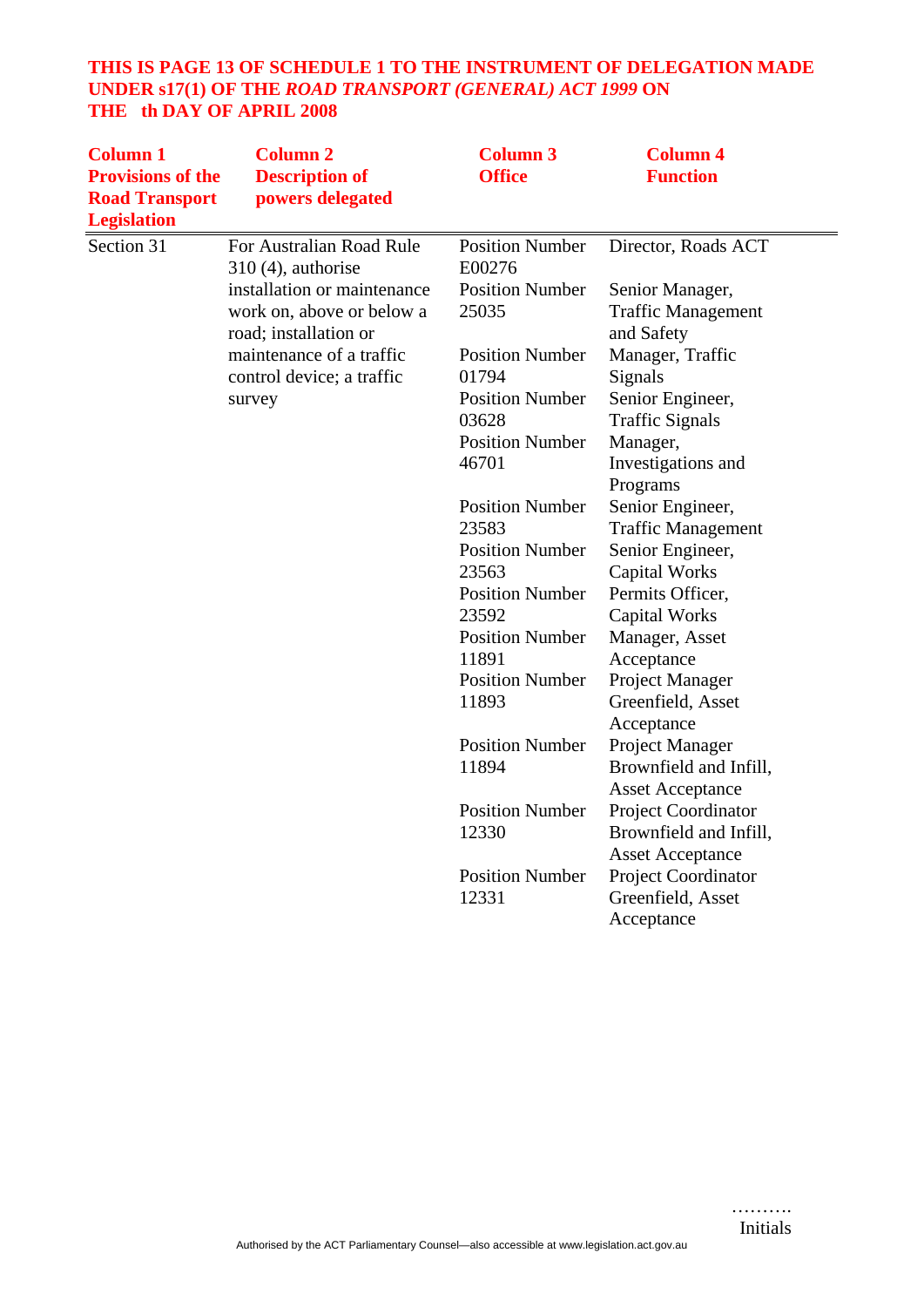# **THIS IS PAGE 14 OF SCHEDULE 1 TO THE INSTRUMENT OF DELEGATION MADE UNDER s17(1) OF THE** *ROAD TRANSPORT (GENERAL) ACT 1999* **ON THE th DAY OF APRIL 2008**

| <b>Column 1</b><br><b>Provisions of the</b><br><b>Road Transport</b><br><b>Legislation</b> | <b>Column 2</b><br><b>Description of</b><br>powers delegated                                | <b>Column 3</b><br><b>Office</b> | <b>Column 4</b><br><b>Function</b>                              |
|--------------------------------------------------------------------------------------------|---------------------------------------------------------------------------------------------|----------------------------------|-----------------------------------------------------------------|
| Section 41 $(3)$                                                                           | Exempt a person or vehicle<br>from subsection (1) which                                     | <b>Position Number</b><br>E00276 | Director, Roads ACT                                             |
|                                                                                            | prohibits the towing of any<br>other vehicle by the driver<br>of an articulated vehicle, or | <b>Position Number</b><br>25035  | Senior Manager,<br><b>Traffic Management</b><br>and Safety      |
|                                                                                            | from subsection (2) which<br>prohibits the towing of more                                   | <b>Position Number</b><br>01794  | Manager, Traffic<br>Signals                                     |
|                                                                                            | than 1 trailer by the driver<br>of a motor vehicle                                          | <b>Position Number</b><br>03628  | Senior Engineer,<br><b>Traffic Signals</b>                      |
|                                                                                            |                                                                                             | <b>Position Number</b><br>46701  | Manager,<br>Investigations and<br>Programs                      |
|                                                                                            |                                                                                             | <b>Position Number</b><br>23583  | Senior Engineer,<br><b>Traffic Management</b>                   |
|                                                                                            |                                                                                             | <b>Position Number</b><br>23563  | Senior Engineer,<br><b>Capital Works</b>                        |
| Section 66                                                                                 | Approvals by Road<br><b>Transport Authority</b>                                             | <b>Position Number</b><br>46114  | General Manager,<br><b>Transport Regulation</b><br>and Planning |
|                                                                                            |                                                                                             | <b>Position Number</b><br>E00276 | Director, Roads ACT                                             |
| Section 73 $(1)$                                                                           | Set aside length of road as<br>metered parking area                                         | <b>Position Number</b><br>E00276 | Director, Roads ACT                                             |
|                                                                                            |                                                                                             | <b>Position Number</b><br>25035  | Senior Manager,<br><b>Traffic Management</b><br>and Safety      |
|                                                                                            |                                                                                             | <b>Position Number</b><br>01794  | Manager, Traffic<br>Signals                                     |
|                                                                                            |                                                                                             | <b>Position Number</b><br>03628  | Senior Engineer,<br><b>Traffic Signals</b>                      |
|                                                                                            |                                                                                             | <b>Position Number</b><br>46701  | Manager,<br>Investigations and<br>Programs                      |
|                                                                                            |                                                                                             | <b>Position Number</b><br>23583  | Senior Engineer,<br><b>Traffic Management</b>                   |
|                                                                                            |                                                                                             | <b>Position Number</b><br>23563  | Senior Engineer,<br><b>Capital Works</b>                        |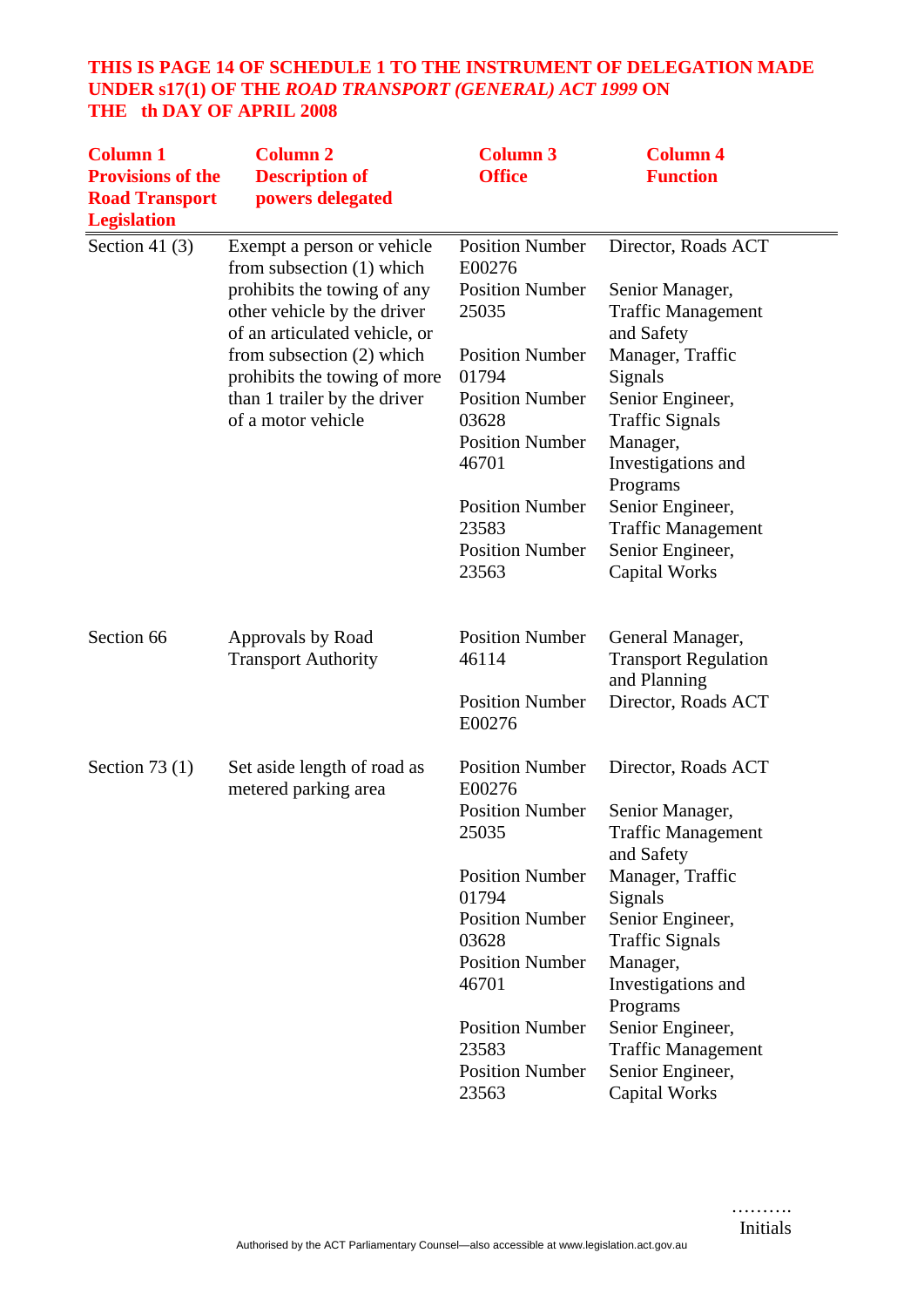# **THIS IS PAGE 15 OF SCHEDULE 1 TO THE INSTRUMENT OF DELEGATION MADE UNDER s17(1) OF THE** *ROAD TRANSPORT (GENERAL) ACT 1999* **ON THE th DAY OF APRIL 2008**

| <b>Column 1</b><br><b>Provisions of the</b><br><b>Road Transport</b><br><b>Legislation</b> | <b>Column 2</b><br><b>Description of</b><br>powers delegated          | <b>Column 3</b><br><b>Office</b>                                                                                                                                         | <b>Column 4</b><br><b>Function</b>                                                                                                                                                                                                                                    |
|--------------------------------------------------------------------------------------------|-----------------------------------------------------------------------|--------------------------------------------------------------------------------------------------------------------------------------------------------------------------|-----------------------------------------------------------------------------------------------------------------------------------------------------------------------------------------------------------------------------------------------------------------------|
| Section 100                                                                                | Declare types of parking<br>permits                                   | <b>Position Number</b><br>46114                                                                                                                                          | General Manager,<br><b>Transport Regulation</b><br>and Planning                                                                                                                                                                                                       |
| Section 107                                                                                | Approve people to use<br>traffic offence detection<br>devices         | <b>Position Number</b><br>46114                                                                                                                                          | General Manager,<br><b>Transport Regulation</b><br>and Planning                                                                                                                                                                                                       |
| Road<br><b>Transport</b><br>(Driver<br>Licensing)<br><b>Regulation</b><br>2000             |                                                                       |                                                                                                                                                                          |                                                                                                                                                                                                                                                                       |
| Section 46                                                                                 | Respond to an application to<br>the court for a restricted<br>licence | <b>Position Number</b><br>20047<br><b>Position Number</b><br>33121<br><b>Position Number</b><br>4683<br><b>Position Number</b><br>867                                    | <b>Manager Registration</b><br>& Licence, Road User<br>Services<br>Manager Compliance,<br><b>Road User Services</b><br>Manager Operations,<br><b>Road User Services</b><br>Manager, Road User<br>Services                                                             |
| Section 55                                                                                 | Issue or vary driver licence<br>subject to conditions                 | <b>Position Number</b><br>4683<br><b>Position Number</b><br>20047<br><b>Position Number</b><br>33121<br><b>Position Number</b><br>867<br><b>Position Number</b><br>46114 | Manager Operations,<br>Road User Services<br><b>Manager Registration</b><br>& Licence, Road User<br>Services<br>Manager Compliance,<br><b>Road User Services</b><br>Manager, Road User<br>Services<br>General Manager,<br><b>Transport Regulation</b><br>and Planning |

……….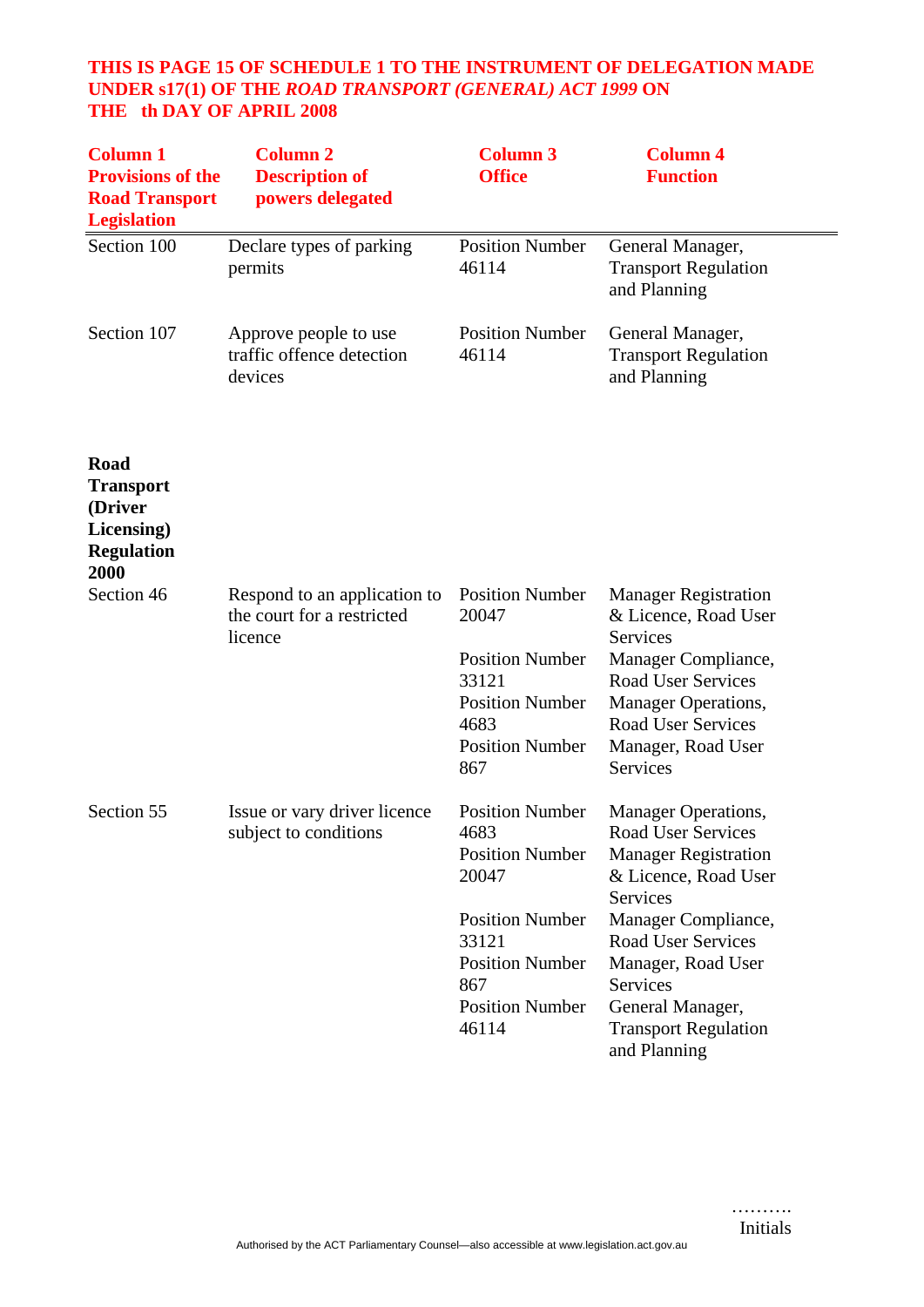# **THIS IS PAGE 16 OF SCHEDULE 1 TO THE INSTRUMENT OF DELEGATION MADE UNDER s17(1) OF THE** *ROAD TRANSPORT (GENERAL) ACT 1999* **ON THE th DAY OF APRIL 2008**

| <b>Column 1</b><br><b>Provisions of the</b><br><b>Road Transport</b><br><b>Legislation</b> | <b>Column 2</b><br><b>Description of</b><br>powers delegated                                                                      | <b>Column 3</b><br><b>Office</b>                                                                                                      | <b>Column 4</b><br><b>Function</b>                                                                                                                                                                                     |
|--------------------------------------------------------------------------------------------|-----------------------------------------------------------------------------------------------------------------------------------|---------------------------------------------------------------------------------------------------------------------------------------|------------------------------------------------------------------------------------------------------------------------------------------------------------------------------------------------------------------------|
| Section $63(2)$                                                                            | Require a person to show he<br>or she complies with<br>required medical standards<br>for public vehicle licence                   | <b>Position Number</b><br>4683<br><b>Position Number</b><br>33121<br><b>Position Number</b><br>867<br><b>Position Number</b><br>46114 | Manager Operations,<br><b>Road User Services</b><br>Manager Compliance,<br><b>Road User Services</b><br>Manager, Road User<br>Services<br>General Manager,<br><b>Transport Regulation</b><br>and Planning              |
| Section 65                                                                                 | Approve public vehicle<br>driver training courses                                                                                 | <b>Position Number</b><br>21223<br><b>Position Number</b><br>46114                                                                    | Manager, Public<br><b>Transport Regulation</b><br>General Manager,<br><b>Transport Regulation</b><br>and Planning                                                                                                      |
| Section 67                                                                                 | Exempt a person from<br>certain licence eligibility<br>requirements                                                               | <b>Position Number</b><br>867<br><b>Position Number</b><br>4683<br><b>Position Number</b><br>33121<br><b>Position Number</b><br>46114 | Manager, Road User<br>Services<br>Manager Operations,<br><b>Road User Services</b><br>Manager Compliance,<br><b>Road User Services</b><br>General Manager,<br><b>Transport Regulation</b><br>and Planning              |
| Section 69                                                                                 | Request information,<br>medical, theory, and driving<br>tests etc in relation to an<br>application to obtain or vary<br>a licence | <b>Position Number</b><br>4683<br><b>Position Number</b><br>33121<br><b>Position Number</b><br>867<br><b>Position Number</b><br>46114 | <b>Manager Operations,</b><br><b>Road User Services</b><br>Manager Compliance,<br><b>Road User Services</b><br><b>Manager Road User</b><br>Services<br>General Manager,<br><b>Transport Regulation</b><br>and Planning |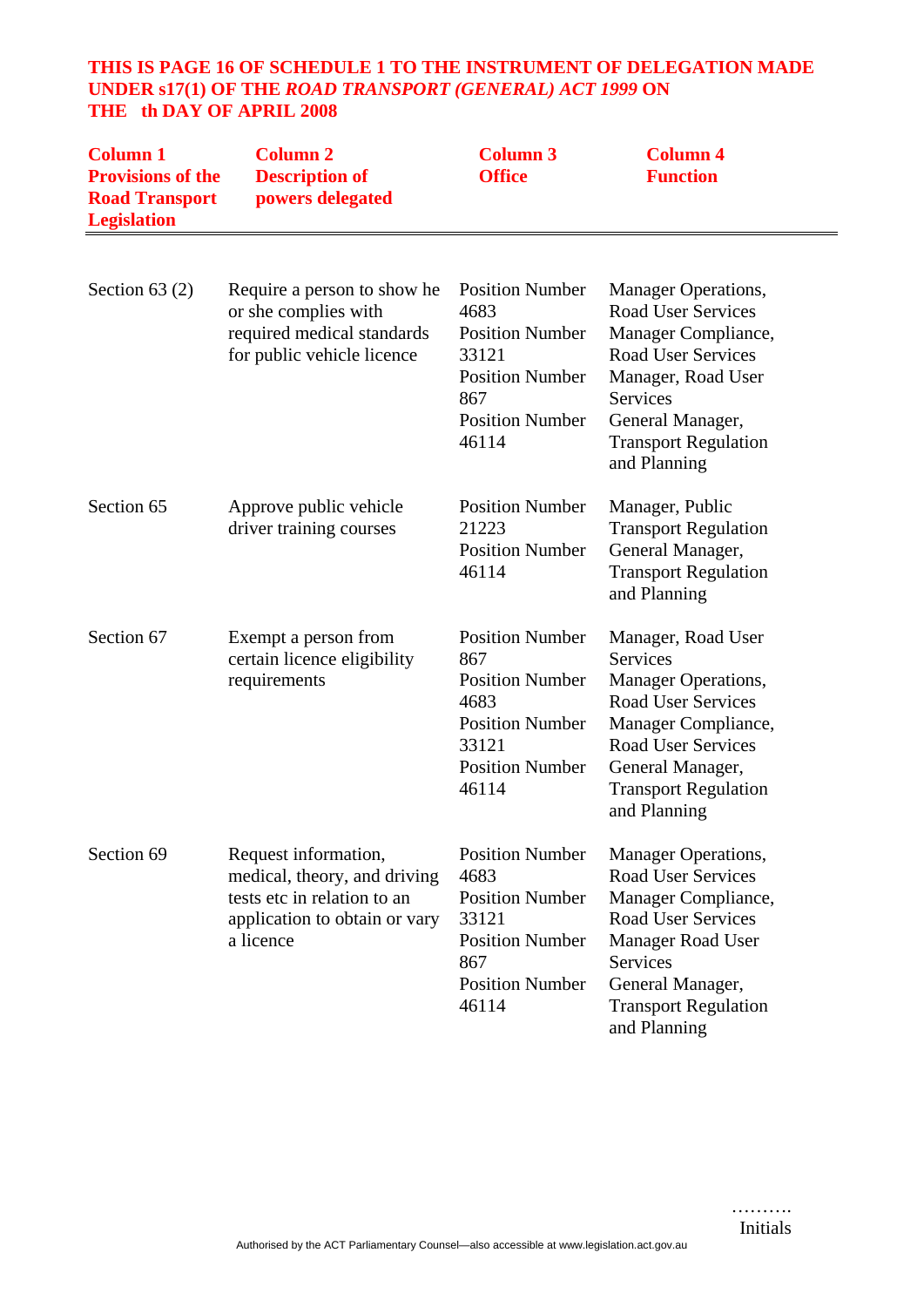# **THIS IS PAGE 17 OF SCHEDULE 1 TO THE INSTRUMENT OF DELEGATION MADE UNDER s17(1) OF THE** *ROAD TRANSPORT (GENERAL) ACT 1999* **ON THE th DAY OF APRIL 2008**

| <b>Column 1</b><br><b>Provisions of the</b><br><b>Road Transport</b><br><b>Legislation</b> | <b>Column 2</b><br><b>Description of</b><br>powers delegated                 | <b>Column 3</b><br><b>Office</b>                         | <b>Column 4</b><br><b>Function</b>                                      |
|--------------------------------------------------------------------------------------------|------------------------------------------------------------------------------|----------------------------------------------------------|-------------------------------------------------------------------------|
| Section 70                                                                                 | Refuse application for issue<br>and certain variations of<br>driver licences |                                                          |                                                                         |
|                                                                                            | $(1)(a)$ Person not eligible                                                 | <b>Position Number</b><br>46114                          | General Manager,<br><b>Transport Regulation</b><br>and Planning         |
|                                                                                            |                                                                              | <b>Position Number</b><br>867                            | Manager, Road User<br>Services                                          |
|                                                                                            |                                                                              | <b>Position Number</b><br>4683                           | Manager Operations,<br><b>Road User Services</b>                        |
|                                                                                            |                                                                              | <b>Position Number</b><br>33121                          | Manager, Compliance<br><b>Road User Services</b>                        |
|                                                                                            | $(1)(b)$ Person does not have<br>sufficient driving ability                  | <b>Position Number</b><br>46114                          | General Manager,<br><b>Transport Regulation</b><br>and Planning         |
|                                                                                            |                                                                              | <b>Position Number</b>                                   | Manager, Road User                                                      |
|                                                                                            |                                                                              | 867<br><b>Position Number</b>                            | <b>Services</b><br>Manager Operations,                                  |
|                                                                                            |                                                                              | 4683                                                     | <b>Road User Services</b>                                               |
|                                                                                            |                                                                              | <b>Position Number</b><br>33121                          | Manager, Compliance<br><b>Road User Services</b>                        |
|                                                                                            | $(1)(c)$ Person is not a                                                     | <b>Position Number</b>                                   | General Manager,                                                        |
|                                                                                            | suitable person                                                              | 46114                                                    | <b>Transport Regulation</b><br>and Planning                             |
|                                                                                            |                                                                              | <b>Position Number</b><br>867                            | Manager, Road User<br><b>Services</b>                                   |
|                                                                                            |                                                                              | <b>Position Number</b><br>4683<br><b>Position Number</b> | Manager Operations,<br><b>Road User Services</b><br>Manager, Compliance |
|                                                                                            |                                                                              | 33121                                                    | <b>Road User Services</b>                                               |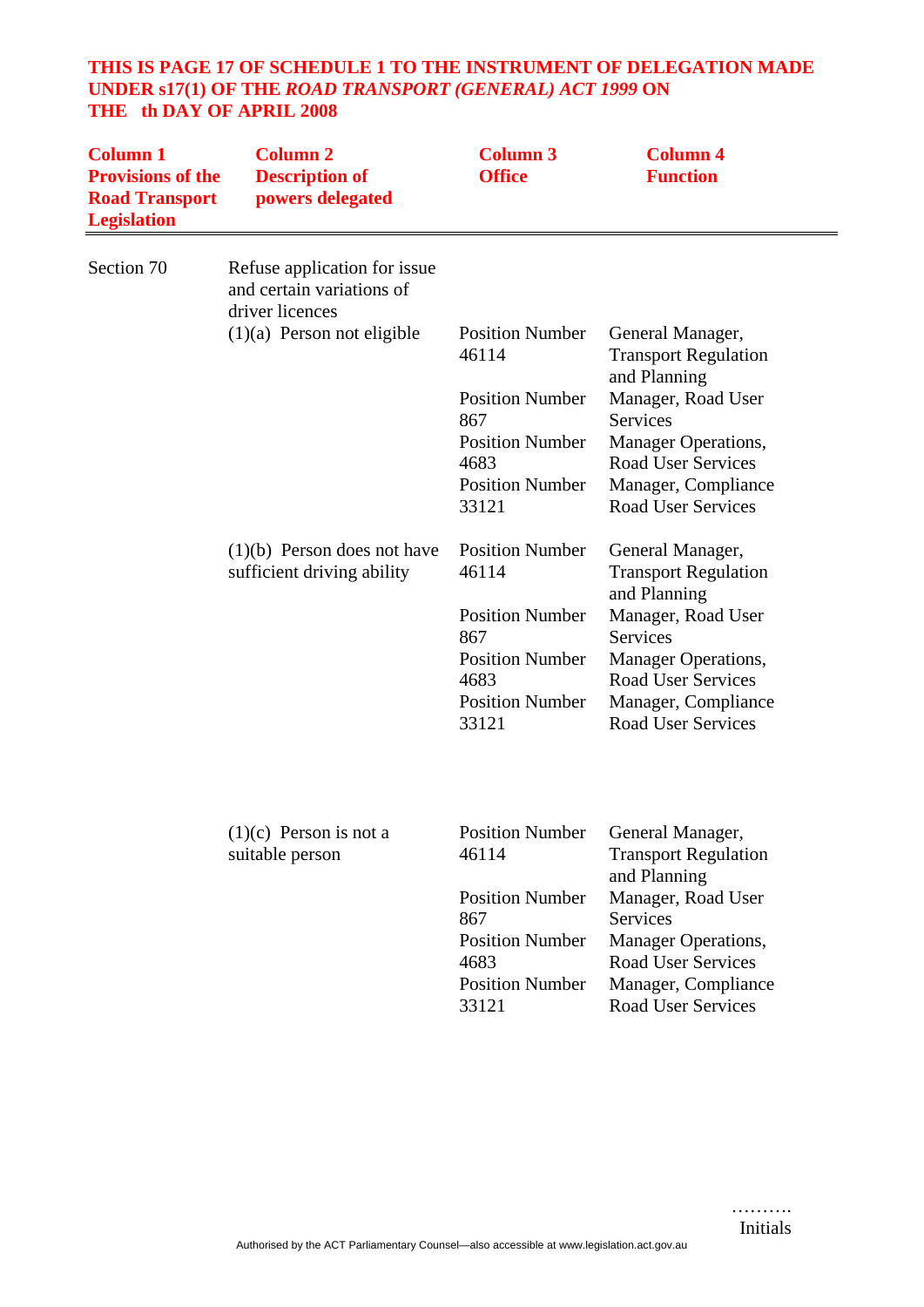# **THIS IS PAGE 18 OF SCHEDULE 1 TO THE INSTRUMENT OF DELEGATION MADE UNDER s17(1) OF THE** *ROAD TRANSPORT (GENERAL) ACT 1999* **ON THE th DAY OF APRIL 2008**

| <b>Column 1</b><br><b>Provisions of the</b><br><b>Road Transport</b><br><b>Legislation</b> | <b>Column 2</b><br><b>Description of</b><br>powers delegated                            | <b>Column 3</b><br><b>Office</b>                                                                                                      | <b>Column 4</b><br><b>Function</b>                                                                                                                                                                               |
|--------------------------------------------------------------------------------------------|-----------------------------------------------------------------------------------------|---------------------------------------------------------------------------------------------------------------------------------------|------------------------------------------------------------------------------------------------------------------------------------------------------------------------------------------------------------------|
|                                                                                            | $(1)(d)$ Person does not<br>comply with medical<br>standards                            | <b>Position Number</b><br>46114<br><b>Position Number</b><br>867<br><b>Position Number</b><br>4683<br><b>Position Number</b><br>33121 | General Manager,<br><b>Transport Regulation</b><br>and Planning<br>Manager, Road User<br>Services<br><b>Manager Operations,</b><br><b>Road User Services</b><br>Manager, Compliance<br><b>Road User Services</b> |
|                                                                                            | $(1)(e)$ Person ability to<br>drive safely impaired by<br>illness, injury or incapacity | <b>Position Number</b><br>46114<br><b>Position Number</b><br>867<br><b>Position Number</b><br>4683<br><b>Position Number</b><br>33121 | General Manager,<br><b>Transport Regulation</b><br>and Planning<br>Manager, Road User<br><b>Services</b><br>Manager Operations,<br><b>Road User Services</b><br>Manager, Compliance<br><b>Road User Services</b> |
|                                                                                            | $(1)(f)$ Person has not<br>complied with law of<br>another jurisdiction                 | <b>Position Number</b><br>46114<br><b>Position Number</b><br>867<br><b>Position Number</b><br>4683<br><b>Position Number</b><br>33121 | General Manager,<br><b>Transport Regulation</b><br>and Planning<br>Manager, Road User<br><b>Services</b><br>Manager Operations,<br><b>Road User Services</b><br>Manager, Compliance<br><b>Road User Services</b> |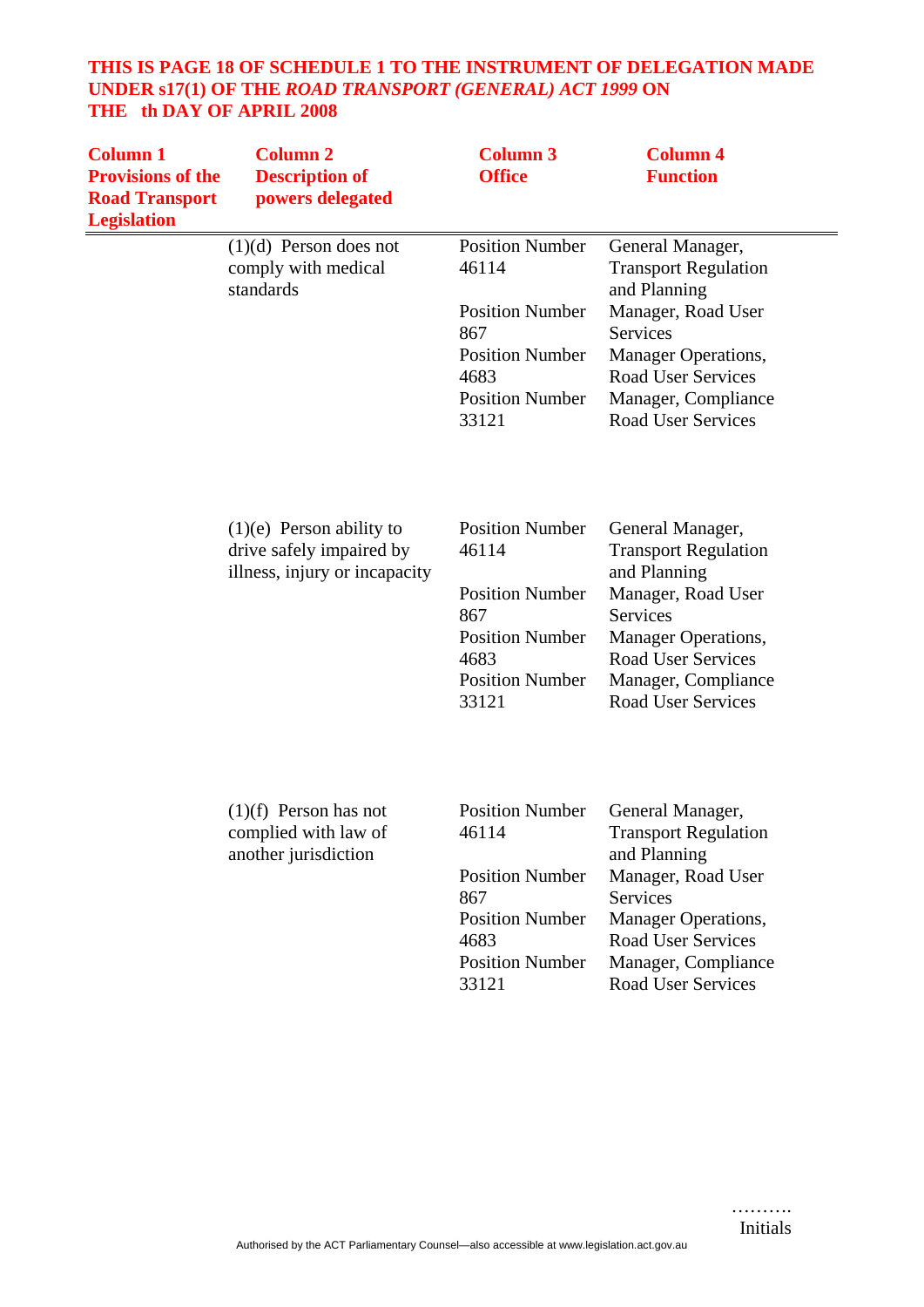# **THIS IS PAGE 19 OF SCHEDULE 1 TO THE INSTRUMENT OF DELEGATION MADE UNDER s17(1) OF THE** *ROAD TRANSPORT (GENERAL) ACT 1999* **ON THE th DAY OF APRIL 2008**

| <b>Column 1</b><br><b>Provisions of the</b><br><b>Road Transport</b><br><b>Legislation</b> | <b>Column 2</b><br><b>Description of</b><br>powers delegated                                               | <b>Column 3</b><br><b>Office</b>                                                                                                      | <b>Column 4</b><br><b>Function</b>                                                                                                                                                                               |
|--------------------------------------------------------------------------------------------|------------------------------------------------------------------------------------------------------------|---------------------------------------------------------------------------------------------------------------------------------------|------------------------------------------------------------------------------------------------------------------------------------------------------------------------------------------------------------------|
|                                                                                            | $(1)(g)$ Provision of Act<br>prevents approval                                                             | <b>Position Number</b><br>46114<br><b>Position Number</b><br>867<br><b>Position Number</b><br>4683<br><b>Position Number</b><br>33121 | General Manager,<br><b>Transport Regulation</b><br>and Planning<br>Manager, Road User<br>Services<br>Manager Operations,<br><b>Road User Services</b><br>Manager, Compliance<br><b>Road User Services</b>        |
|                                                                                            | $(1)(h)$ Person not complied<br>with a requirement by<br>authority                                         | <b>Position Number</b><br>46114<br><b>Position Number</b><br>867<br><b>Position Number</b><br>4683<br><b>Position Number</b><br>33121 | General Manager,<br><b>Transport Regulation</b><br>and Planning<br>Manager, Road User<br>Services<br>Manager Operations,<br><b>Road User Services</b><br>Manager, Compliance<br><b>Road User Services</b>        |
| Section $70(2)$                                                                            | Refuse application for issue<br>or variation of driver licence<br>by Court Order or other<br>Territory law | <b>Position Number</b><br>46114<br><b>Position Number</b><br>867<br><b>Position Number</b><br>4683<br><b>Position Number</b><br>33121 | General Manager,<br><b>Transport Regulation</b><br>and Planning<br>Manager, Road User<br><b>Services</b><br>Manager Operations,<br><b>Road User Services</b><br>Manager Compliance,<br><b>Road User Services</b> |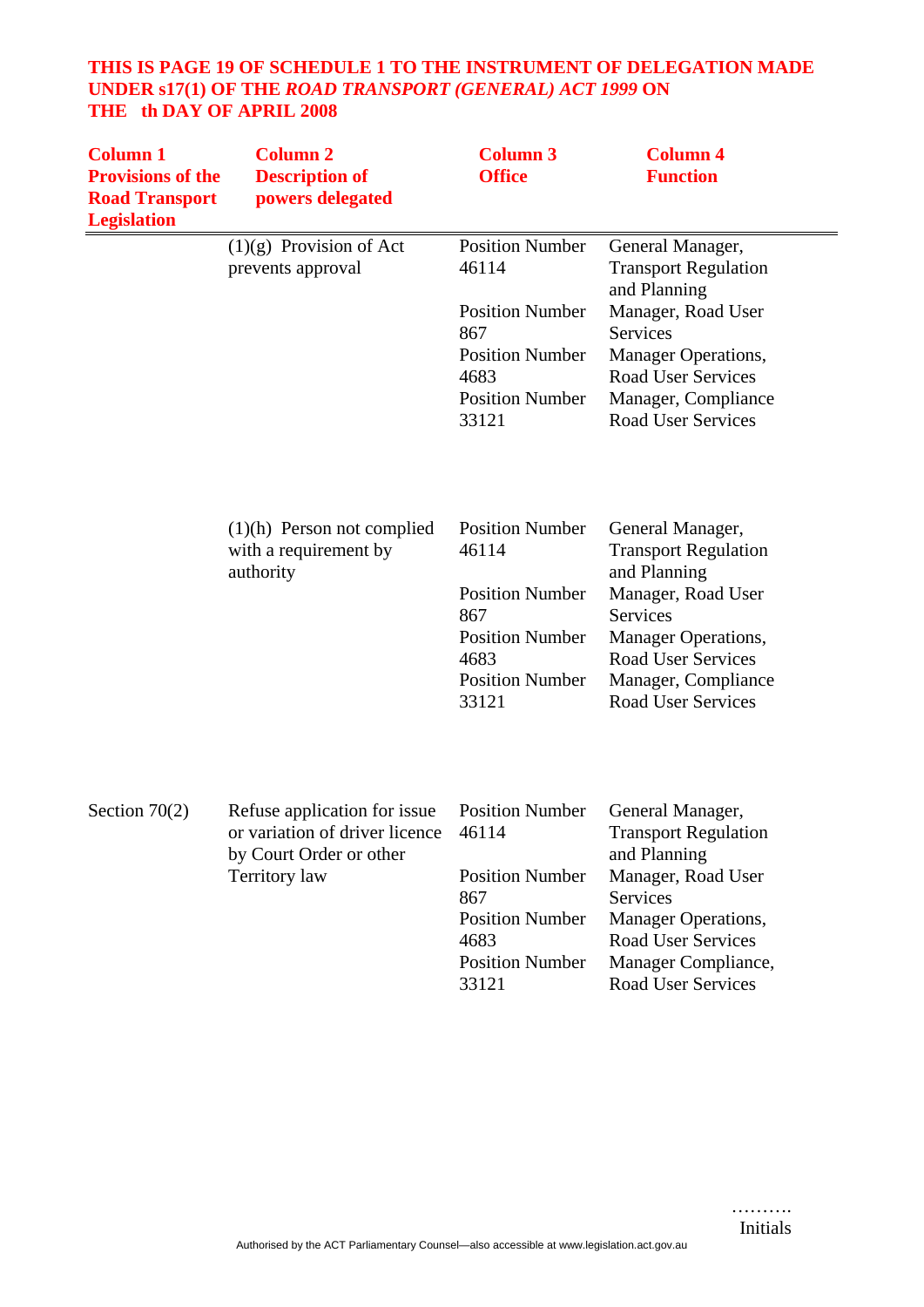# **THIS IS PAGE 20 OF SCHEDULE 1 TO THE INSTRUMENT OF DELEGATION MADE UNDER s17(1) OF THE** *ROAD TRANSPORT (GENERAL) ACT 1999* **ON THE th DAY OF APRIL 2008**

| <b>Column 1</b><br><b>Provisions of the</b><br><b>Road Transport</b><br><b>Legislation</b> | <b>Column 2</b><br><b>Description of</b><br>powers delegated                                    | <b>Column 3</b><br><b>Office</b>                                                                                                      | <b>Column 4</b><br><b>Function</b>                                                                                                                                                                               |
|--------------------------------------------------------------------------------------------|-------------------------------------------------------------------------------------------------|---------------------------------------------------------------------------------------------------------------------------------------|------------------------------------------------------------------------------------------------------------------------------------------------------------------------------------------------------------------|
| Section $70(3)$                                                                            | Refuse application for a<br>public vehicle licence                                              | <b>Position Number</b><br>46114<br><b>Position Number</b><br>867<br><b>Position Number</b><br>4683<br><b>Position Number</b><br>33121 | General Manager,<br><b>Transport Regulation</b><br>and Planning<br>Manager, Road User<br>Services<br>Manager Operations,<br><b>Road User Services</b><br>Manager Compliance,<br><b>Road User Services</b>        |
| Section 78                                                                                 | Request a licence holder or<br>exempt driver to undergo<br>medical assessment etc               | <b>Position Number</b><br>46114<br><b>Position Number</b><br>867<br><b>Position Number</b><br>4683<br><b>Position Number</b><br>33121 | General Manager,<br><b>Transport Regulation</b><br>and Planning<br>Manager, Road User<br>Services<br>Manager Operations,<br><b>Road User Services</b><br>Manager Compliance,<br>Road User Services               |
| Section 79                                                                                 | Require a public vehicle<br>driver to undertake training                                        | <b>Position Number</b><br>46114<br><b>Position Number</b><br>867<br><b>Position Number</b><br>4683<br><b>Position Number</b><br>33121 | General Manager,<br><b>Transport Regulation</b><br>and Planning<br>Manager, Road User<br>Services<br><b>Manager Operations,</b><br><b>Road User Services</b><br>Manager Compliance,<br><b>Road User Services</b> |
| Section $85(4)$                                                                            | Require an applicant for a<br>licence renewal to comply<br>with a provision of section<br>69(5) | <b>Position Number</b><br>4683<br><b>Position Number</b><br>33121<br><b>Position Number</b><br>867<br><b>Position Number</b><br>46114 | Manager Operations,<br><b>Road User Services</b><br>Manager Compliance,<br><b>Road User Services</b><br><b>Manager Road User</b><br>Services<br>General Manager,<br><b>Transport Regulation</b><br>and Planning  |
| Section $85(8)$                                                                            | <b>Refuse to Renew Driver</b><br>Licences                                                       | <b>Position Number</b><br>867                                                                                                         | Manager Road User<br>Services                                                                                                                                                                                    |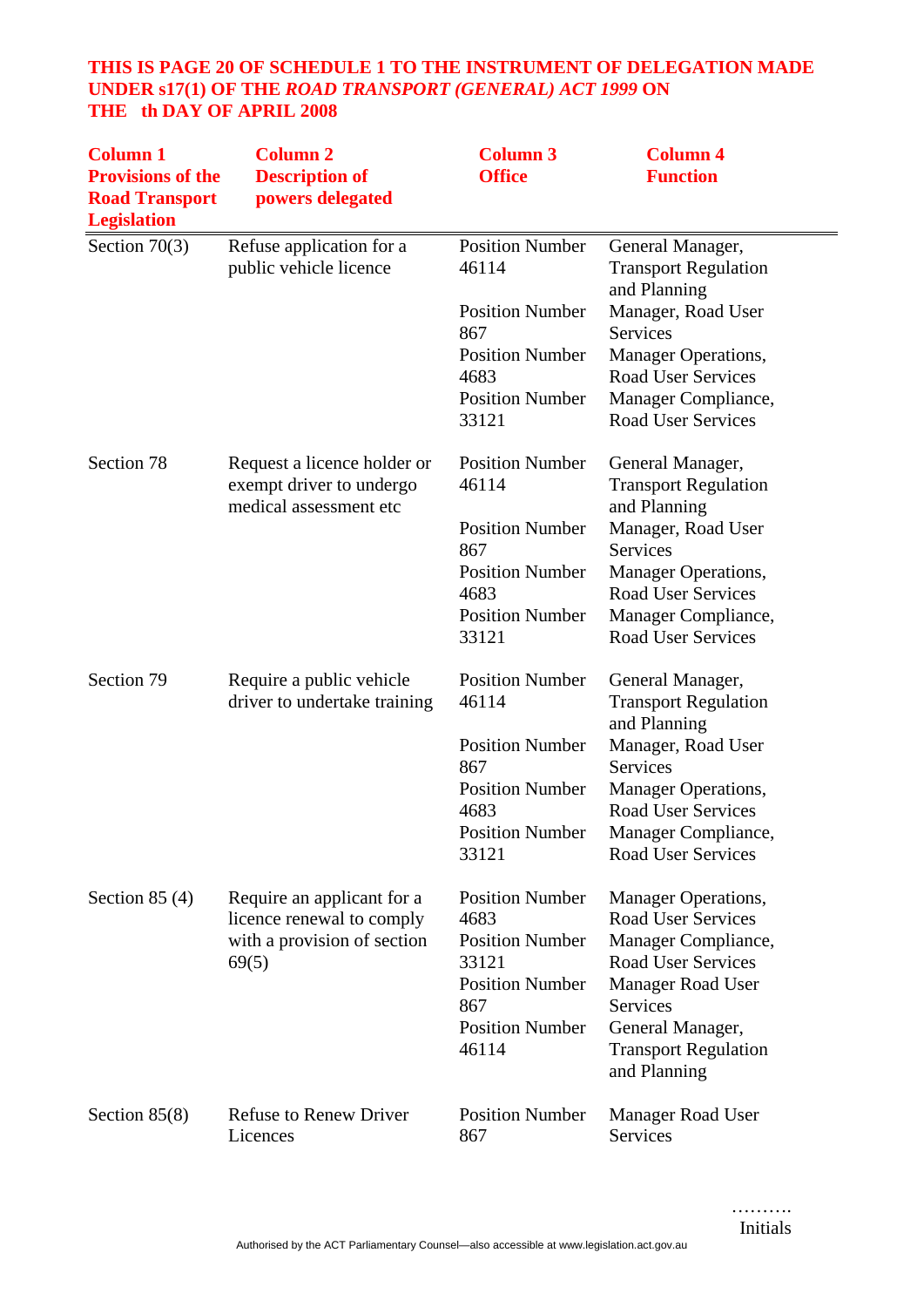# **THIS IS PAGE 21 OF SCHEDULE 1 TO THE INSTRUMENT OF DELEGATION MADE UNDER s17(1) OF THE** *ROAD TRANSPORT (GENERAL) ACT 1999* **ON THE th DAY OF APRIL 2008**

| <b>Column 1</b><br><b>Provisions of the</b><br><b>Road Transport</b><br><b>Legislation</b> | <b>Column 2</b><br><b>Description of</b><br>powers delegated | <b>Column 3</b><br><b>Office</b> | <b>Column 4</b><br><b>Function</b>                              |
|--------------------------------------------------------------------------------------------|--------------------------------------------------------------|----------------------------------|-----------------------------------------------------------------|
| Section 87                                                                                 | Vary, suspend or cancel<br>driver licences                   |                                  |                                                                 |
|                                                                                            | $(1)(a)$ Person not eligible                                 | <b>Position Number</b><br>46114  | General Manager,<br><b>Transport Regulation</b><br>and Planning |
|                                                                                            |                                                              | <b>Position Number</b>           | <b>Manager Operations,</b>                                      |
|                                                                                            |                                                              | 4683                             | <b>Road User Services</b>                                       |
|                                                                                            |                                                              | <b>Position Number</b>           | Manager, Road User                                              |
|                                                                                            |                                                              | 867                              | <b>Services</b><br>Manager Compliance,                          |
|                                                                                            |                                                              | <b>Position Number</b>           | <b>Road User Services</b>                                       |
|                                                                                            |                                                              | 33121                            | Manager, Policy and                                             |
|                                                                                            |                                                              | <b>Position Number</b>           | Legislation, Office of                                          |
|                                                                                            |                                                              | 17003                            | the Chief Executive                                             |
|                                                                                            | $(1)(b)$ Person does not have                                | <b>Position Number</b>           | Manager, Road User                                              |
|                                                                                            | sufficient driving ability                                   | 867                              | <b>Services</b>                                                 |
|                                                                                            |                                                              | <b>Position Number</b>           | General Manager,                                                |
|                                                                                            |                                                              | 46114                            | <b>Transport Regulation</b><br>and Planning                     |
|                                                                                            |                                                              | <b>Position Number</b>           | <b>Manager Operations,</b>                                      |
|                                                                                            |                                                              | 4683                             | <b>Road User Services</b>                                       |
|                                                                                            |                                                              | <b>Position Number</b>           | Manager Compliance,                                             |
|                                                                                            |                                                              | 33121                            | <b>Road User Services</b>                                       |
|                                                                                            |                                                              | <b>Position Number</b>           | Manager, Policy and                                             |
|                                                                                            |                                                              | 17003                            | Legislation, Office of<br>the Chief Executive                   |
|                                                                                            |                                                              |                                  |                                                                 |
|                                                                                            | $(1)(c)$ Person is not a                                     | <b>Position Number</b>           | Manager, Road User                                              |
|                                                                                            | suitable person                                              | 867                              | <b>Services</b>                                                 |
|                                                                                            |                                                              | <b>Position Number</b><br>46114  | General Manager,<br><b>Transport Regulation</b>                 |
|                                                                                            |                                                              |                                  | and Planning                                                    |
|                                                                                            |                                                              | <b>Position Number</b>           | <b>Manager Operations,</b>                                      |
|                                                                                            |                                                              | 4683                             | <b>Road User Services</b>                                       |
|                                                                                            |                                                              | <b>Position Number</b>           | Manager Compliance,                                             |
|                                                                                            |                                                              | 33121                            | <b>Road User Services</b>                                       |
|                                                                                            |                                                              | <b>Position Number</b><br>17003  | Manager, Policy and<br>Legislation, Office of                   |
|                                                                                            |                                                              |                                  | the Chief Executive                                             |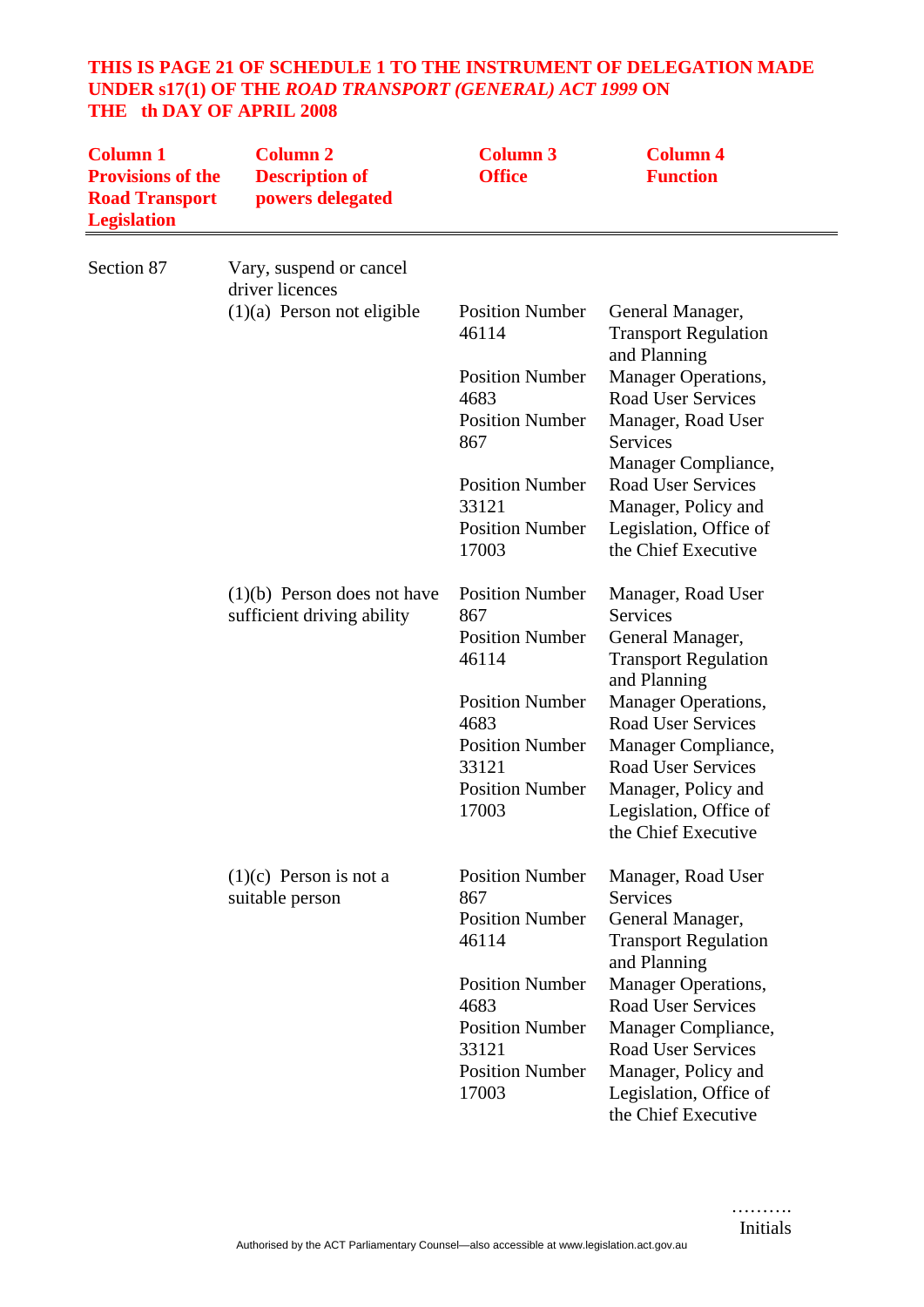# **THIS IS PAGE 22 OF SCHEDULE 1 TO THE INSTRUMENT OF DELEGATION MADE UNDER s17(1) OF THE** *ROAD TRANSPORT (GENERAL) ACT 1999* **ON THE th DAY OF APRIL 2008**

| <b>Column 1</b><br><b>Provisions of the</b><br><b>Road Transport</b><br><b>Legislation</b> | <b>Column 2</b><br><b>Description of</b><br>powers delegated                            | <b>Column 3</b><br><b>Office</b>                                                                                                                                         | <b>Column 4</b><br><b>Function</b>                                                                                                                                                                                                                                                       |
|--------------------------------------------------------------------------------------------|-----------------------------------------------------------------------------------------|--------------------------------------------------------------------------------------------------------------------------------------------------------------------------|------------------------------------------------------------------------------------------------------------------------------------------------------------------------------------------------------------------------------------------------------------------------------------------|
|                                                                                            | $(1)(d)$ Person does not<br>comply with medical<br>standards                            | <b>Position Number</b><br>867<br><b>Position Number</b><br>46114<br><b>Position Number</b>                                                                               | Manager, Road User<br>Services<br>General Manager,<br><b>Transport Regulation</b><br>and Planning                                                                                                                                                                                        |
|                                                                                            |                                                                                         | 4683<br><b>Position Number</b><br>33121<br><b>Position Number</b><br>17003                                                                                               | Manager Operations,<br><b>Road User Services</b><br>Manager Compliance,<br><b>Road User Services</b><br>Manager, Policy and<br>Legislation, Office of<br>the Chief Executive                                                                                                             |
|                                                                                            | $(1)(e)$ Person ability to<br>drive safely impaired by<br>illness, injury or incapacity | <b>Position Number</b><br>867<br><b>Position Number</b><br>46114<br><b>Position Number</b><br>4683<br><b>Position Number</b><br>33121<br><b>Position Number</b><br>17003 | Manager, Road User<br><b>Services</b><br>General Manager,<br><b>Transport Regulation</b><br>and Planning<br>Manager Operations,<br><b>Road User Services</b><br>Manager Compliance,<br><b>Road User Services</b><br>Manager, Policy and<br>Legislation, Office of<br>the Chief Executive |
|                                                                                            | $(1)(f)$ Person has not<br>complied with law of<br>another jurisdiction                 | <b>Position Number</b><br>4683<br><b>Position Number</b><br>33121<br><b>Position Number</b><br>867<br><b>Position Number</b><br>46114<br><b>Position Number</b><br>17003 | <b>Manager Operations,</b><br>Road User Services<br>Manager Compliance,<br><b>Road User Services</b><br>Manager, Road User<br>Services<br>General Manager,<br><b>Transport Regulation</b><br>and Planning<br>Manager, Policy and<br>Legislation, Office of<br>the Chief Executive        |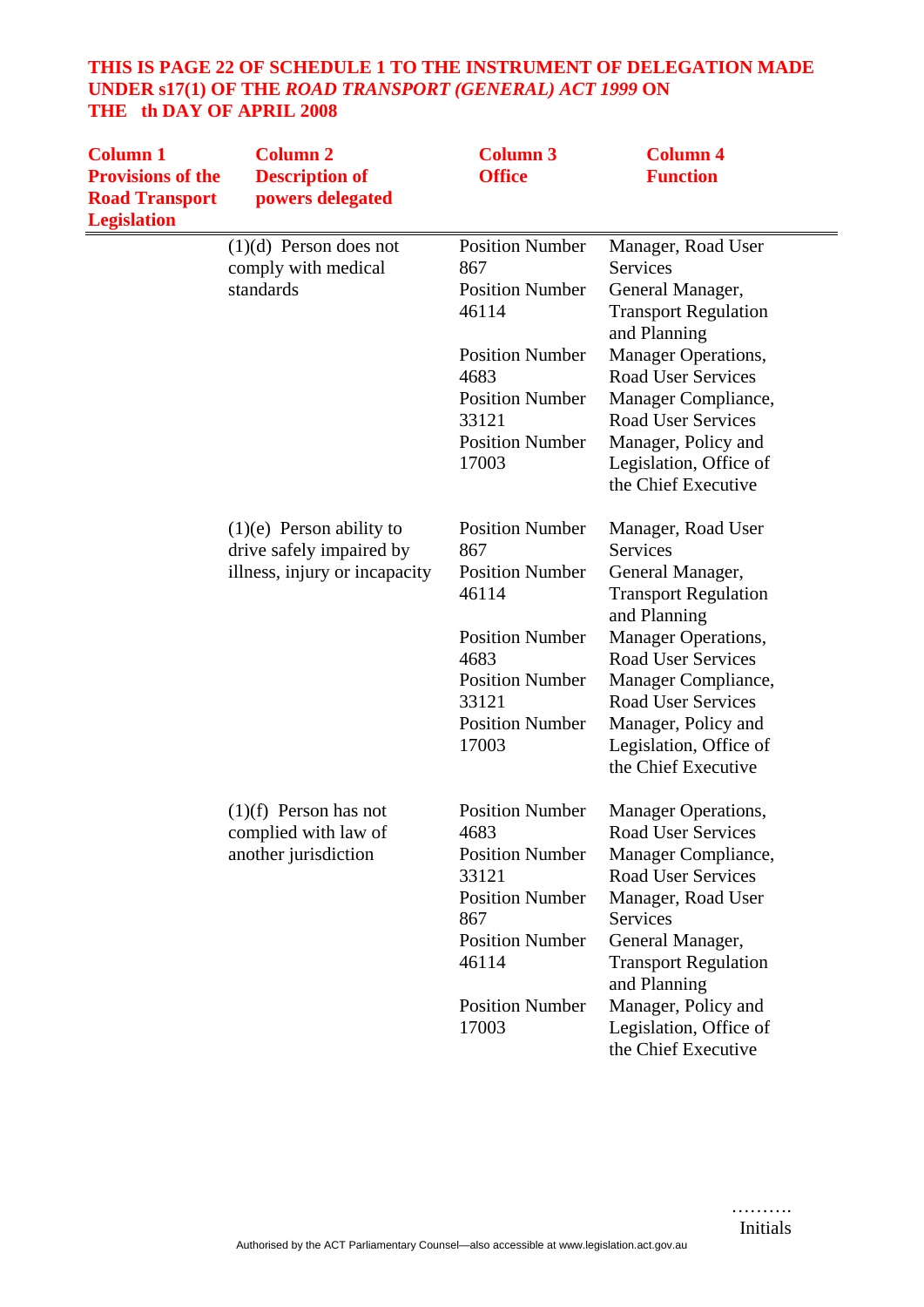# **THIS IS PAGE 23 OF SCHEDULE 1 TO THE INSTRUMENT OF DELEGATION MADE UNDER s17(1) OF THE** *ROAD TRANSPORT (GENERAL) ACT 1999* **ON THE th DAY OF APRIL 2008**

| <b>Column 1</b><br><b>Provisions of the</b><br><b>Road Transport</b><br><b>Legislation</b> | <b>Column 2</b><br><b>Description of</b><br>powers delegated | <b>Column 3</b><br><b>Office</b> | <b>Column 4</b><br><b>Function</b>            |
|--------------------------------------------------------------------------------------------|--------------------------------------------------------------|----------------------------------|-----------------------------------------------|
|                                                                                            | $(1)(g)$ Person convicted or                                 | <b>Position Number</b>           | <b>Manager Road User</b>                      |
|                                                                                            | found guilty in another                                      | 867                              | Services                                      |
|                                                                                            | jurisdiction                                                 | <b>Position Number</b>           | Manager Operations,                           |
|                                                                                            |                                                              | 4683                             | <b>Road User Services</b>                     |
|                                                                                            |                                                              | <b>Position Number</b>           | Manager Compliance,                           |
|                                                                                            |                                                              | 33121                            | <b>Road User Services</b>                     |
|                                                                                            |                                                              | <b>Position Number</b>           | General Manager,                              |
|                                                                                            |                                                              | 46114                            | <b>Transport Regulation</b>                   |
|                                                                                            |                                                              |                                  | and Planning                                  |
|                                                                                            |                                                              | <b>Position Number</b><br>17003  | Manager, Policy and                           |
|                                                                                            |                                                              |                                  | Legislation, Office of<br>the Chief Executive |
|                                                                                            |                                                              |                                  |                                               |
|                                                                                            | $(1)(h)$ Licence issued or                                   | <b>Position Number</b>           | Manager Road User                             |
|                                                                                            | renewed in error                                             | 867                              | Services                                      |
|                                                                                            |                                                              | <b>Position Number</b>           | Manager Operations,                           |
|                                                                                            |                                                              | 4683                             | <b>Road User Services</b>                     |
|                                                                                            |                                                              | <b>Position Number</b>           | Manager Compliance,                           |
|                                                                                            |                                                              | 33121                            | <b>Road User Services</b>                     |
|                                                                                            |                                                              | <b>Position Number</b>           | General Manager,                              |
|                                                                                            |                                                              | 46114                            | <b>Transport Regulation</b>                   |
|                                                                                            |                                                              |                                  | and Planning                                  |
|                                                                                            |                                                              | <b>Position Number</b>           | Manager, Policy and                           |
|                                                                                            |                                                              | 17003                            | Legislation, Office of                        |
|                                                                                            |                                                              |                                  | the Chief Executive                           |
|                                                                                            | $(1)(i)$ Licence incorrect                                   | <b>Position Number</b>           | <b>Manager Road User</b>                      |
|                                                                                            |                                                              | 867                              | Services                                      |
|                                                                                            |                                                              | <b>Position Number</b>           | Manager Operations,                           |
|                                                                                            |                                                              | 4683                             | <b>Road User Services</b>                     |
|                                                                                            |                                                              | <b>Position Number</b>           | Manager Compliance,                           |
|                                                                                            |                                                              | 33121                            | <b>Road User Services</b>                     |
|                                                                                            |                                                              | <b>Position Number</b>           | General Manager,                              |
|                                                                                            |                                                              | 46114                            | <b>Transport Regulation</b>                   |
|                                                                                            |                                                              |                                  | and Planning                                  |
|                                                                                            |                                                              | <b>Position Number</b>           | Manager, Policy and                           |
|                                                                                            |                                                              | 17003                            | Legislation, Office of                        |
|                                                                                            |                                                              |                                  | the Chief Executive                           |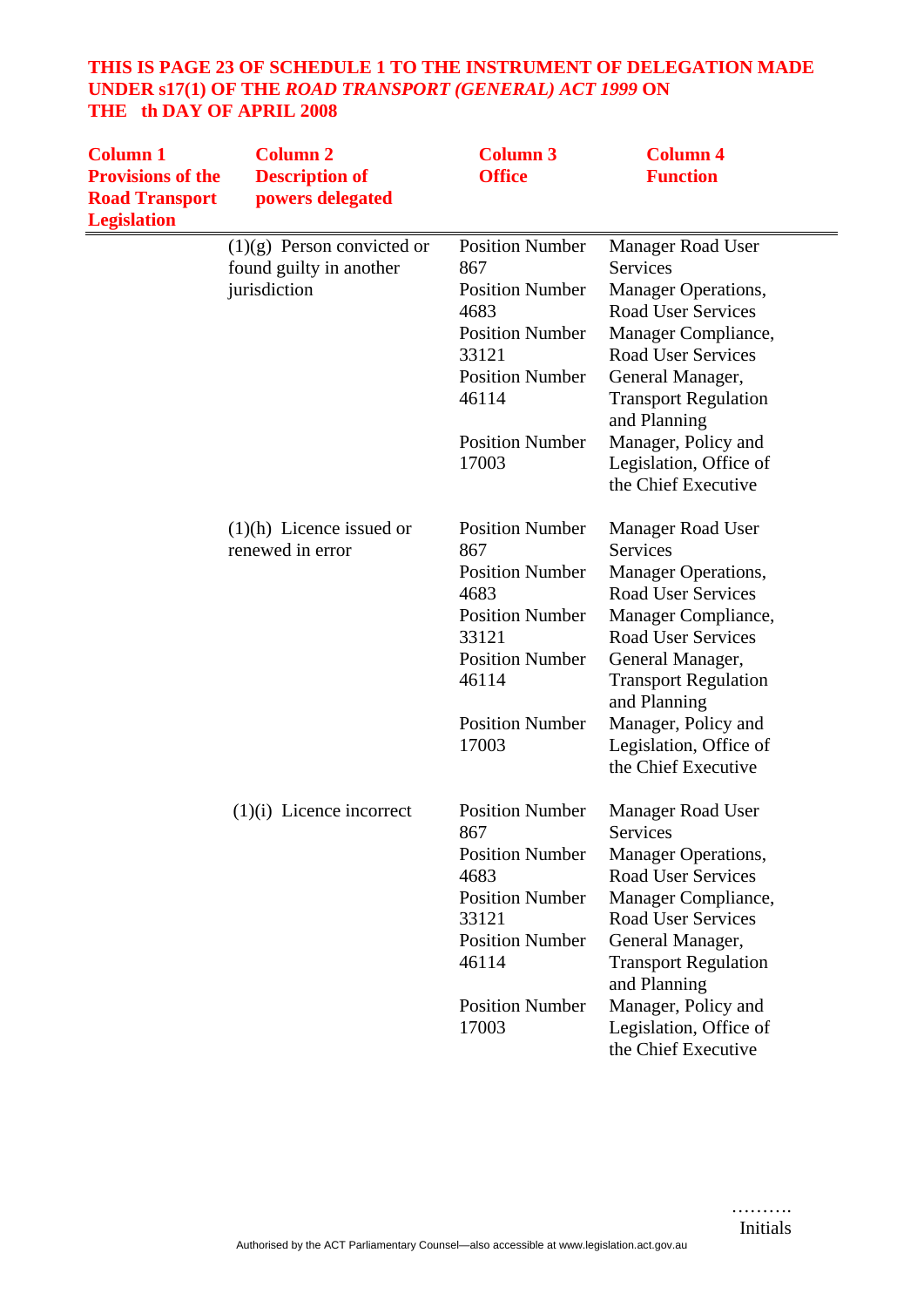# **THIS IS PAGE 24 OF SCHEDULE 1 TO THE INSTRUMENT OF DELEGATION MADE UNDER s17(1) OF THE** *ROAD TRANSPORT (GENERAL) ACT 1999* **ON THE th DAY OF APRIL 2008**

| <b>Column 1</b><br><b>Provisions of the</b><br><b>Road Transport</b><br><b>Legislation</b> | <b>Column 2</b><br><b>Description of</b><br>powers delegated | <b>Column 3</b><br><b>Office</b>                        | <b>Column 4</b><br><b>Function</b>                                   |
|--------------------------------------------------------------------------------------------|--------------------------------------------------------------|---------------------------------------------------------|----------------------------------------------------------------------|
|                                                                                            | $1)(i)$ Person has failed to<br>comply with a condition      | <b>Position Number</b><br>867<br><b>Position Number</b> | Manager, Road User<br>Services<br>General Manager,                   |
|                                                                                            |                                                              | 46114                                                   | <b>Transport Regulation</b>                                          |
|                                                                                            |                                                              | <b>Position Number</b>                                  | and Planning                                                         |
|                                                                                            |                                                              | 4683                                                    | <b>Manager Operations,</b>                                           |
|                                                                                            |                                                              | <b>Position Number</b>                                  | <b>Road User Services</b>                                            |
|                                                                                            |                                                              | 33121                                                   | Manager Compliance,<br><b>Road User Services</b>                     |
|                                                                                            |                                                              | <b>Position Number</b>                                  | Manager, Policy and                                                  |
|                                                                                            |                                                              | 17003                                                   | Legislation, Office of                                               |
|                                                                                            |                                                              |                                                         | the Chief Executive                                                  |
|                                                                                            | $(1)(k)$ Person not complied<br>with a requirement made by   | <b>Position Number</b><br>867                           | Manager, Road User<br><b>Services</b>                                |
|                                                                                            | the authority                                                | <b>Position Number</b>                                  | General Manager,                                                     |
|                                                                                            |                                                              | 46114                                                   | <b>Transport Regulation</b><br>and Planning                          |
|                                                                                            |                                                              | <b>Position Number</b>                                  | <b>Manager Operations,</b>                                           |
|                                                                                            |                                                              | 4683                                                    | <b>Road User Services</b>                                            |
|                                                                                            |                                                              | <b>Position Number</b>                                  | Manager Compliance,                                                  |
|                                                                                            |                                                              | 33121                                                   | <b>Road User Services</b>                                            |
|                                                                                            |                                                              | <b>Position Number</b>                                  | Manager, Policy and                                                  |
|                                                                                            |                                                              | 17003                                                   | Legislation, Office of<br>the Chief Executive                        |
|                                                                                            | $(1)(1)$ Photograph is no<br>longer a true likeness          | <b>Position Number</b><br>867                           | Manager, Road User<br>Services                                       |
|                                                                                            |                                                              | <b>Position Number</b>                                  | <b>Manager Operations,</b>                                           |
|                                                                                            |                                                              | 4683                                                    | <b>Road User Services</b>                                            |
|                                                                                            |                                                              | <b>Position Number</b>                                  | General Manager,                                                     |
|                                                                                            |                                                              | 46114                                                   | <b>Transport Regulation</b><br>and Planning                          |
|                                                                                            |                                                              | <b>Position Number</b><br>17003                         | Manager, Policy and<br>Legislation, Office of<br>the Chief Executive |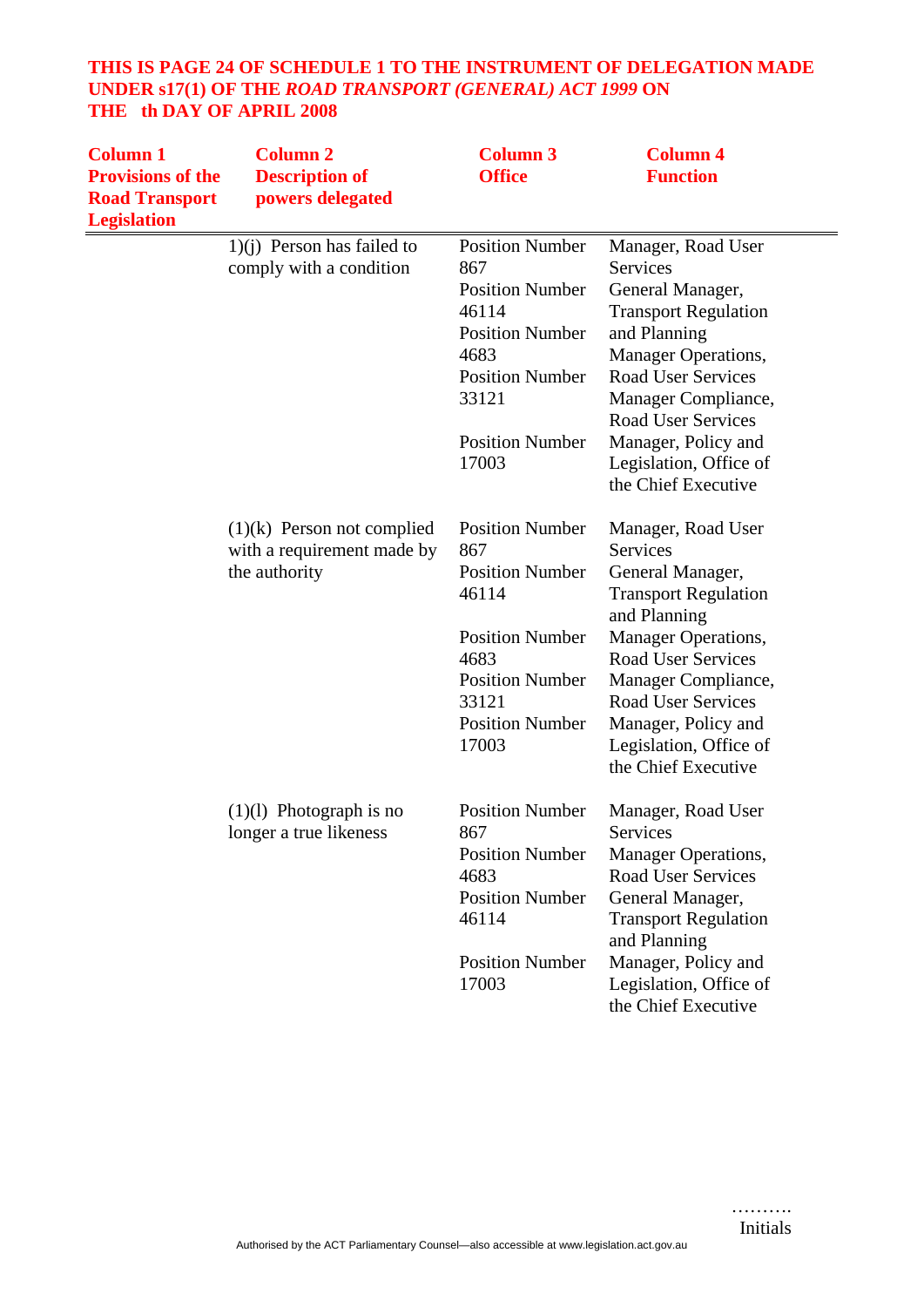# **THIS IS PAGE 25 OF SCHEDULE 1 TO THE INSTRUMENT OF DELEGATION MADE UNDER s17(1) OF THE** *ROAD TRANSPORT (GENERAL) ACT 1999* **ON THE th DAY OF APRIL 2008**

| <b>Column 1</b><br><b>Provisions of the</b><br><b>Road Transport</b><br><b>Legislation</b> | <b>Column 2</b><br><b>Description of</b><br>powers delegated                                           | <b>Column 3</b><br><b>Office</b>                                                                                                                                         | <b>Column 4</b><br><b>Function</b>                                                                                                                                                                                                                                                       |
|--------------------------------------------------------------------------------------------|--------------------------------------------------------------------------------------------------------|--------------------------------------------------------------------------------------------------------------------------------------------------------------------------|------------------------------------------------------------------------------------------------------------------------------------------------------------------------------------------------------------------------------------------------------------------------------------------|
|                                                                                            | $(1)(m)$ Person not comply<br>with request for photograph                                              | <b>Position Number</b><br>867<br><b>Position Number</b><br>4683<br><b>Position Number</b><br>46114<br><b>Position Number</b><br>17003                                    | Manager, Road User<br>Services<br>Manager Operations,<br>Road User Services<br>General Manager,<br><b>Transport Regulation</b><br>and Planning<br>Manager, Policy and<br>Legislation, Office of<br>the Chief Executive                                                                   |
| Section 88                                                                                 | Give licence holder notice<br>of variation, suspension or<br>cancellation of licence                   | <b>Position Number</b><br>867<br><b>Position Number</b><br>46114<br><b>Position Number</b><br>4683<br><b>Position Number</b><br>33121<br><b>Position Number</b><br>17003 | Manager, Road User<br><b>Services</b><br>General Manager,<br><b>Transport Regulation</b><br>and Planning<br><b>Manager Operations,</b><br>Road User Services<br>Manager Compliance,<br><b>Road User Services</b><br>Manager, Policy and<br>Legislation, Office of<br>the Chief Executive |
| Section 93                                                                                 | Exempt a person from the<br>need to hold a driver licence<br>or class of driver licence                | <b>Position Number</b><br>867<br><b>Position Number</b><br>46114                                                                                                         | Manager, Road User<br>Services<br>General Manager,<br><b>Transport Regulation</b><br>and Planning                                                                                                                                                                                        |
| Section 102                                                                                | When authority may<br>disqualify interstate and<br>overseas licence holders<br>from driving in the ACT |                                                                                                                                                                          |                                                                                                                                                                                                                                                                                          |
|                                                                                            | (a) Person has insufficient<br>skills- driving, road law,<br>and safe driving practices                | <b>Position Number</b><br>867<br><b>Position Number</b><br>46114                                                                                                         | Manager, Road User<br><b>Services</b><br>General Manager,<br><b>Transport Regulation</b><br>and Planning                                                                                                                                                                                 |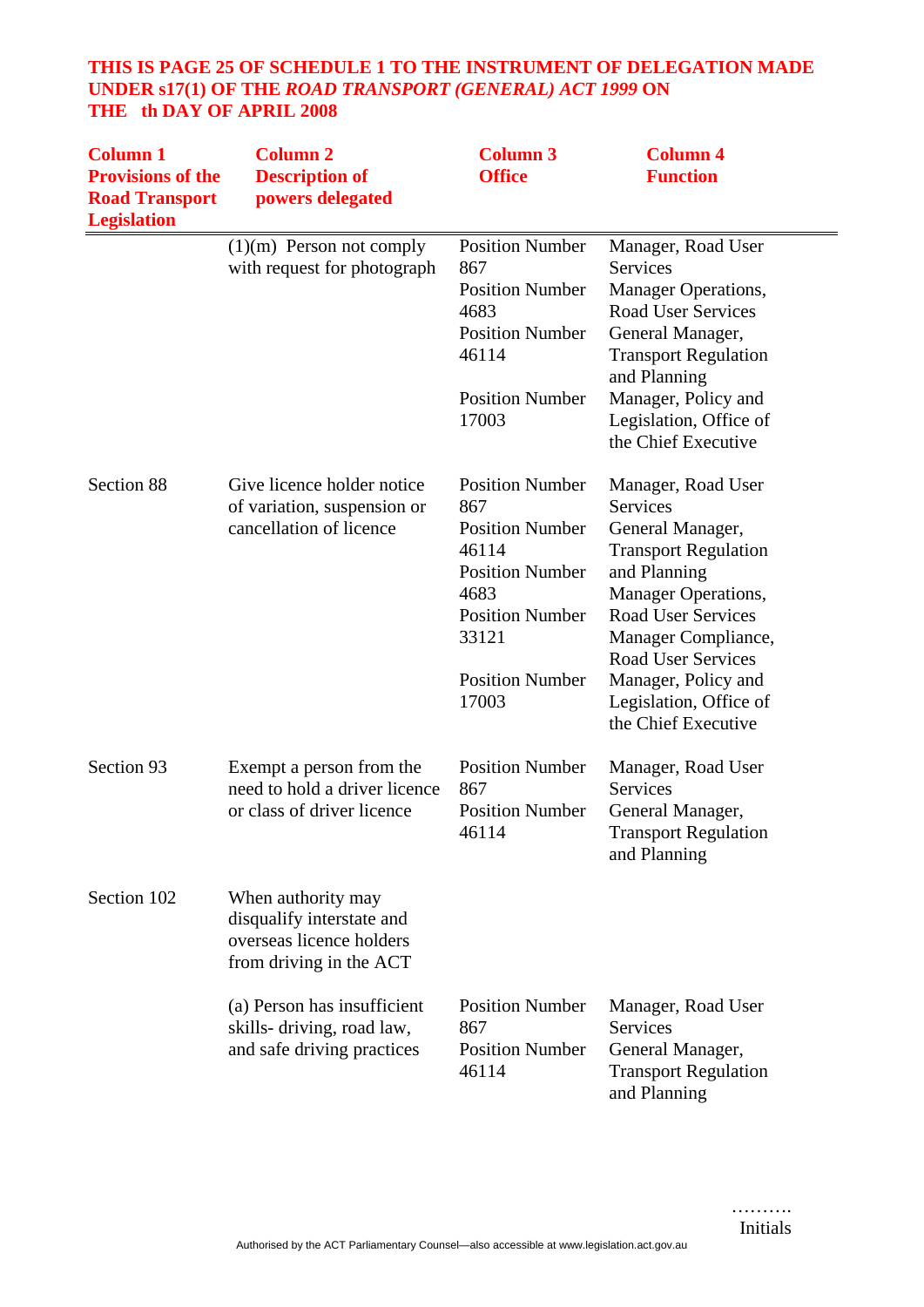# **THIS IS PAGE 26 OF SCHEDULE 1 TO THE INSTRUMENT OF DELEGATION MADE UNDER s17(1) OF THE** *ROAD TRANSPORT (GENERAL) ACT 1999* **ON THE th DAY OF APRIL 2008**

| <b>Column 1</b><br><b>Provisions of the</b><br><b>Road Transport</b><br><b>Legislation</b> | <b>Column 2</b><br><b>Description of</b><br>powers delegated                                                                                                                               | <b>Column 3</b><br><b>Office</b>                                                                                                      | <b>Column 4</b><br><b>Function</b>                                                                                                                                                                               |
|--------------------------------------------------------------------------------------------|--------------------------------------------------------------------------------------------------------------------------------------------------------------------------------------------|---------------------------------------------------------------------------------------------------------------------------------------|------------------------------------------------------------------------------------------------------------------------------------------------------------------------------------------------------------------|
|                                                                                            | (b) Person not a suitable<br>person to drive a vehicle in<br>the ACT                                                                                                                       | <b>Position Number</b><br>867<br><b>Position Number</b><br>46114                                                                      | Manager, Road User<br>Services<br>General Manager,<br><b>Transport Regulation</b><br>and Planning                                                                                                                |
|                                                                                            | (c) Person does not comply<br>with required medical<br>standards                                                                                                                           | <b>Position Number</b><br>867<br><b>Position Number</b><br>46114                                                                      | Manager, Road User<br><b>Services</b><br>General Manager,<br><b>Transport Regulation</b><br>and Planning                                                                                                         |
|                                                                                            | (d) Person's ability to drive<br>is impaired                                                                                                                                               | <b>Position Number</b><br>867<br><b>Position Number</b><br>46114                                                                      | Manager, Road User<br><b>Services</b><br>General Manager,<br><b>Transport Regulation</b><br>and Planning                                                                                                         |
|                                                                                            | (e) Person fails to comply<br>with a requirement under<br>section 78                                                                                                                       | <b>Position Number</b><br>867<br><b>Position Number</b><br>4683<br><b>Position Number</b><br>33121<br><b>Position Number</b><br>46114 | Manager, Road User<br><b>Services</b><br>Manager Operations,<br><b>Road User Services</b><br>Manager Compliance,<br><b>Road User Services</b><br>General Manager,<br><b>Transport Regulation</b><br>and Planning |
|                                                                                            | (f) Person has not complied<br>with a law of a jurisdiction<br>relating to assessment,<br>treatment, supervision or<br>education having been<br>found guilty of alcohol or<br>drug offence | <b>Position Number</b><br>867<br><b>Position Number</b><br>4683<br><b>Position Number</b><br>33121<br><b>Position Number</b><br>46114 | Manager, Road User<br>Services<br>Manager Operations,<br><b>Road User Services</b><br>Manager Compliance,<br><b>Road User Services</b><br>General Manager,<br><b>Transport Regulation</b><br>and Planning        |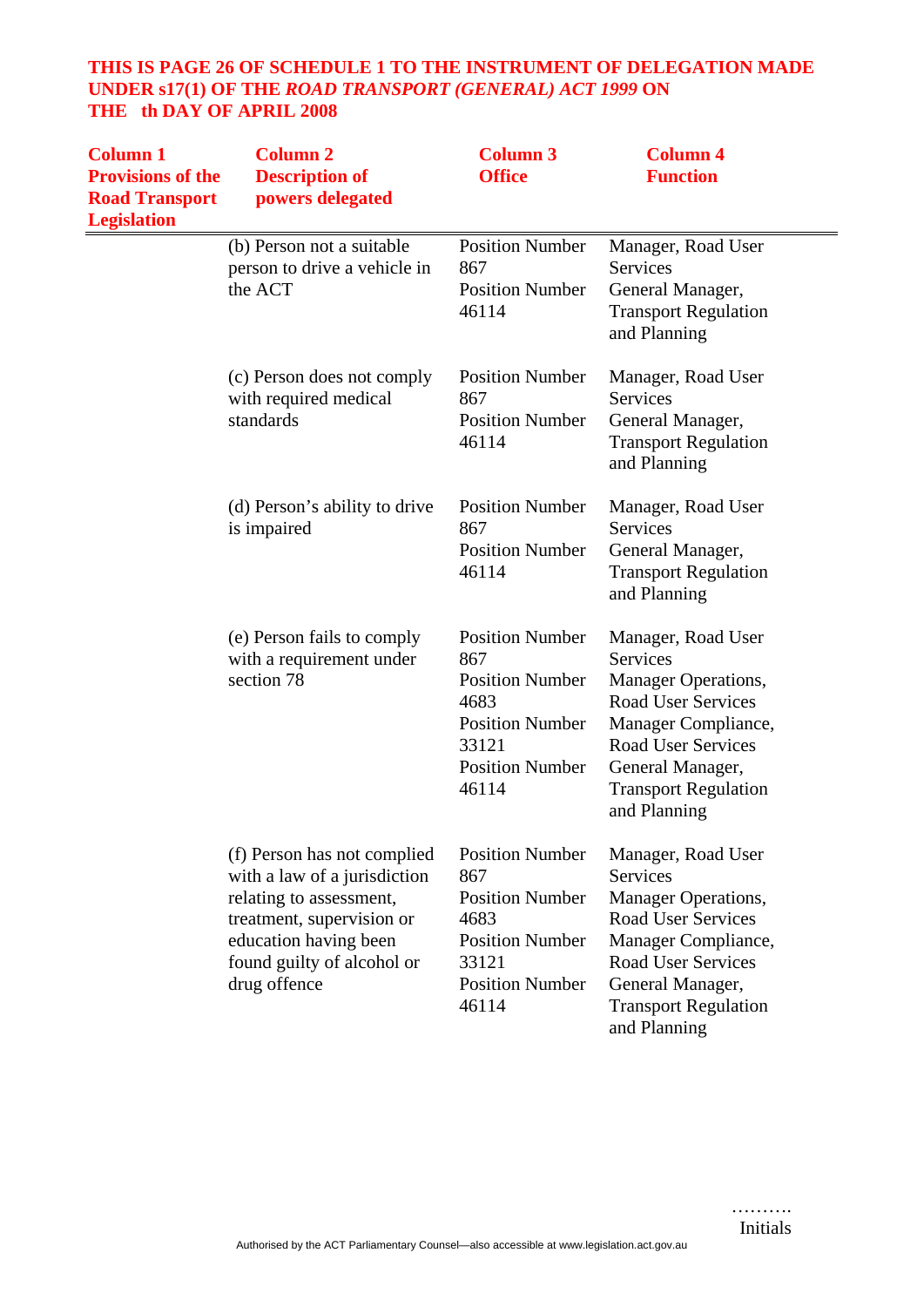# **THIS IS PAGE 27 OF SCHEDULE 1 TO THE INSTRUMENT OF DELEGATION MADE UNDER s17(1) OF THE** *ROAD TRANSPORT (GENERAL) ACT 1999* **ON THE th DAY OF APRIL 2008**

| <b>Column 1</b><br><b>Provisions of the</b><br><b>Road Transport</b><br><b>Legislation</b> | <b>Column 2</b><br><b>Description of</b><br>powers delegated                                                                                                                        | <b>Column 3</b><br><b>Office</b>                                                                                                      | <b>Column 4</b><br><b>Function</b>                                                                                                                                                                                     |
|--------------------------------------------------------------------------------------------|-------------------------------------------------------------------------------------------------------------------------------------------------------------------------------------|---------------------------------------------------------------------------------------------------------------------------------------|------------------------------------------------------------------------------------------------------------------------------------------------------------------------------------------------------------------------|
|                                                                                            | (g) Person has been<br>convicted or found guilty of<br>an offence for which, if a<br>licence had been held, the<br>person's licence would have<br>been suspended or<br>disqualified | <b>Position Number</b><br>867<br><b>Position Number</b><br>4683<br><b>Position Number</b><br>33121<br><b>Position Number</b><br>46114 | Manager, Road User<br><b>Services</b><br>Manager Operations,<br><b>Road User Services</b><br>Manager Compliance,<br><b>Road User Services</b><br>General Manager,<br><b>Transport Regulation</b><br>and Planning       |
|                                                                                            | (h) Person has failed to<br>comply with a licence<br>condition                                                                                                                      | <b>Position Number</b><br>867<br><b>Position Number</b><br>46114                                                                      | Manager, Road User<br><b>Services</b><br>General Manager,<br><b>Transport Regulation</b><br>and Planning                                                                                                               |
| Section 103                                                                                | Give interstate or overseas<br>licence holder notice of<br>disqualification from<br>driving in the ACT                                                                              | <b>Position Number</b><br>46114<br><b>Position Number</b><br>4683<br><b>Position Number</b><br>33121<br><b>Position Number</b><br>867 | General Manager,<br><b>Transport Regulation</b><br>and Planning<br>Manager Operations,<br><b>Road User Services</b><br>Manager Compliance,<br><b>Road User Services</b><br><b>Manager Road User</b><br><b>Services</b> |
| Section 104                                                                                | Exempt a person from an<br>eligibility requirement for<br>accreditation as a driving<br>instructor                                                                                  | <b>Position Number</b><br>33121<br><b>Position Number</b><br>4683<br><b>Position Number</b><br>867<br><b>Position Number</b><br>46114 | Manager Compliance,<br><b>Road User Services</b><br>Manager Operations,<br><b>Road User Services</b><br>Manager, Road User<br><b>Services</b><br>General Manager,<br><b>Transport Regulation</b><br>and Planning       |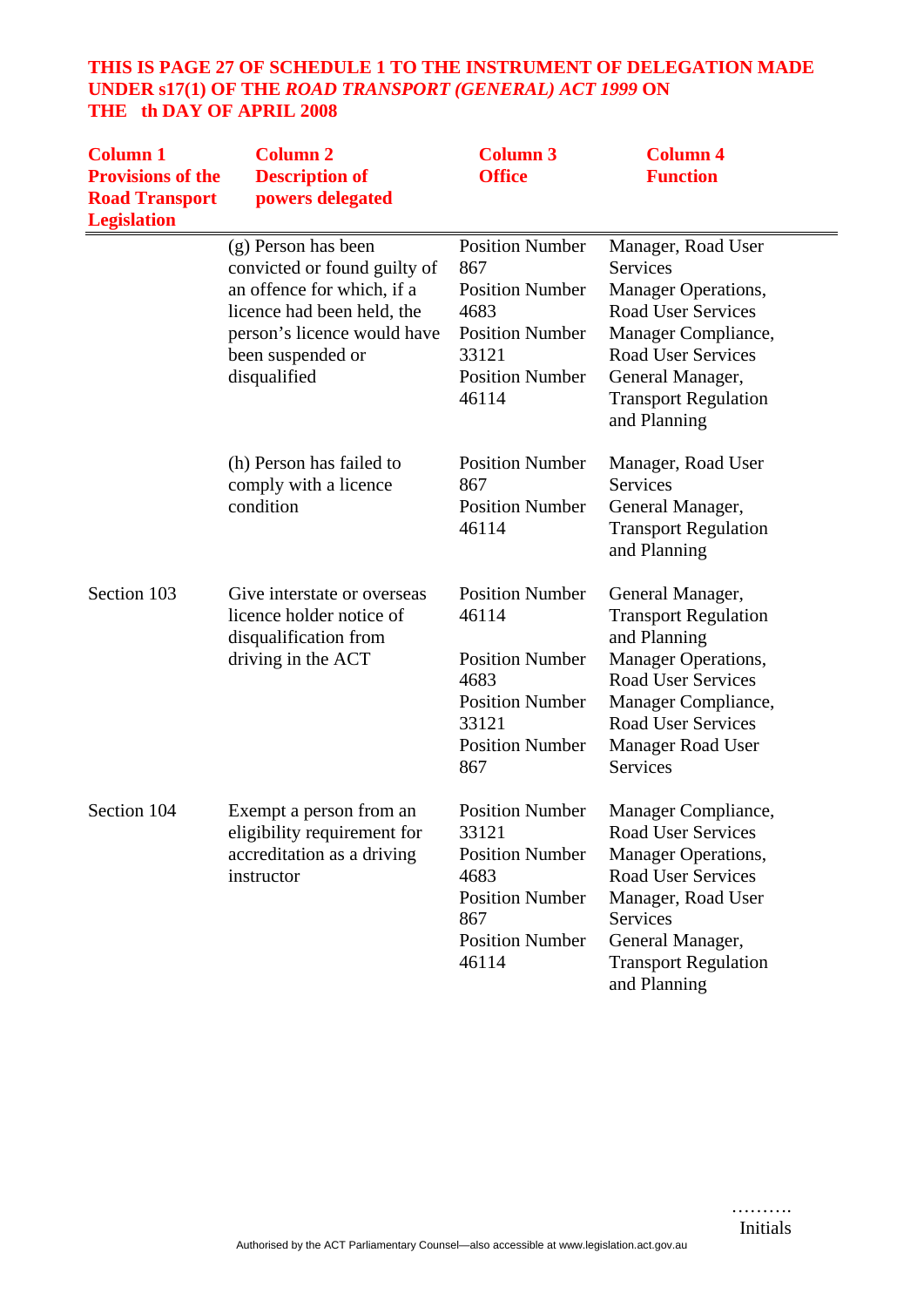# **THIS IS PAGE 28 OF SCHEDULE 1 TO THE INSTRUMENT OF DELEGATION MADE UNDER s17(1) OF THE** *ROAD TRANSPORT (GENERAL) ACT 1999* **ON THE th DAY OF APRIL 2008**

| <b>Column 1</b><br><b>Provisions of the</b><br><b>Road Transport</b><br><b>Legislation</b> | <b>Column 2</b><br><b>Description of</b><br>powers delegated                           | <b>Column 3</b><br><b>Office</b>                                                                                                      | <b>Column 4</b><br><b>Function</b>                                                                                                                                                                               |
|--------------------------------------------------------------------------------------------|----------------------------------------------------------------------------------------|---------------------------------------------------------------------------------------------------------------------------------------|------------------------------------------------------------------------------------------------------------------------------------------------------------------------------------------------------------------|
| Section 105                                                                                | Request from an applicant<br>for accreditation, additional<br>information or documents | <b>Position Number</b><br>33121<br><b>Position Number</b><br>4683<br><b>Position Number</b><br>867<br><b>Position Number</b><br>46114 | Manager Compliance,<br><b>Road User Services</b><br>Manager Operations,<br><b>Road User Services</b><br>Manager, Road User<br>Services<br>General Manager,<br><b>Transport Regulation</b><br>and Planning        |
| Section 106                                                                                | Refuse an application for<br>accreditation                                             | <b>Position Number</b><br>33121<br><b>Position Number</b><br>4683<br><b>Position Number</b><br>867<br><b>Position Number</b><br>46114 | Manager Compliance,<br><b>Road User Services</b><br>Manager Operations,<br><b>Road User Services</b><br>Manager, Road User<br><b>Services</b><br>General Manager,<br><b>Transport Regulation</b><br>and Planning |
| Section 107                                                                                | Issue a certificate of<br>accreditation                                                | <b>Position Number</b><br>33121<br><b>Position Number</b><br>4683<br><b>Position Number</b><br>867<br><b>Position Number</b><br>46114 | Manager Compliance,<br><b>Road User Services</b><br>Manager Operations,<br><b>Road User Services</b><br>Manager, Road User<br><b>Services</b><br>General Manager,<br><b>Transport Regulation</b><br>and Planning |
| Section 109                                                                                | Approve an application to<br>surrender accreditation                                   | <b>Position Number</b><br>33121<br><b>Position Number</b><br>4683<br><b>Position Number</b><br>867<br><b>Position Number</b><br>46114 | Manager Compliance,<br><b>Road User Services</b><br><b>Manager Operations,</b><br><b>Road User Services</b><br>Manager, Road User<br>Services<br>General Manager,<br><b>Transport Regulation</b><br>and Planning |

……….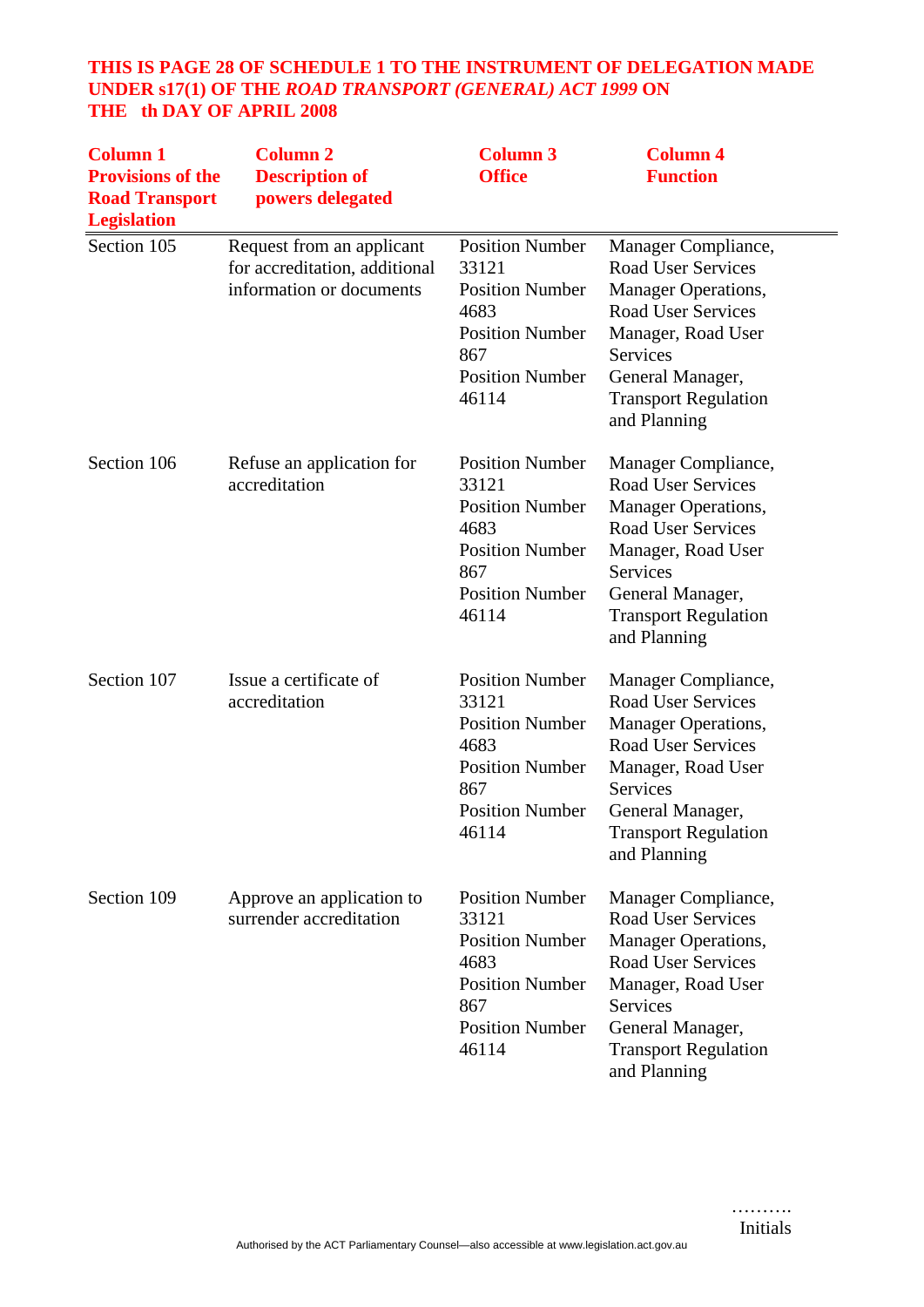# **THIS IS PAGE 29 OF SCHEDULE 1 TO THE INSTRUMENT OF DELEGATION MADE UNDER s17(1) OF THE** *ROAD TRANSPORT (GENERAL) ACT 1999* **ON THE th DAY OF APRIL 2008**

| <b>Column 1</b><br><b>Provisions of the</b><br><b>Road Transport</b><br><b>Legislation</b> | <b>Column 2</b><br><b>Description of</b><br>powers delegated                                       | <b>Column 3</b><br><b>Office</b>                                                                                                      | <b>Column 4</b><br><b>Function</b>                                                                                                                                                                               |
|--------------------------------------------------------------------------------------------|----------------------------------------------------------------------------------------------------|---------------------------------------------------------------------------------------------------------------------------------------|------------------------------------------------------------------------------------------------------------------------------------------------------------------------------------------------------------------|
| Section 112                                                                                | Take action in relation to<br>accreditation on certain<br>grounds                                  | <b>Position Number</b><br>33121<br><b>Position Number</b><br>4683<br><b>Position Number</b><br>867<br><b>Position Number</b><br>46114 | Manager Compliance,<br><b>Road User Services</b><br>Manager Operations,<br><b>Road User Services</b><br>Manager, Road User<br><b>Services</b><br>General Manager,<br><b>Transport Regulation</b><br>and Planning |
| Section 120                                                                                | Require an applicant for<br>accreditation as a driving<br>instructor to undergo<br>test/assessment | <b>Position Number</b><br>33121<br><b>Position Number</b><br>4683<br><b>Position Number</b><br>867<br><b>Position Number</b><br>46114 | Manager Compliance,<br><b>Road User Services</b><br>Manager Operations,<br><b>Road User Services</b><br>Manager, Road User<br>Services<br>General Manager,<br><b>Transport Regulation</b><br>and Planning        |
| Section 121                                                                                | Require driving instructor to<br>undertake training                                                | <b>Position Number</b><br>33121<br><b>Position Number</b><br>4683<br><b>Position Number</b><br>867<br><b>Position Number</b><br>46114 | Manager Compliance,<br><b>Road User Services</b><br>Manager Operations,<br><b>Road User Services</b><br>Manager, Road User<br>Services<br>General Manager,<br><b>Transport Regulation</b><br>and Planning        |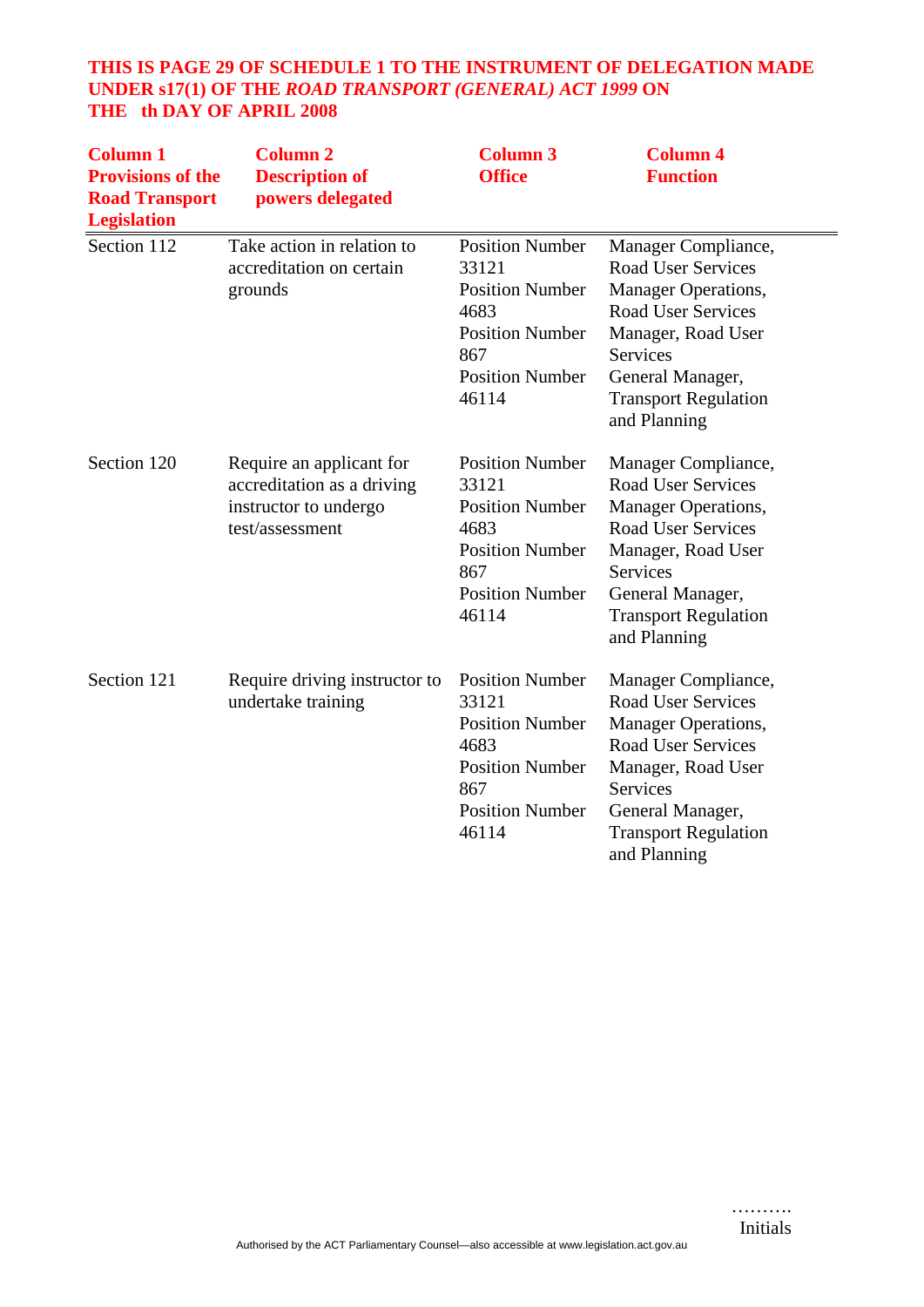#### **THIS IS PAGE 30 OF SCHEDULE 1 TO THE INSTRUMENT OF DELEGATION MADE UNDER s17(1) OF THE** *ROAD TRANSPORT (GENERAL) ACT 1999* **ON THE th DAY OF APRIL 2008**

| <b>Column 1</b><br><b>Provisions of the</b><br><b>Road Transport</b><br><b>Legislation</b> | <b>Column 2</b><br><b>Description of</b><br>powers delegated                                             | <b>Column 3</b><br><b>Office</b>                                                                                                      | <b>Column 4</b><br><b>Function</b>                                                                                                                                                                               |
|--------------------------------------------------------------------------------------------|----------------------------------------------------------------------------------------------------------|---------------------------------------------------------------------------------------------------------------------------------------|------------------------------------------------------------------------------------------------------------------------------------------------------------------------------------------------------------------|
| Road<br><b>Transport</b><br>(Vehicle<br><b>Registration</b> )<br><b>Regulation</b><br>2000 |                                                                                                          |                                                                                                                                       |                                                                                                                                                                                                                  |
| Section 7                                                                                  | Suspend the operations of<br>sections 14 and 16 having<br>regard to the provisions of<br>section $84(1)$ | <b>Position Number</b><br>4683<br><b>Position Number</b><br>33121<br><b>Position Number</b><br>867<br><b>Position Number</b><br>46114 | <b>Manager Operations,</b><br><b>Road User Services</b><br>Manager Compliance,<br><b>Road User Services</b><br>Manager, Road User<br>Services<br>General Manager,<br><b>Transport Regulation</b><br>and Planning |
| Section 32                                                                                 | Refuse application for<br>registration                                                                   | <b>Position Number</b><br>4683<br><b>Position Number</b><br>33121<br><b>Position Number</b><br>867<br><b>Position Number</b><br>46114 | Manager Operations,<br><b>Road User Services</b><br>Manager Compliance,<br><b>Road User Services</b><br>Manager, Road User<br>Services<br>General Manager,<br><b>Transport Regulation</b><br>and Planning        |
| Section 32A                                                                                | Refuse application for<br>vehicle registration for<br>repairable write-off                               | <b>Position Number</b><br>867<br>Position<br>Numbers 00900,<br>1127, 3184 and<br>3198                                                 | Manager, Road User<br>Services<br>Technical Officers,<br><b>Road User Services</b>                                                                                                                               |
|                                                                                            |                                                                                                          | <b>Position Number</b><br>20047                                                                                                       | <b>Manager Registration</b><br>& Licence, Road User<br><b>Services</b>                                                                                                                                           |
|                                                                                            |                                                                                                          | <b>Position Number</b><br>46114                                                                                                       | General Manager,<br><b>Transport Regulation</b><br>and Planning                                                                                                                                                  |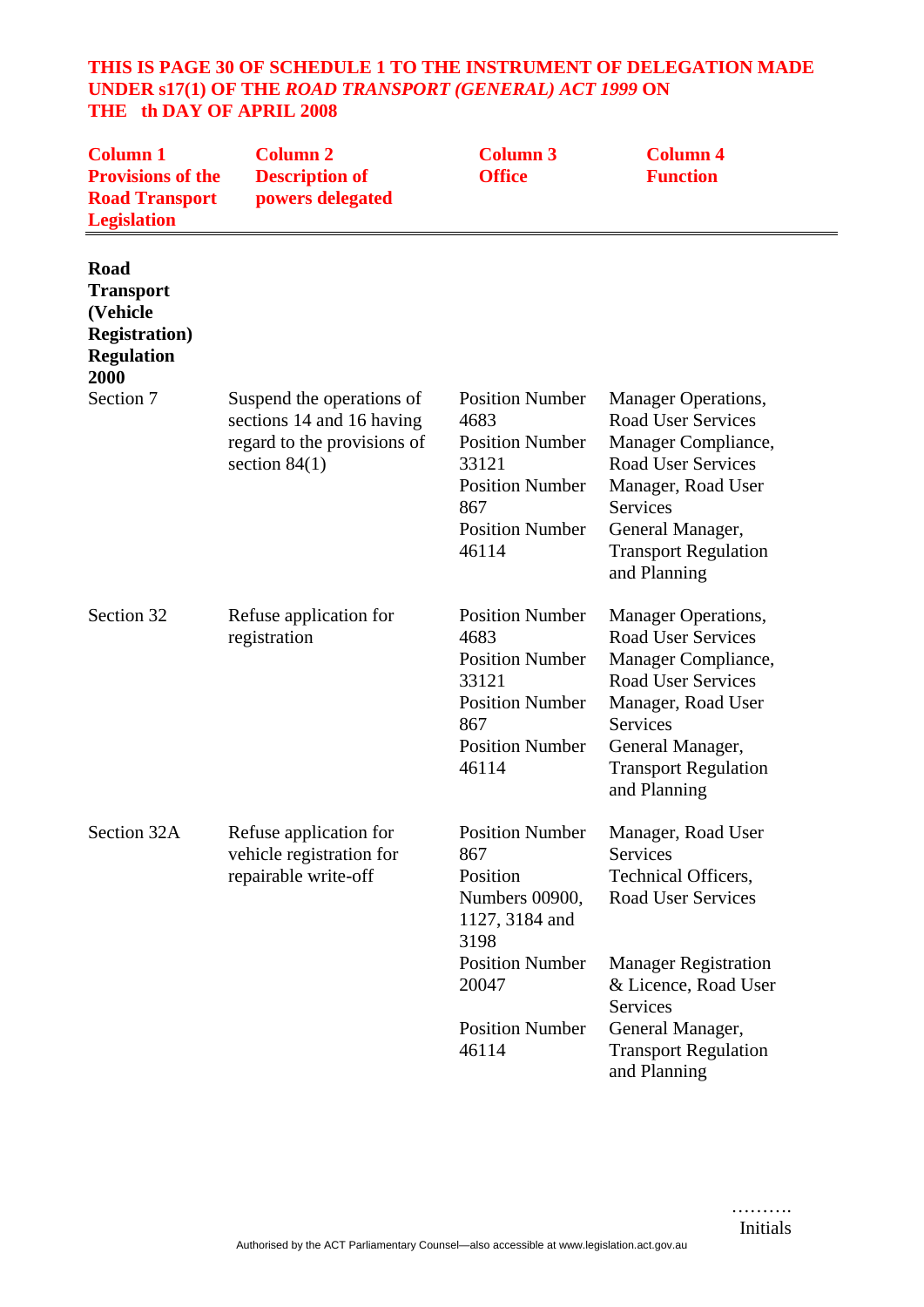# **THIS IS PAGE 31 OF SCHEDULE 1 TO THE INSTRUMENT OF DELEGATION MADE UNDER s17(1) OF THE** *ROAD TRANSPORT (GENERAL) ACT 1999* **ON THE th DAY OF APRIL 2008**

| <b>Column 1</b><br><b>Provisions of the</b><br><b>Road Transport</b><br><b>Legislation</b> | <b>Column 2</b><br><b>Description of</b><br>powers delegated                                                                                                                      | <b>Column 3</b><br><b>Office</b>                                                      | <b>Column 4</b><br><b>Function</b>                                                        |
|--------------------------------------------------------------------------------------------|-----------------------------------------------------------------------------------------------------------------------------------------------------------------------------------|---------------------------------------------------------------------------------------|-------------------------------------------------------------------------------------------|
| Section 32C                                                                                | Refuse application for<br>registration of a registerable<br>vehicle as a hire car (other<br>than a restricted hire car) if<br>the wheelbase of the vehicle<br>is less than 2800mm | <b>Position Number</b><br>867<br>Position<br>Numbers 00900,<br>1127, 3184 and<br>3198 | Manager, Road User<br>Services<br>Technical Officers,<br><b>Road User Services</b>        |
|                                                                                            |                                                                                                                                                                                   | <b>Position Number</b><br>20047                                                       | <b>Manager Registration</b><br>& Licence, Road User<br>Services                           |
|                                                                                            |                                                                                                                                                                                   | <b>Position Number</b><br>46114                                                       | General Manager,<br><b>Transport Regulation</b><br>and Planning                           |
| Section 33                                                                                 | Allow or disallow<br>conditional registration                                                                                                                                     | <b>Position Number</b><br>867<br>Position<br>Numbers 00900,<br>1127, 3184 and<br>3198 | Manager, Road User<br><b>Services</b><br>Technical Officers,<br><b>Road User Services</b> |
|                                                                                            |                                                                                                                                                                                   | <b>Position Number</b><br>46114                                                       | General Manager,<br><b>Transport Regulation</b><br>and Planning                           |
| Section 52                                                                                 | Change registration number<br>given to a registered vehicle                                                                                                                       | <b>Position Number</b><br>46114                                                       | General Manager,<br><b>Transport Regulation</b><br>and Planning                           |
|                                                                                            |                                                                                                                                                                                   | <b>Position Number</b><br>867                                                         | Manager, Road User<br>Services                                                            |
|                                                                                            |                                                                                                                                                                                   | <b>Position Number</b><br>4683                                                        | Manager, Operations,<br>Road User Services,                                               |
|                                                                                            |                                                                                                                                                                                   | <b>Position Number</b><br>33121                                                       | Manager Compliance,<br><b>Road User Services</b>                                          |
| Section 57                                                                                 | Cancel a right to a non-<br>standard registration<br>number                                                                                                                       | <b>Position Number</b><br>46114                                                       | General Manager,<br><b>Transport Regulation</b><br>and Planning                           |
|                                                                                            |                                                                                                                                                                                   | <b>Position Number</b><br>867                                                         | Manager, Road User<br>Services                                                            |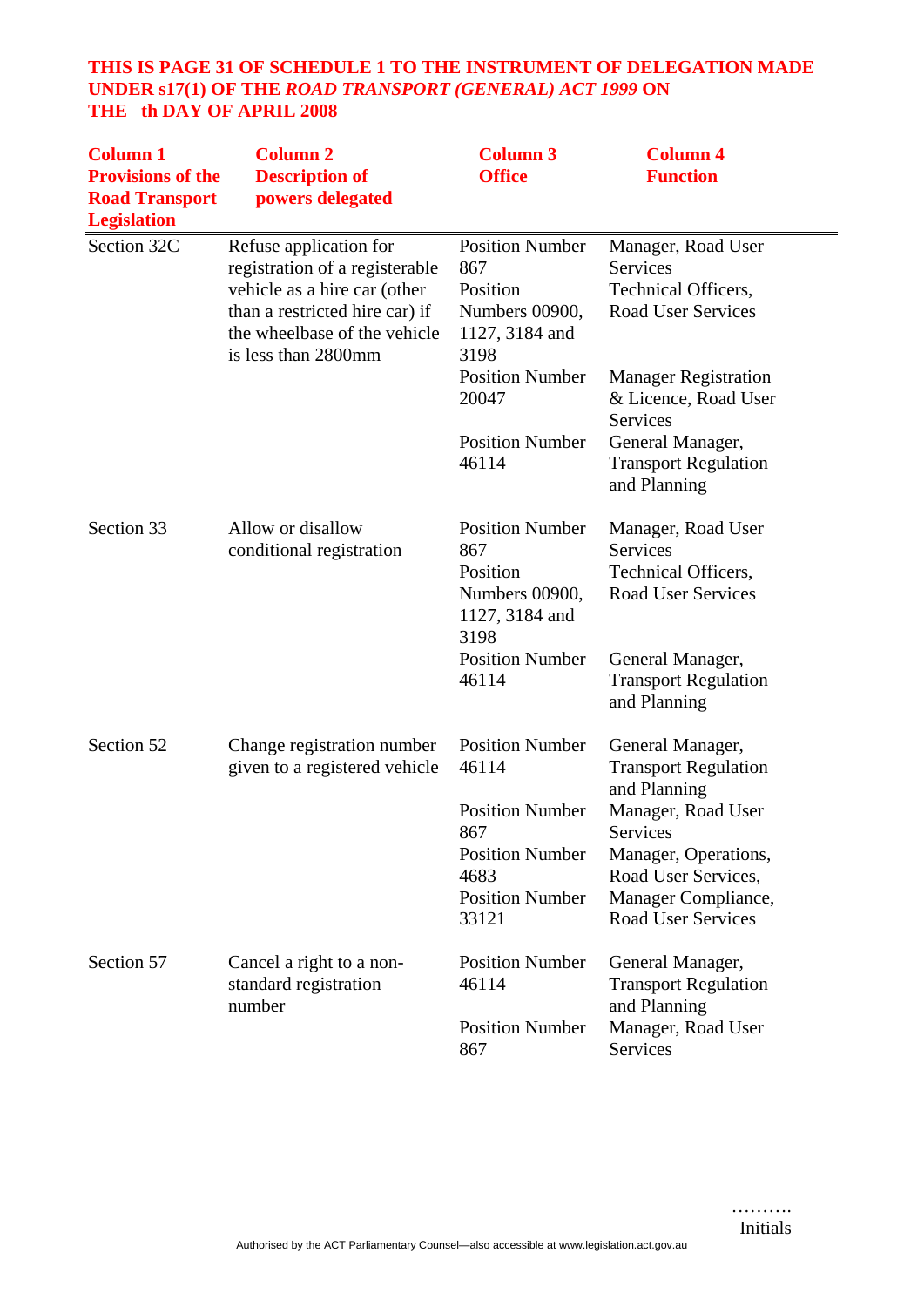# **THIS IS PAGE 32 OF SCHEDULE 1 TO THE INSTRUMENT OF DELEGATION MADE UNDER s17(1) OF THE** *ROAD TRANSPORT (GENERAL) ACT 1999* **ON THE th DAY OF APRIL 2008**

| <b>Column 1</b><br><b>Provisions of the</b><br><b>Road Transport</b><br><b>Legislation</b> | <b>Column 2</b><br><b>Description of</b><br>powers delegated                        | <b>Column 3</b><br><b>Office</b>                                                                                                                                                                | <b>Column 4</b><br><b>Function</b>                                                                                                                                                                                                                    |
|--------------------------------------------------------------------------------------------|-------------------------------------------------------------------------------------|-------------------------------------------------------------------------------------------------------------------------------------------------------------------------------------------------|-------------------------------------------------------------------------------------------------------------------------------------------------------------------------------------------------------------------------------------------------------|
| Section $59(6)$                                                                            | Approve display of Number<br>plate if not complying with<br>Section 59 requirements | <b>Position Number</b><br>4683<br><b>Position Number</b><br>33121<br><b>Position Number</b><br>867<br><b>Position Number</b><br>46114                                                           | Manager Operations,<br><b>Road User Services</b><br>Manager Compliance,<br><b>Road User Services</b><br>Manager, Road User<br>Services<br>General Manager,<br><b>Transport Regulation</b><br>and Planning                                             |
| Section 80                                                                                 | Exempt a vehicle or person<br>from the application of Part<br>4.2                   | <b>Position Number</b><br>46114<br><b>Position Number</b><br>3196                                                                                                                               | General Manager,<br><b>Transport Regulation</b><br>and Planning<br><b>Customer Service</b><br>Manager, Canberra<br>Connect, Dickson<br>Shopfront                                                                                                      |
|                                                                                            |                                                                                     | <b>Position Number</b><br>20047                                                                                                                                                                 | <b>Manager Registration</b><br>& Licence, Road User<br>Services                                                                                                                                                                                       |
|                                                                                            |                                                                                     | <b>Position Number</b><br>20044                                                                                                                                                                 | Team Leader,<br>Canberra Connect,<br>Call Centre                                                                                                                                                                                                      |
|                                                                                            |                                                                                     | <b>Position Number</b><br>4683<br><b>Position Number</b><br>33121<br><b>Position Number</b><br>867<br>Position<br>Numbers 18857,<br>18858 18842,<br>and 1864<br><b>Position Number</b><br>04439 | Manager Operations,<br><b>Road User Services</b><br>Manager Compliance,<br><b>Road User Services</b><br>Manager, Road User<br>Services<br>Managers, Canberra<br><b>Connect Shopfront</b><br>Service<br><b>Operations Manager,</b><br>Canberra Connect |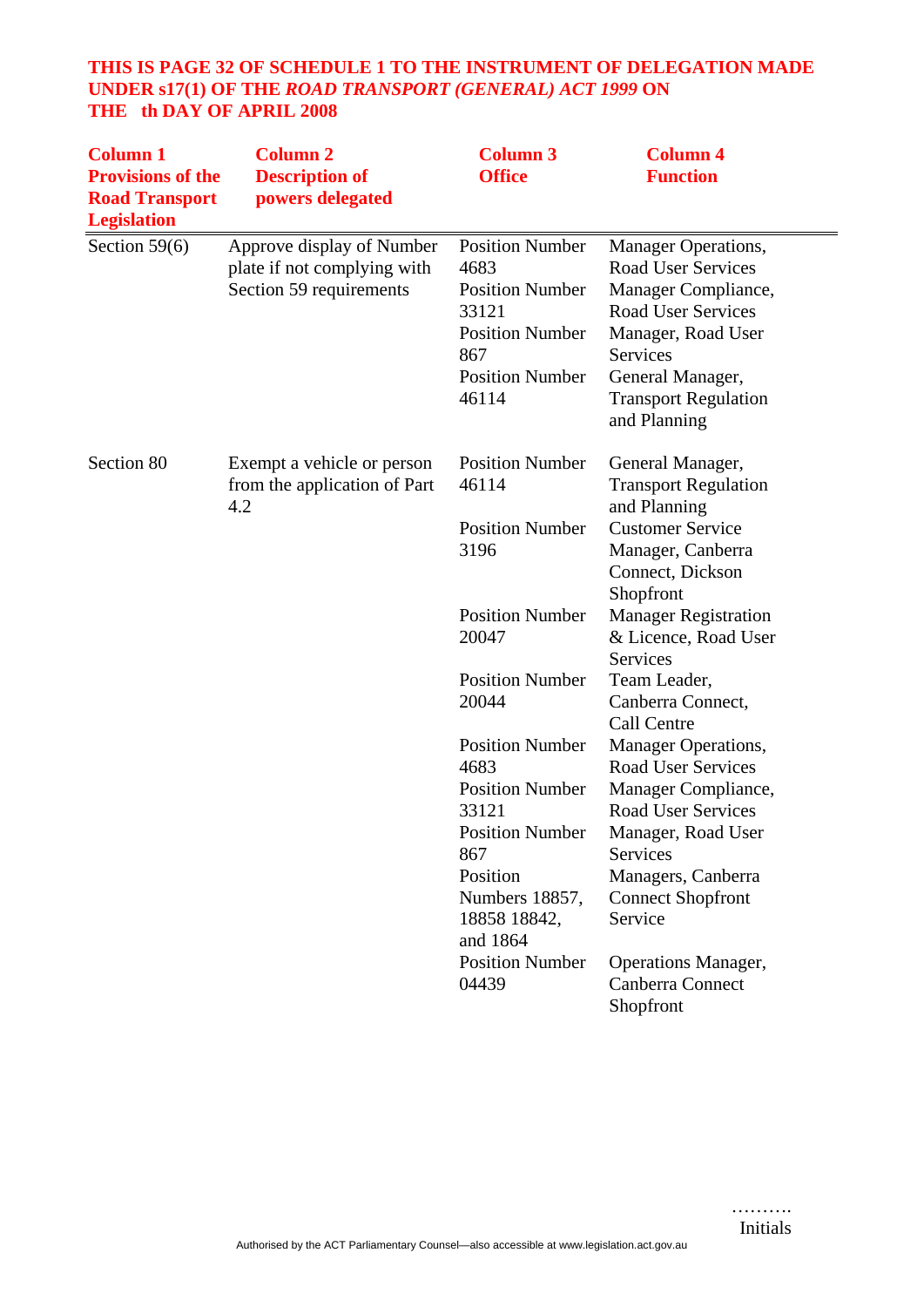# **THIS IS PAGE 33 OF SCHEDULE 1 TO THE INSTRUMENT OF DELEGATION MADE UNDER s17(1) OF THE** *ROAD TRANSPORT (GENERAL) ACT 1999* **ON THE th DAY OF APRIL 2008**

| <b>Column 1</b><br><b>Provisions of the</b><br><b>Road Transport</b><br><b>Legislation</b> | <b>Column 2</b><br><b>Description of</b><br>powers delegated                 | <b>Column 3</b><br><b>Office</b> | <b>Column 4</b><br><b>Function</b>                              |
|--------------------------------------------------------------------------------------------|------------------------------------------------------------------------------|----------------------------------|-----------------------------------------------------------------|
| Section 84                                                                                 | Suspend or cancel<br>registration                                            |                                  |                                                                 |
|                                                                                            | $(1)(a)$ defect notice not<br>complied with                                  | <b>Position Number</b><br>46114  | General Manager,<br><b>Transport Regulation</b><br>and Planning |
|                                                                                            |                                                                              | <b>Position Number</b><br>4683   | Manager, Operations,<br><b>Road User Services</b>               |
|                                                                                            |                                                                              | <b>Position Number</b><br>33121  | Manager Compliance,<br><b>Road User Services</b>                |
|                                                                                            |                                                                              | <b>Position Number</b><br>867    | Manager, Road User<br>Services                                  |
|                                                                                            | $(1)(b)$ vehicle does not<br>comply with vehicle                             | <b>Position Number</b><br>867    | Manager, Road User<br>Services                                  |
|                                                                                            | standards                                                                    | <b>Position Number</b>           | <b>Manager Operations,</b>                                      |
|                                                                                            |                                                                              | 4683<br><b>Position Number</b>   | <b>Road User Services</b><br>Manager Compliance,                |
|                                                                                            |                                                                              | 33121                            | <b>Road User Services</b>                                       |
|                                                                                            |                                                                              | <b>Position Number</b><br>46114  | General Manager,<br><b>Transport Regulation</b><br>and Planning |
|                                                                                            | $(1)(c)$ amount payable not<br>paid                                          | <b>Position Number</b><br>867    | Manager, Road User<br><b>Services</b>                           |
|                                                                                            |                                                                              | <b>Position Number</b><br>4683   | <b>Manager Operations,</b><br><b>Road User Services</b>         |
|                                                                                            |                                                                              | <b>Position Number</b><br>33121  | Manage Compliance,<br><b>Road User Services</b>                 |
|                                                                                            |                                                                              | <b>Position Number</b>           | General Manager,                                                |
|                                                                                            |                                                                              | 46114                            | <b>Transport Regulation</b><br>and Planning                     |
|                                                                                            | $(1)(d)$ vehicle identifier<br>same as identifier for<br>written-off vehicle | <b>Position Number</b><br>46114  | General Manager,<br><b>Transport Regulation</b><br>and Planning |
|                                                                                            |                                                                              | <b>Position Number</b><br>867    | Manager, Road User<br><b>Services</b>                           |
|                                                                                            |                                                                              | <b>Position Number</b>           | Manager Operations,                                             |
|                                                                                            |                                                                              | 4683<br><b>Position Number</b>   | <b>Road User Services</b>                                       |
|                                                                                            |                                                                              | 33121                            | Manager Compliance,<br><b>Road User Services</b>                |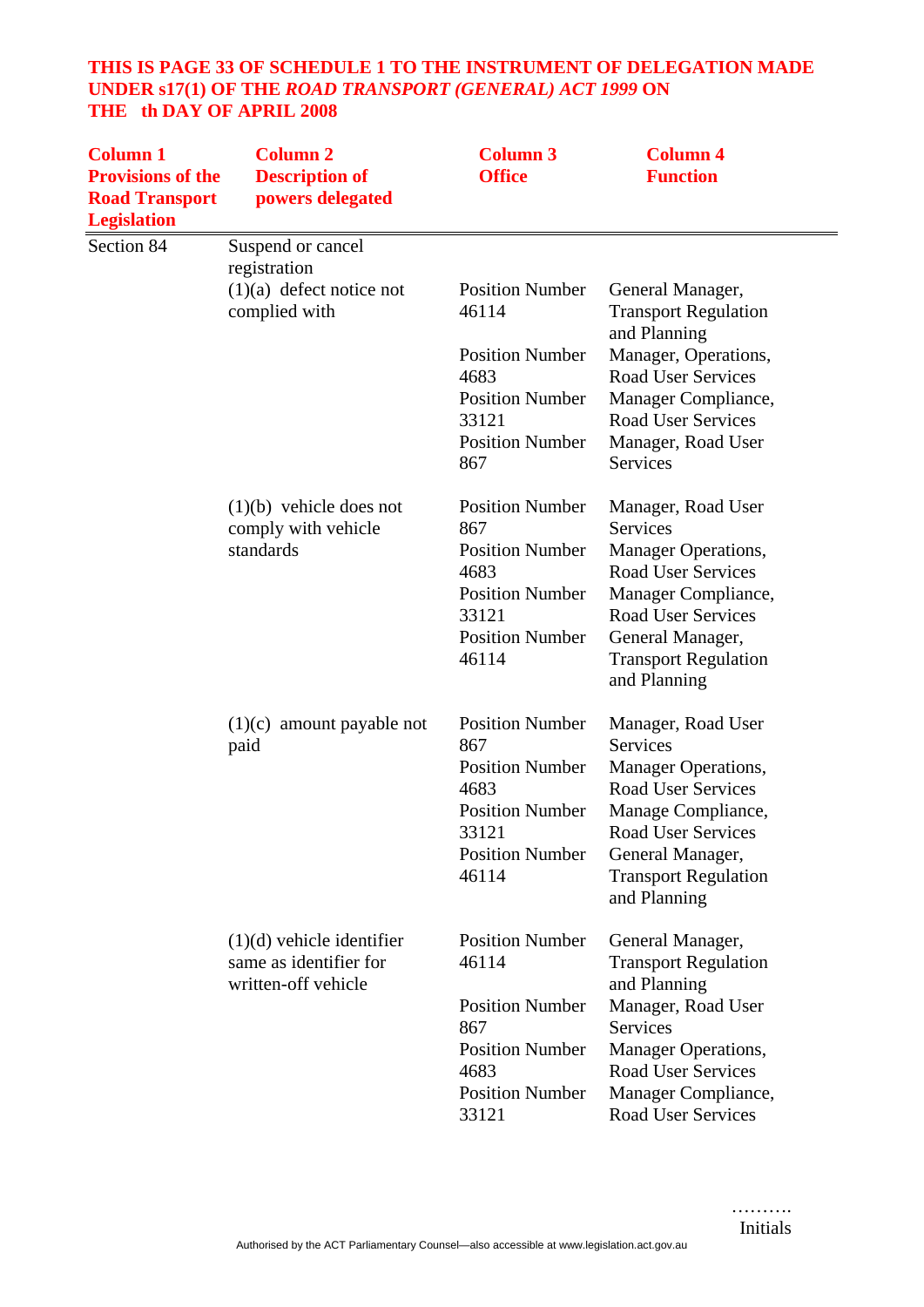# **THIS IS PAGE 34 OF SCHEDULE 1 TO THE INSTRUMENT OF DELEGATION MADE UNDER s17(1) OF THE** *ROAD TRANSPORT (GENERAL) ACT 1999* **ON THE th DAY OF APRIL 2008**

| <b>Column 1</b><br><b>Provisions of the</b><br><b>Road Transport</b><br><b>Legislation</b> | <b>Column 2</b><br><b>Description of</b><br>powers delegated               | <b>Column 3</b><br><b>Office</b> | <b>Column 4</b><br><b>Function</b>                              |
|--------------------------------------------------------------------------------------------|----------------------------------------------------------------------------|----------------------------------|-----------------------------------------------------------------|
|                                                                                            | $(1)(e)$ ownership,<br>possession, control or<br>description of vehicle is | <b>Position Number</b><br>46114  | General Manager,<br><b>Transport Regulation</b><br>and Planning |
|                                                                                            | uncertain                                                                  | <b>Position Number</b><br>867    | Manager, Road User<br><b>Services</b>                           |
|                                                                                            |                                                                            | <b>Position Number</b><br>4683   | <b>Manager Operations,</b><br><b>Road User Services</b>         |
|                                                                                            |                                                                            | <b>Position Number</b><br>33121  | Manager Compliance,<br><b>Road User Services</b>                |
|                                                                                            | $(1)(f)$ vehicle registered in<br>error                                    | <b>Position Number</b><br>46114  | General Manager,<br><b>Transport Regulation</b><br>and Planning |
|                                                                                            |                                                                            | <b>Position Number</b><br>867    | Manager, Road User<br><b>Services</b>                           |
|                                                                                            |                                                                            | <b>Position Number</b><br>4683   | Manager Operations,<br><b>Road User Services</b>                |
|                                                                                            |                                                                            | <b>Position Number</b><br>33121  | Manager Compliance,<br><b>Road User Services</b>                |
| Section 85                                                                                 | Procedures for suspending<br>and cancelling registration                   | <b>Position Number</b><br>46114  | General Manager,<br><b>Transport Regulation</b><br>and Planning |
|                                                                                            |                                                                            | <b>Position Number</b><br>867    | Manager, Road User<br>Services                                  |
|                                                                                            |                                                                            | <b>Position Number</b><br>4683   | Manager Operations,<br><b>Road User Services</b>                |
|                                                                                            |                                                                            | <b>Position Number</b><br>33121  | Manager Compliance,<br><b>Road User Services</b>                |
| Section 89                                                                                 | Recall trader's plates                                                     | <b>Position Number</b><br>46114  | General Manager,<br><b>Transport Regulation</b><br>and Planning |
|                                                                                            |                                                                            | <b>Position Number</b><br>867    | Manager, Road User<br>Services                                  |
|                                                                                            |                                                                            | <b>Position Number</b><br>4683   | Manager Operations,<br>Road User Services                       |
|                                                                                            |                                                                            | <b>Position Number</b><br>33121  | Manager Compliance,<br>Road User Services                       |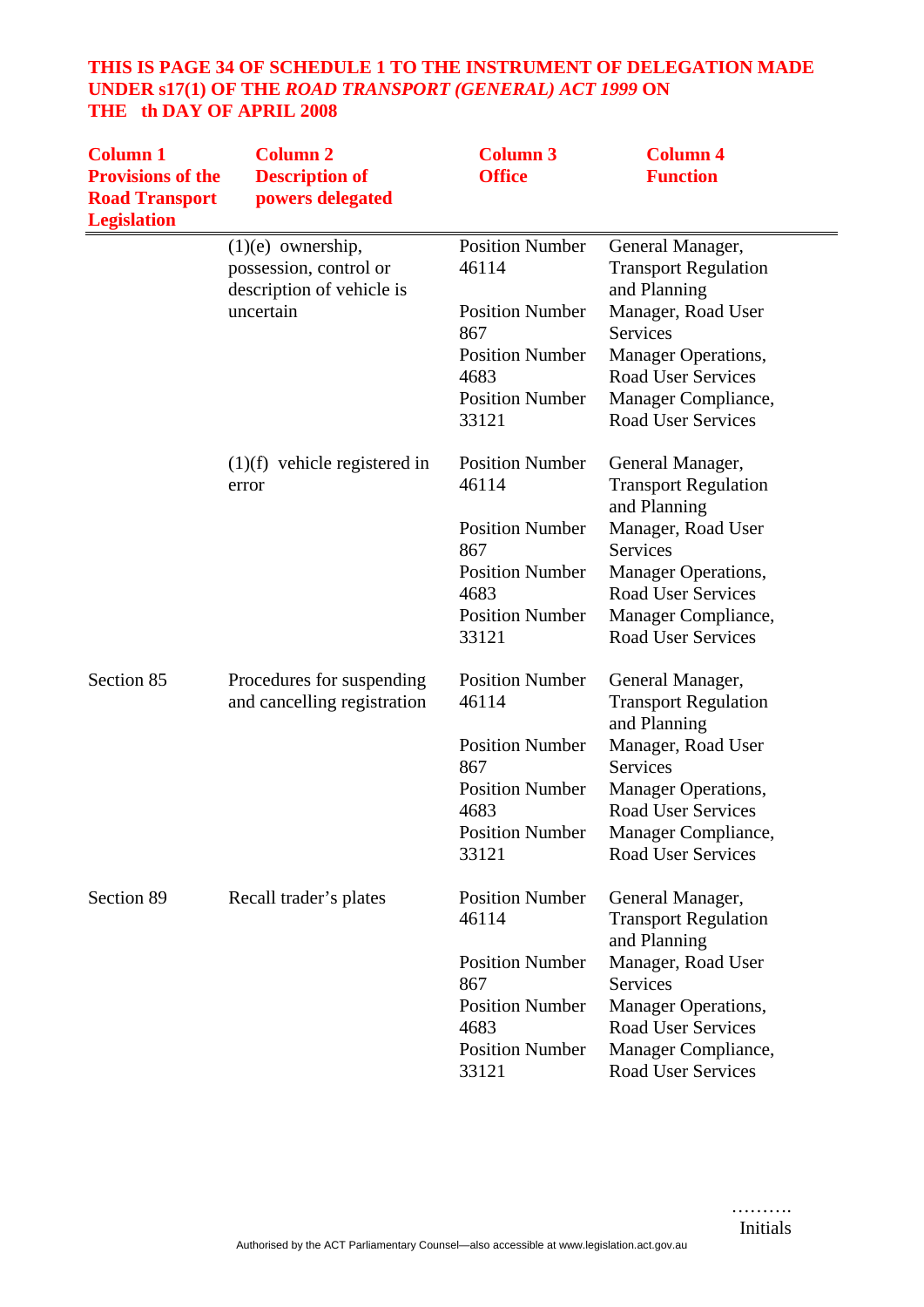# **THIS IS PAGE 35 OF SCHEDULE 1 TO THE INSTRUMENT OF DELEGATION MADE UNDER s17(1) OF THE** *ROAD TRANSPORT (GENERAL) ACT 1999* **ON THE th DAY OF APRIL 2008**

| <b>Column 1</b><br><b>Provisions of the</b><br><b>Road Transport</b><br><b>Legislation</b> | <b>Column 2</b><br><b>Description of</b><br>powers delegated                                                                       | <b>Column 3</b><br><b>Office</b>                                                                   | <b>Column 4</b><br><b>Function</b>                                                                                                     |
|--------------------------------------------------------------------------------------------|------------------------------------------------------------------------------------------------------------------------------------|----------------------------------------------------------------------------------------------------|----------------------------------------------------------------------------------------------------------------------------------------|
| Section 101                                                                                | Request return of trader's<br>plates                                                                                               | <b>Position Number</b><br>46114                                                                    | General Manager,<br><b>Transport Regulation</b><br>and Planning                                                                        |
|                                                                                            |                                                                                                                                    | <b>Position Number</b><br>867                                                                      | Manager, Road User<br><b>Services</b>                                                                                                  |
|                                                                                            |                                                                                                                                    | <b>Position Number</b><br>4683                                                                     | Manager Operations,<br><b>Road User Services</b>                                                                                       |
|                                                                                            |                                                                                                                                    | <b>Position Number</b><br>33121                                                                    | Manager Compliance,<br><b>Road User Services</b>                                                                                       |
| Section 104                                                                                | Exempt vehicle from the<br>provisions of Schedule 1                                                                                | <b>Position Number</b><br>46114                                                                    | General Manager,<br><b>Transport Regulation</b><br>and Planning                                                                        |
|                                                                                            |                                                                                                                                    | <b>Position Number</b><br>867                                                                      | Manager, Road User<br><b>Services</b>                                                                                                  |
|                                                                                            |                                                                                                                                    | Position<br>Numbers 00900,                                                                         | Technical Officers,<br><b>Road User Services</b>                                                                                       |
|                                                                                            |                                                                                                                                    | 1127, 3184, 3198                                                                                   |                                                                                                                                        |
| Section 112                                                                                | Accept evidence of<br>compliance with applicable<br>vehicle standards or inspect<br>vehicle and issue certificate<br>of compliance | <b>Position Number</b><br>46114                                                                    | General Manager,<br><b>Transport Regulation</b><br>and Planning                                                                        |
|                                                                                            |                                                                                                                                    | <b>Position Number</b><br>867                                                                      | Manager, Road User<br><b>Services</b>                                                                                                  |
|                                                                                            |                                                                                                                                    | Position<br>Numbers 00900,<br>1127, 3184, 3198                                                     | Technical Officers,<br><b>Road User Services</b>                                                                                       |
| Section 114                                                                                | Authorise installation of an<br>operations plate, or issue<br>certificate of approved                                              | <b>Position Number</b><br>46114                                                                    | General Manager,<br><b>Transport Regulation</b><br>and Planning                                                                        |
|                                                                                            | operations for a modified<br>non-complying vehicle                                                                                 | <b>Position Number</b><br>32923<br><b>Position Number</b><br>4683<br><b>Position Number</b><br>867 | Manager Vehicle<br>Safety, Road Transport<br>Manager Operations,<br><b>Road User Services</b><br>Manager, Road User<br><b>Services</b> |
| Section 116                                                                                | Determine eligibility criteria                                                                                                     | <b>Position Number</b><br>46114                                                                    | General Manager,<br><b>Transport Regulation</b>                                                                                        |
|                                                                                            |                                                                                                                                    | <b>Position Number</b><br>32923                                                                    | and Planning<br>Manager, Vehicle<br>Safety, Road Transport                                                                             |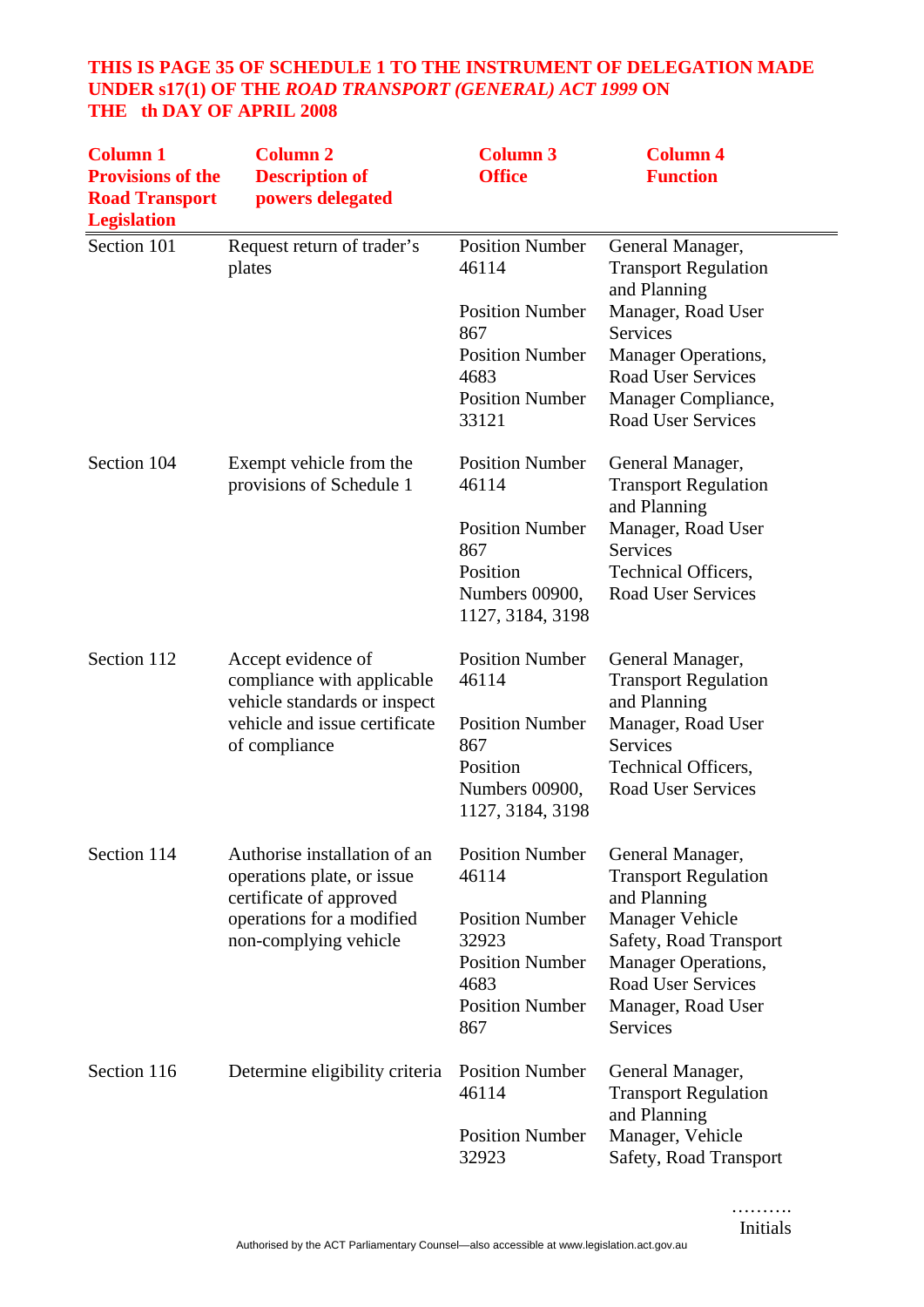# **THIS IS PAGE 36 OF SCHEDULE 1 TO THE INSTRUMENT OF DELEGATION MADE UNDER s17(1) OF THE** *ROAD TRANSPORT (GENERAL) ACT 1999* **ON THE th DAY OF APRIL 2008**

| <b>Column 1</b><br><b>Provisions of the</b><br><b>Road Transport</b><br><b>Legislation</b> | <b>Column 2</b><br><b>Description of</b><br>powers delegated      | <b>Column 3</b><br><b>Office</b>      | <b>Column 4</b><br><b>Function</b>                                 |
|--------------------------------------------------------------------------------------------|-------------------------------------------------------------------|---------------------------------------|--------------------------------------------------------------------|
| Section 118                                                                                | Refuse application for<br>authorisation on eligibility<br>grounds | <b>Position Number</b><br>46114       | General Manager,<br><b>Transport Regulation</b><br>and Planning,   |
|                                                                                            |                                                                   | <b>Position Number</b><br>4683        | Manager Operations,<br><b>Road User Services</b>                   |
|                                                                                            |                                                                   | <b>Position Number</b><br>33121       | Manager Compliance,<br><b>Road User Services</b>                   |
|                                                                                            |                                                                   | <b>Position Number</b><br>867         | Manager, Road User<br><b>Services</b>                              |
| Section 119                                                                                | Authorise examiners, and<br>give certificates of<br>appointment   | <b>Position Number</b><br>46114       | General Manager,<br><b>Transport Regulation</b><br>and Planning,   |
|                                                                                            |                                                                   | <b>Position Number</b>                | Manager Operations,                                                |
|                                                                                            |                                                                   | 4683<br><b>Position Number</b>        | <b>Road User Services</b><br>Manager Compliance,                   |
|                                                                                            |                                                                   | 33121                                 | <b>Road User Services</b>                                          |
|                                                                                            |                                                                   | <b>Position Number</b><br>867         | Manager, Road User<br>Services                                     |
| Section 125                                                                                | Take action on person's<br>authorisation                          | <b>Position Number</b><br>46114       | General Manager,<br><b>Transport Regulation</b><br>and Planning    |
|                                                                                            |                                                                   | <b>Position Number</b><br>33121       | Manager, Compliance,<br><b>Road User Services</b>                  |
|                                                                                            |                                                                   | <b>Position Number</b>                | <b>Manager Operations,</b>                                         |
|                                                                                            |                                                                   | 4683<br><b>Position Number</b><br>867 | <b>Road User Services</b><br>Manager, Road User<br><b>Services</b> |
| Section 130                                                                                | Refuse an application for<br>approval of premises                 | <b>Position Number</b><br>46114       | General Manager,<br><b>Transport Regulation</b><br>and Planning    |
|                                                                                            |                                                                   | <b>Position Number</b>                | Manager, Operations,                                               |
|                                                                                            |                                                                   | 4683                                  | <b>Road User Services</b>                                          |
|                                                                                            |                                                                   | <b>Position Number</b><br>33121       | Manager Compliance,<br><b>Road User Services</b>                   |
|                                                                                            |                                                                   | <b>Position Number</b><br>867         | Manager, Road User<br>Services                                     |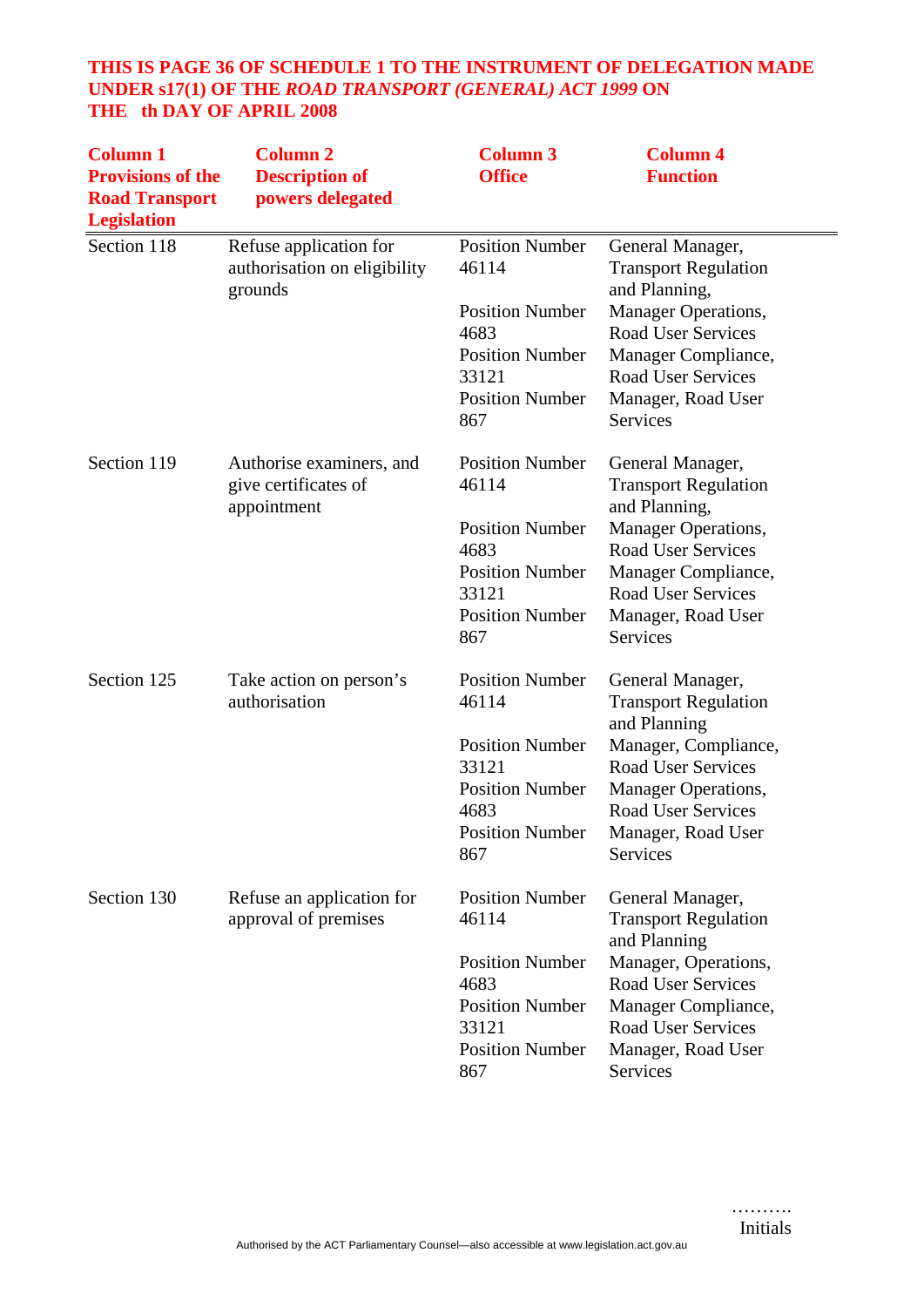# **THIS IS PAGE 37 OF SCHEDULE 1 TO THE INSTRUMENT OF DELEGATION MADE UNDER s17(1) OF THE** *ROAD TRANSPORT (GENERAL) ACT 1999* **ON THE th DAY OF APRIL 2008**

| <b>Column 1</b><br><b>Provisions of the</b><br><b>Road Transport</b><br><b>Legislation</b> | <b>Column 2</b><br><b>Description of</b><br>powers delegated | <b>Column 3</b><br><b>Office</b>   | <b>Column 4</b><br><b>Function</b>                              |
|--------------------------------------------------------------------------------------------|--------------------------------------------------------------|------------------------------------|-----------------------------------------------------------------|
| Section 131                                                                                | Approve premises and give<br>certificates of approval        | <b>Position Number</b><br>46114    | General Manager,<br><b>Transport Regulation</b><br>and Planning |
|                                                                                            |                                                              | <b>Position Number</b>             | Manager, Operations,                                            |
|                                                                                            |                                                              | 4683                               | <b>Road User Services</b>                                       |
|                                                                                            |                                                              | <b>Position Number</b>             | Manager, Compliance,                                            |
|                                                                                            |                                                              | 33121                              | <b>Road User Services</b>                                       |
|                                                                                            |                                                              | <b>Position Number</b><br>867      | Manager, Road User<br>Services                                  |
| Section 136                                                                                | Take action in relation to                                   | <b>Position Number</b>             | General Manager,                                                |
|                                                                                            | approval of premises                                         | 46114                              | <b>Transport Regulation</b><br>and Planning                     |
|                                                                                            |                                                              | <b>Position Number</b>             | Manager, Operations,                                            |
|                                                                                            |                                                              | 4683                               | <b>Road User Services</b>                                       |
|                                                                                            |                                                              | <b>Position Number</b>             | Manager, Compliance,                                            |
|                                                                                            |                                                              | 33121                              | <b>Road User Services</b>                                       |
|                                                                                            |                                                              | <b>Position Number</b><br>867      | Manager, Road User<br>Services                                  |
| Section 143                                                                                | Require inspection of                                        | <b>Position Number</b>             | General Manager,                                                |
|                                                                                            | vehicle                                                      | 46114                              | <b>Transport Regulation</b><br>and Planning                     |
|                                                                                            |                                                              | <b>Position Number</b>             | Manager, Compliance,                                            |
|                                                                                            |                                                              | 33121                              | <b>Road User Services</b>                                       |
|                                                                                            |                                                              | <b>Position Number</b>             | Manager, Road User                                              |
|                                                                                            |                                                              | 867                                | <b>Services</b>                                                 |
|                                                                                            |                                                              | <b>Position Number</b>             | Manager, Operations,                                            |
|                                                                                            |                                                              | 4683                               | Road User Services                                              |
|                                                                                            |                                                              |                                    |                                                                 |
|                                                                                            |                                                              | and 20060                          |                                                                 |
|                                                                                            |                                                              | Position                           | Technical Officers,                                             |
|                                                                                            |                                                              | Numbers 1127,<br>3184, 3198 and    | <b>Road User Services</b>                                       |
|                                                                                            |                                                              | Position<br>Numbers 21215<br>00900 | Auditors, Road User<br>Services                                 |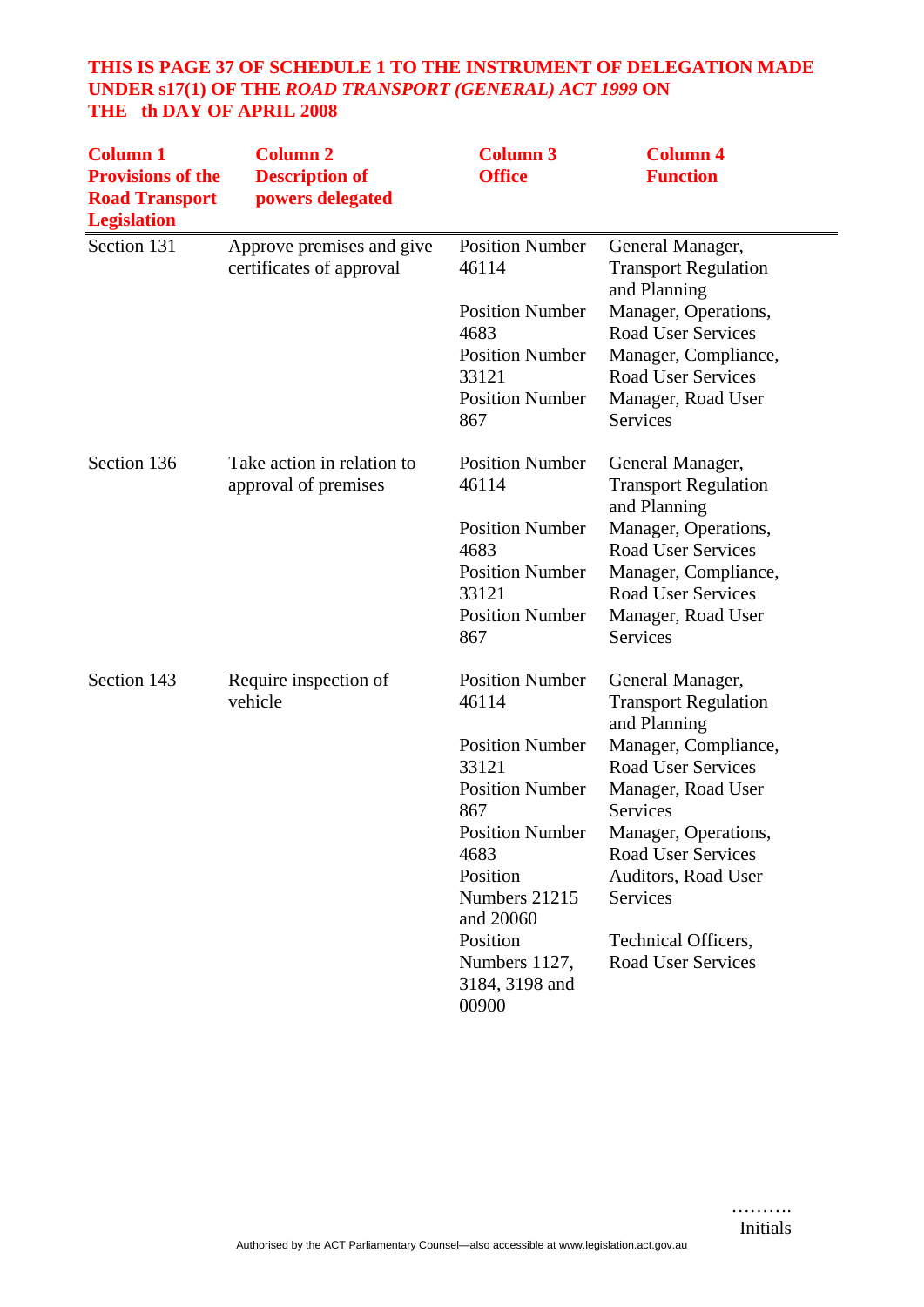# **THIS IS PAGE 38 OF SCHEDULE 1 TO THE INSTRUMENT OF DELEGATION MADE UNDER s17(1) OF THE** *ROAD TRANSPORT (GENERAL) ACT 1999* **ON THE th DAY OF APRIL 2008**

| <b>Column 1</b><br><b>Provisions of the</b><br><b>Road Transport</b><br><b>Legislation</b> | <b>Column 2</b><br><b>Description of</b><br>powers delegated | <b>Column 3</b><br><b>Office</b>                                                                                                                                                       | <b>Column 4</b><br><b>Function</b>                                                                                                                                                                                                                  |
|--------------------------------------------------------------------------------------------|--------------------------------------------------------------|----------------------------------------------------------------------------------------------------------------------------------------------------------------------------------------|-----------------------------------------------------------------------------------------------------------------------------------------------------------------------------------------------------------------------------------------------------|
| Section 150                                                                                | Review decision of<br>authorised examiner                    | <b>Position Number</b><br>46114<br><b>Position Number</b><br>867<br>Position<br><b>Numbers</b><br>21215 and 20060<br><b>Position Number</b><br>33121<br><b>Position Number</b><br>4683 | General Manager,<br><b>Transport Regulation</b><br>and Planning<br>Manager, Road User<br><b>Services</b><br>Auditors, Road User<br>Services<br>Manager Compliance,<br><b>Road User Services</b><br>Manager Operations,<br><b>Road User Services</b> |
| Section 155                                                                                | Allot engine Numbers for<br>motor vehicles                   | <b>Position Number</b><br>46114<br><b>Position Number</b><br>867<br>Position<br>Numbers 00900,<br>1127, 3198 and<br>3184                                                               | General Manager,<br><b>Transport Regulation</b><br>and Planning<br>Manager, Road User<br>Services<br>Technical Officers,<br><b>Road User Services</b>                                                                                               |
| Section 161                                                                                | Authorise use of vehicle<br>with suspended registration      | <b>Position Number</b><br>46114<br><b>Position Number</b><br>867                                                                                                                       | General Manager,<br><b>Transport Regulation</b><br>and Planning<br>Manager, Road User<br><b>Services</b>                                                                                                                                            |
| Road                                                                                       |                                                              |                                                                                                                                                                                        |                                                                                                                                                                                                                                                     |

**Transport (Vehicle Registration) Regulation 2000 Schedule 1 Part 1.1**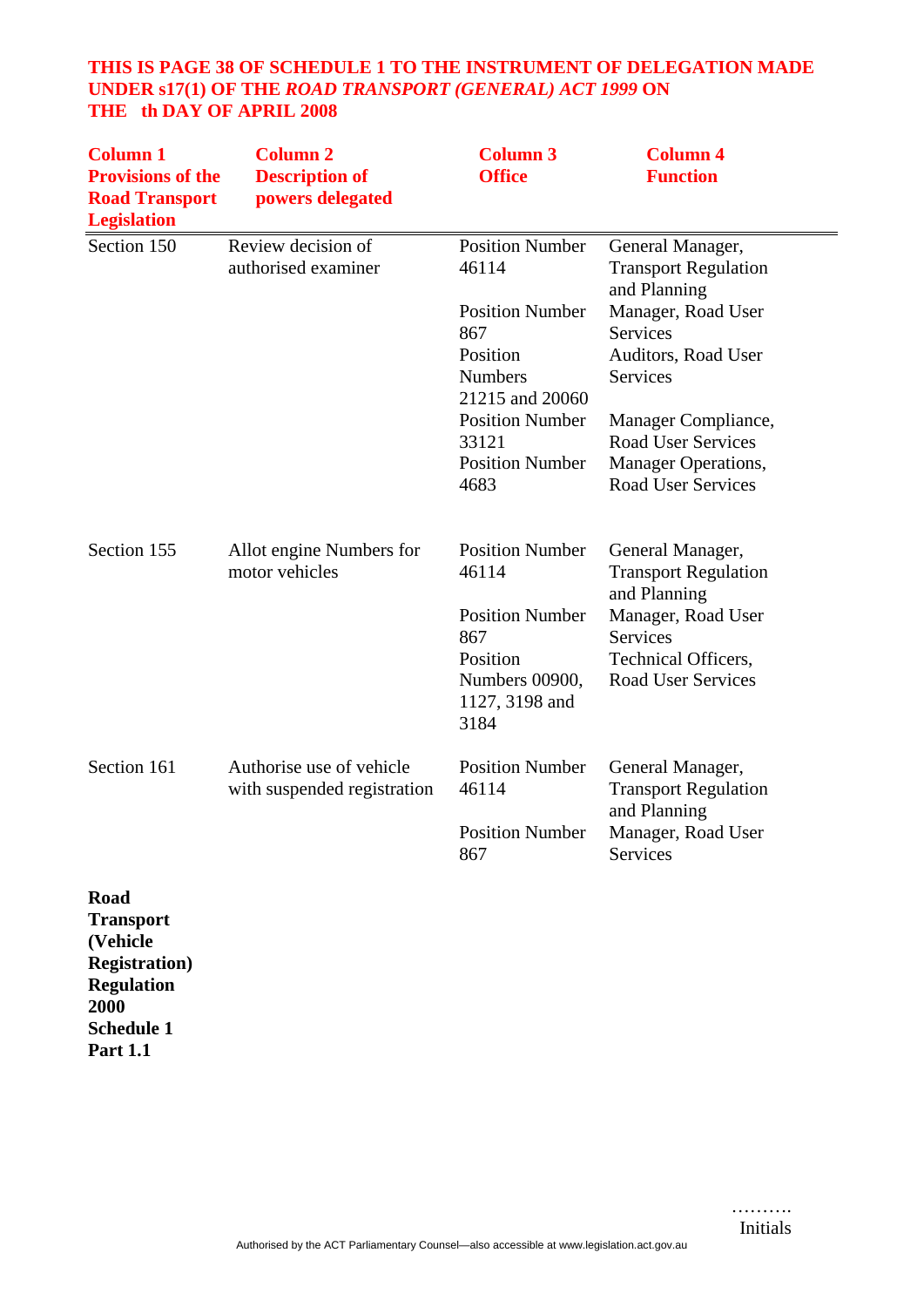# **THIS IS PAGE 39 OF SCHEDULE 1 TO THE INSTRUMENT OF DELEGATION MADE UNDER s17(1) OF THE** *ROAD TRANSPORT (GENERAL) ACT 1999* **ON THE th DAY OF APRIL 2008**

| <b>Column 1</b><br><b>Provisions of the</b><br><b>Road Transport</b><br><b>Legislation</b> | <b>Column 2</b><br><b>Description of</b><br>powers delegated                                                                                                                             | <b>Column 3</b><br><b>Office</b>                                                                                | <b>Column 4</b><br><b>Function</b>                                                              |
|--------------------------------------------------------------------------------------------|------------------------------------------------------------------------------------------------------------------------------------------------------------------------------------------|-----------------------------------------------------------------------------------------------------------------|-------------------------------------------------------------------------------------------------|
| Section 1.5                                                                                | Require or permit vehicle to<br>be specially built for<br>mobility impaired person                                                                                                       | <b>Position Number</b><br>867<br>Position<br>Numbers 00900,<br>1127, 3184 and<br>3198                           | Manager, Road User<br>Services<br><b>Technical Officers,</b><br><b>Road User Services</b>       |
| <b>Part 1.3</b>                                                                            |                                                                                                                                                                                          | <b>Position Number</b><br>32923                                                                                 | Manager, Vehicle<br>Safety, Road Transport                                                      |
| Section $1.21(3)$                                                                          | Require responsible person<br>for modified vehicle to<br>provide information about a<br>modifications<br>(Refer to section 29)<br>'supporting evidence for<br>registration application') | <b>Position Number</b><br>867<br>Position<br>Numbers 00900,<br>1127, 3184 and<br>3198<br><b>Position Number</b> | Manager, Road User<br>Services<br>Technical Officers,<br>Road User Services<br>Manager, Vehicle |
|                                                                                            |                                                                                                                                                                                          | 32923                                                                                                           | Safety, Road Transport                                                                          |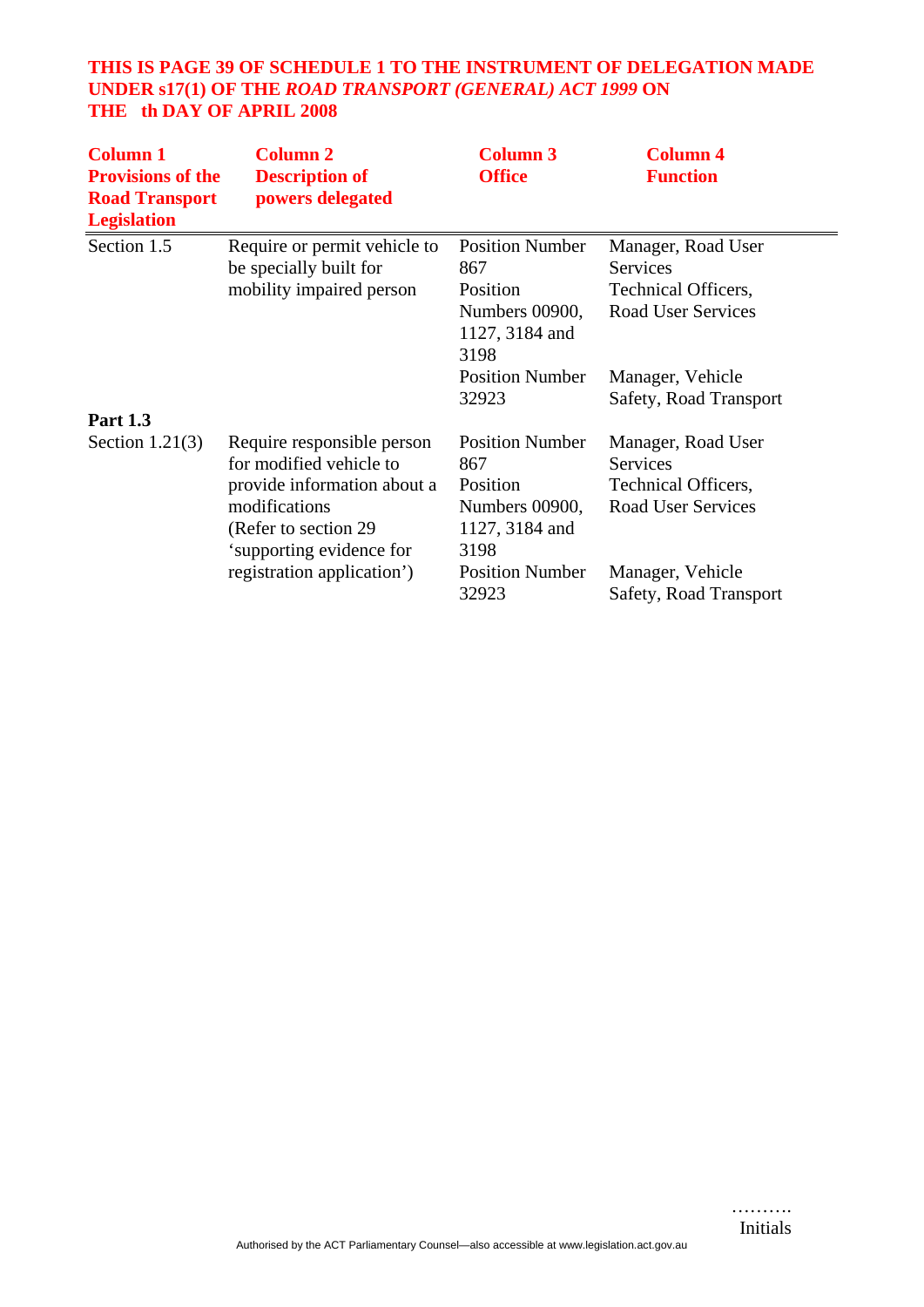#### **THIS IS PAGE 40 OF SCHEDULE 1 TO THE INSTRUMENT OF DELEGATION MADE UNDER s17(1) OF THE** *ROAD TRANSPORT (GENERAL) ACT 1999* **ON THE th DAY OF APRIL 2008**

| <b>Column 1</b><br><b>Provisions of the</b><br><b>Road Transport</b><br><b>Legislation</b>        | <b>Column 2</b><br><b>Description of</b><br>powers delegated | <b>Column 3</b><br><b>Office</b>                                                                      | <b>Column 4</b><br><b>Function</b>                                                                                                                                                              |
|---------------------------------------------------------------------------------------------------|--------------------------------------------------------------|-------------------------------------------------------------------------------------------------------|-------------------------------------------------------------------------------------------------------------------------------------------------------------------------------------------------|
| Road<br><b>Transport</b><br>(Public<br><b>Passenger</b><br>Services)<br><b>Regulation</b><br>2002 |                                                              |                                                                                                       |                                                                                                                                                                                                 |
| Section $5(1)$                                                                                    | Accredit people to operate<br>bus services                   | <b>Position Number</b><br>46114<br><b>Position Number</b><br>21223<br><b>Position Number</b><br>10879 | General Manager,<br><b>Transport Regulation</b><br>and Planning<br>Manager, Public<br><b>Transport Regulation</b><br>Senior Project Officer,<br><b>Public Transport</b><br>Regulation           |
| Section $5(2)$                                                                                    | Accredit people to operate<br>taxi network                   | <b>Position Number</b><br>46114<br><b>Position Number</b><br>21223                                    | General Manager,<br><b>Transport Regulation</b><br>and Planning<br>Manager, Public<br><b>Transport Regulation</b>                                                                               |
| Section $5(3)$                                                                                    | Accredit people to operate<br>taxi services                  | <b>Position Number</b><br>46114<br><b>Position Number</b><br>21223<br><b>Position Number</b><br>10879 | Policy<br>General Manager,<br><b>Transport Regulation</b><br>and Planning<br>Manager, Public<br><b>Transport Regulation</b><br>Senior Project Officer,<br><b>Public Transport</b><br>Regulation |
| Section $5(4)$                                                                                    | Accredit people to operate<br>hire car services              | <b>Position Number</b><br>46114<br><b>Position Number</b><br>21223<br><b>Position Number</b><br>10879 | General Manager,<br><b>Transport Regulation</b><br>and Planning<br>Manager, Public<br><b>Transport Regulation</b><br>Senior Project Officer,<br>Public Transport<br>Regulation                  |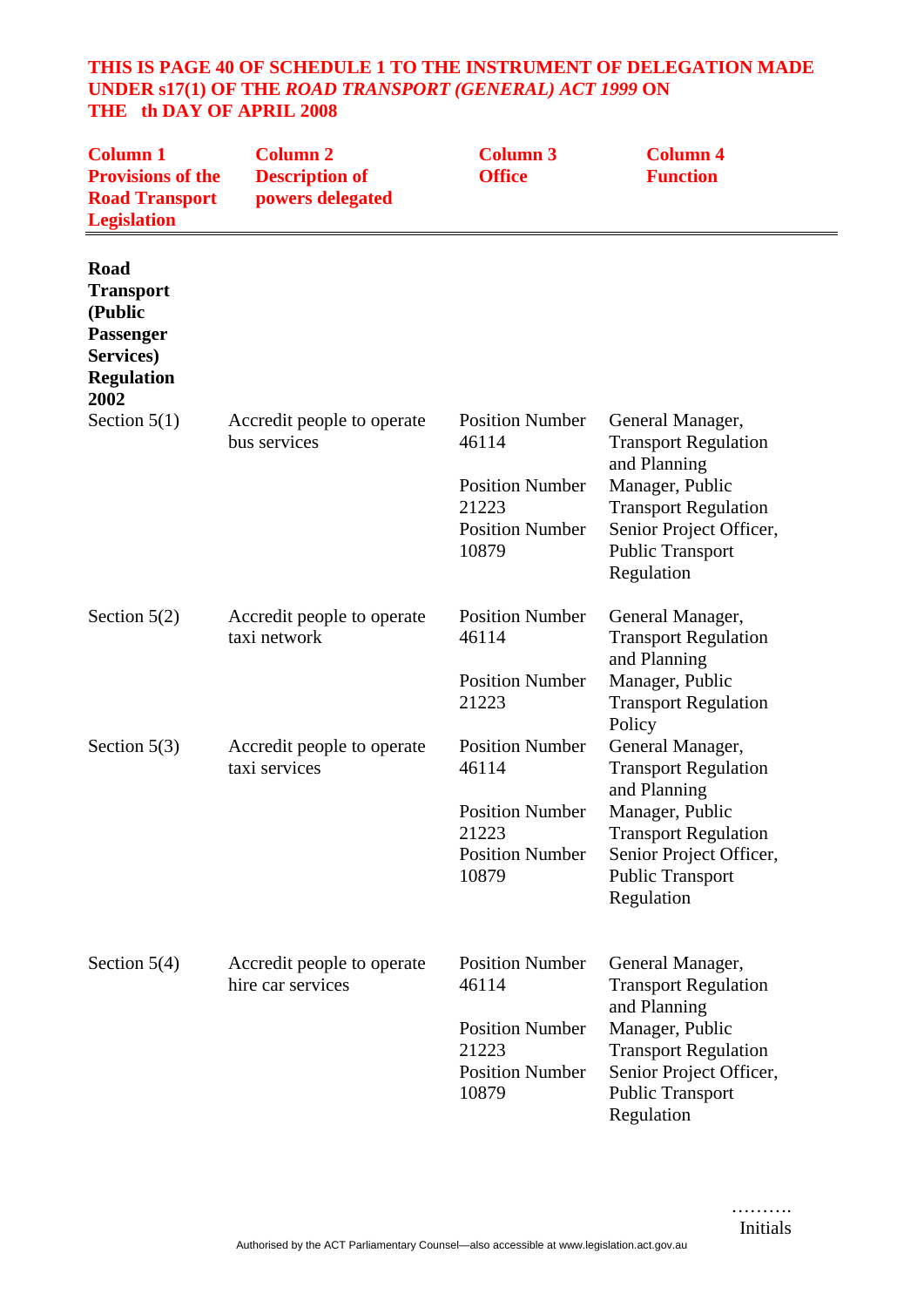# **THIS IS PAGE 41 OF SCHEDULE 1 TO THE INSTRUMENT OF DELEGATION MADE UNDER s17(1) OF THE** *ROAD TRANSPORT (GENERAL) ACT 1999* **ON THE th DAY OF APRIL 2008**

| <b>Column 1</b><br><b>Provisions of the</b><br><b>Road Transport</b><br><b>Legislation</b> | <b>Column 2</b><br><b>Description of</b><br>powers delegated                        | <b>Column 3</b><br><b>Office</b>                                   | <b>Column 4</b><br><b>Function</b>                                                                                 |
|--------------------------------------------------------------------------------------------|-------------------------------------------------------------------------------------|--------------------------------------------------------------------|--------------------------------------------------------------------------------------------------------------------|
| Section $5(5)$                                                                             | Accredit people to operate a<br><b>DRS</b>                                          | <b>Position Number</b><br>46114                                    | General Manager,<br><b>Transport Regulation</b><br>and Planning                                                    |
|                                                                                            |                                                                                     | <b>Position Number</b><br>21223<br><b>Position Number</b><br>10879 | Manager, Public<br><b>Transport Regulation</b><br>Senior Project Officer,<br><b>Public Transport</b><br>Regulation |
| Section $7(3)$                                                                             | Require additional<br>documents or information                                      | <b>Position Number</b><br>46114                                    | General Manager,<br><b>Transport Regulation</b><br>and Planning                                                    |
|                                                                                            |                                                                                     | <b>Position Number</b><br>21223                                    | Manager, Public<br><b>Transport Regulation</b>                                                                     |
| Section $7(4)$                                                                             | Refuse to consider<br>application further                                           | <b>Position Number</b><br>46114                                    | General Manager,<br><b>Transport Regulation</b><br>and Planning                                                    |
|                                                                                            |                                                                                     | <b>Position Number</b><br>21223                                    | Manager, Public<br><b>Transport Regulation</b>                                                                     |
| Section $7(5)$                                                                             | Agree to applicant giving<br>amended service standards                              | <b>Position Number</b><br>46114                                    | General Manager,<br><b>Transport Regulation</b><br>and Planning                                                    |
|                                                                                            |                                                                                     | <b>Position Number</b><br>21223                                    | Manager, Public<br><b>Transport Regulation</b>                                                                     |
| Section 8                                                                                  | Mandatory refusal to<br>accredit/renew accreditation<br>to operate public passenger | <b>Position Number</b><br>46114                                    | General Manager,<br><b>Transport Regulation</b><br>and Planning                                                    |
|                                                                                            | service (excluding taxi<br>network)                                                 | <b>Position Number</b><br>21223                                    | Manager, Public<br><b>Transport Regulation</b>                                                                     |
|                                                                                            | Mandatory refusal to<br>accredit/renew accreditation<br>for taxi network            | <b>Position Number</b><br>46114                                    | General Manager,<br><b>Transport Regulation</b><br>and Planning                                                    |
|                                                                                            |                                                                                     | <b>Position Number</b><br>21223                                    | Manager, Public<br><b>Transport Regulation</b>                                                                     |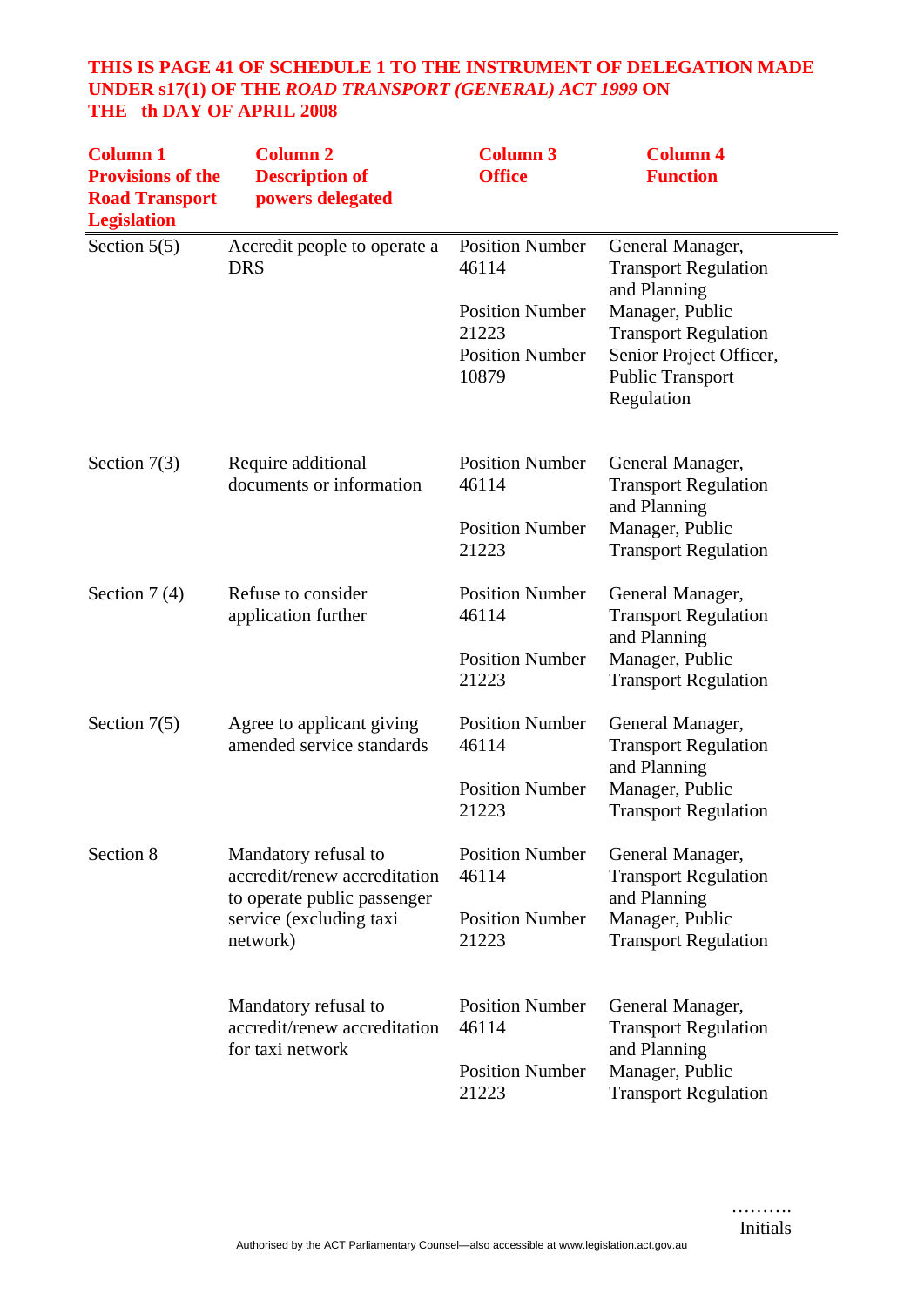# **THIS IS PAGE 42 OF SCHEDULE 1 TO THE INSTRUMENT OF DELEGATION MADE UNDER s17(1) OF THE** *ROAD TRANSPORT (GENERAL) ACT 1999* **ON THE th DAY OF APRIL 2008**

| <b>Column 1</b><br><b>Provisions of the</b><br><b>Road Transport</b><br><b>Legislation</b> | <b>Column 2</b><br><b>Description of</b><br>powers delegated                                                       | <b>Column 3</b><br><b>Office</b>                          | <b>Column 4</b><br><b>Function</b>                                                 |
|--------------------------------------------------------------------------------------------|--------------------------------------------------------------------------------------------------------------------|-----------------------------------------------------------|------------------------------------------------------------------------------------|
| Section 9                                                                                  | Discretionary refusal to<br>accredit/renew accreditation<br>to operate public passenger<br>service (excluding taxi | <b>Position Number</b><br>46114<br><b>Position Number</b> | General Manager,<br><b>Transport Regulation</b><br>and Planning<br>Manager, Public |
|                                                                                            | network)                                                                                                           | 21223                                                     | <b>Transport Regulation</b>                                                        |
|                                                                                            | Discretionary refusal to<br>accredit/renew accreditation<br>for taxi network                                       | <b>Position Number</b><br>46114                           | General Manager,<br><b>Transport Regulation</b><br>and Planning                    |
|                                                                                            |                                                                                                                    | <b>Position Number</b><br>21223                           | Manager, Public<br><b>Transport Regulation</b>                                     |
| Section $10(1)$                                                                            | Issue/renew accreditation<br>subject to conditions                                                                 | <b>Position Number</b><br>46114                           | General Manager,<br><b>Transport Regulation</b><br>and Planning                    |
|                                                                                            |                                                                                                                    | <b>Position Number</b><br>21223                           | Manager, Public<br><b>Transport Regulation</b>                                     |
|                                                                                            |                                                                                                                    | <b>Position Number</b><br>10879                           | Senior Project Officer,<br><b>Public Transport</b><br>Regulation                   |
| Section $10(2)$                                                                            | Amend or refuse to amend<br>accreditation to impose,<br>amend or revoke condition                                  | <b>Position Number</b><br>46114                           | General Manager,<br><b>Transport Regulation</b><br>and Planning                    |
|                                                                                            |                                                                                                                    | <b>Position Number</b><br>21223<br><b>Position Number</b> | Manager, Public<br><b>Transport Regulation</b><br>Senior Project Officer,          |
|                                                                                            |                                                                                                                    | 10879                                                     | Public Transport<br>Regulation                                                     |
| Section 11                                                                                 | Give accredited person<br>written notice                                                                           | <b>Position Number</b><br>46114                           | General Manager,<br><b>Transport Regulation</b><br>and Planning                    |
|                                                                                            |                                                                                                                    | <b>Position Number</b><br>21223                           | Manager, Public<br><b>Transport Regulation</b>                                     |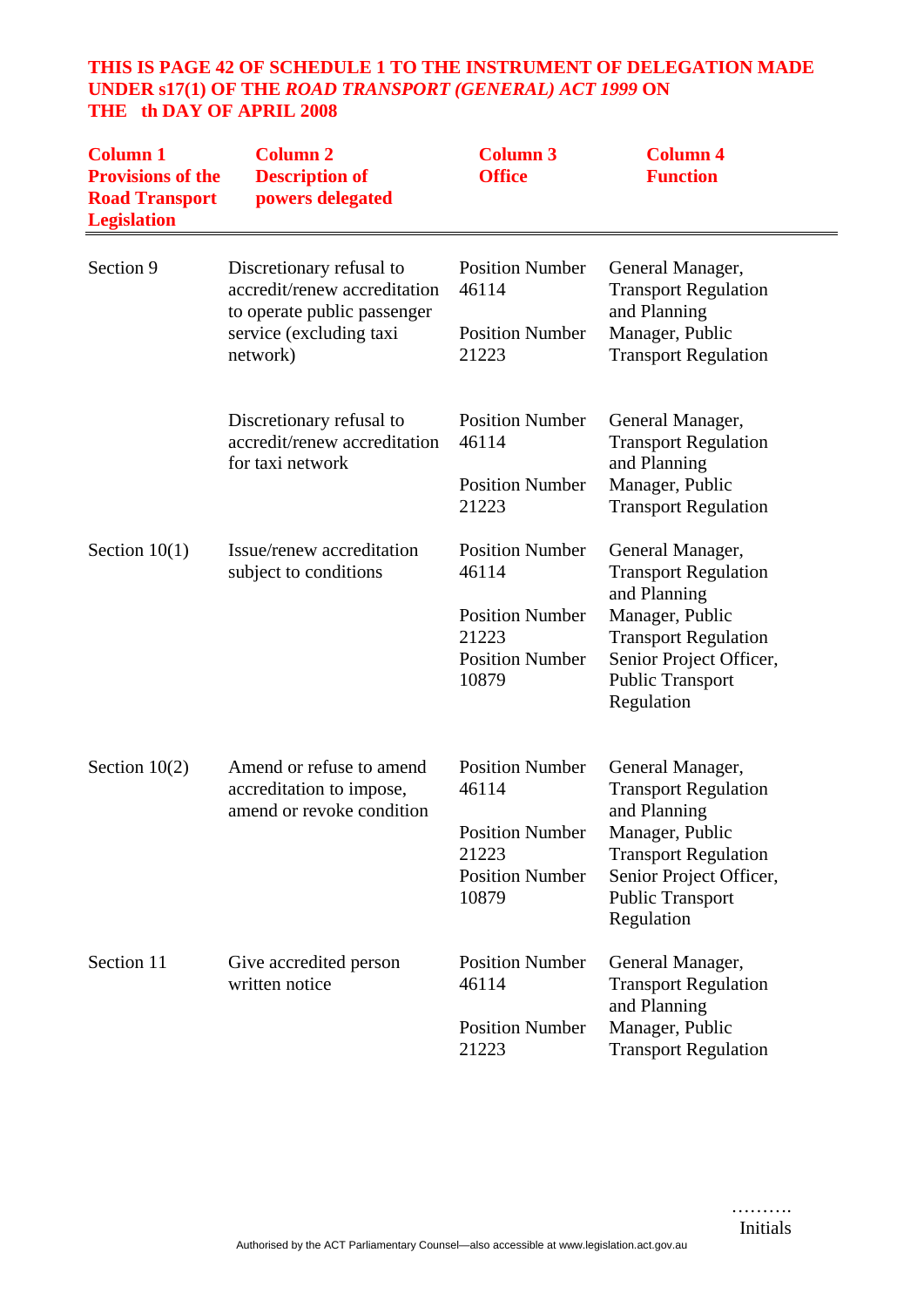# **THIS IS PAGE 43 OF SCHEDULE 1 TO THE INSTRUMENT OF DELEGATION MADE UNDER s17(1) OF THE** *ROAD TRANSPORT (GENERAL) ACT 1999* **ON THE th DAY OF APRIL 2008**

| <b>Column 1</b><br><b>Provisions of the</b><br><b>Road Transport</b><br><b>Legislation</b> | <b>Column 2</b><br><b>Description of</b><br>powers delegated                                                                         | <b>Column 3</b><br><b>Office</b>                                                                      | <b>Column 4</b><br><b>Function</b>                                                                                                                                                    |
|--------------------------------------------------------------------------------------------|--------------------------------------------------------------------------------------------------------------------------------------|-------------------------------------------------------------------------------------------------------|---------------------------------------------------------------------------------------------------------------------------------------------------------------------------------------|
| Section 12                                                                                 | Issue certificate of<br>accreditation                                                                                                | <b>Position Number</b><br>46114<br><b>Position Number</b><br>21223<br><b>Position Number</b><br>10879 | General Manager,<br><b>Transport Regulation</b><br>and Planning<br>Manager, Public<br><b>Transport Regulation</b><br>Senior Project Officer,<br><b>Public Transport</b><br>Regulation |
| Section 13                                                                                 | Approve amendment of<br>accepted service standards                                                                                   | <b>Position Number</b><br>46114<br><b>Position Number</b><br>21223<br><b>Position Number</b><br>10879 | General Manager,<br><b>Transport Regulation</b><br>and Planning<br>Manager, Public<br><b>Transport Regulation</b><br>Senior Project Officer,<br><b>Public Transport</b><br>Regulation |
| Section 13A                                                                                | Amend accepted service<br>standards                                                                                                  | <b>Position Number</b><br>46114<br><b>Position Number</b><br>21223<br><b>Position Number</b><br>10879 | General Manager,<br><b>Transport Regulation</b><br>and Planning<br>Manager, Public<br><b>Transport Regulation</b><br>Senior Project Officer,<br><b>Public Transport</b><br>Regulation |
| Section $14(3)$                                                                            | Amend or issue another<br>certificate of accreditation                                                                               | <b>Position Number</b><br>46114<br><b>Position Number</b><br>21223<br><b>Position Number</b><br>10879 | General Manager,<br><b>Transport Regulation</b><br>and Planning<br>Manager, Public<br><b>Transport Regulation</b><br>Senior Project Officer,<br><b>Public Transport</b><br>Regulation |
| Section $14(4)$                                                                            | Require a person who<br>becomes a relevant person<br>for accreditation to comply<br>with section $7(1)(c)$ or<br>provide information | <b>Position Number</b><br>46114<br><b>Position Number</b><br>21223                                    | General Manager,<br><b>Transport Regulation</b><br>and Planning<br>Manager, Public<br><b>Transport Regulation</b>                                                                     |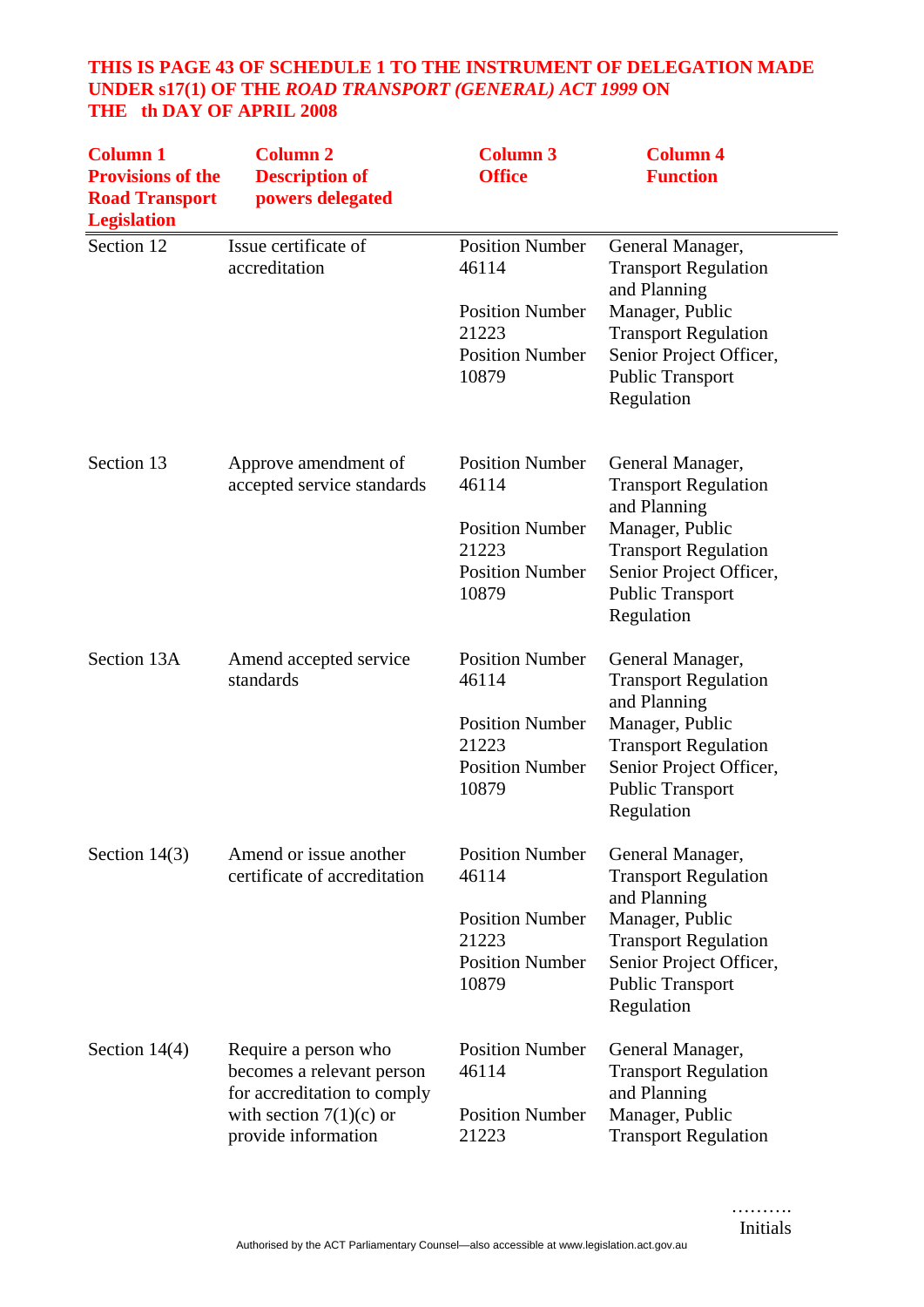# **THIS IS PAGE 44 OF SCHEDULE 1 TO THE INSTRUMENT OF DELEGATION MADE UNDER s17(1) OF THE** *ROAD TRANSPORT (GENERAL) ACT 1999* **ON THE th DAY OF APRIL 2008**

| <b>Column 1</b><br><b>Provisions of the</b><br><b>Road Transport</b><br><b>Legislation</b> | <b>Column 2</b><br><b>Description of</b><br>powers delegated | <b>Column 3</b><br><b>Office</b>                                   | <b>Column 4</b><br><b>Function</b>                                                                          |
|--------------------------------------------------------------------------------------------|--------------------------------------------------------------|--------------------------------------------------------------------|-------------------------------------------------------------------------------------------------------------|
| Section 16                                                                                 | Issue a replacement<br>certificate of accreditation          | <b>Position Number</b><br>46114                                    | General Manager,<br><b>Transport Regulation</b><br>and Planning                                             |
|                                                                                            |                                                              | <b>Position Number</b><br>21223<br><b>Position Number</b><br>10879 | Manager, Public<br><b>Transport Regulation</b><br>Senior Project Officer,<br>Public Transport<br>Regulation |
| Section 18                                                                                 | Approve surrender of<br>accreditation                        | <b>Position Number</b><br>46114                                    | General Manager,<br><b>Transport Regulation</b><br>and Planning                                             |
|                                                                                            |                                                              | <b>Position Number</b><br>21223                                    | Manager, Public<br><b>Transport Regulation</b>                                                              |
| Section 19                                                                                 | Approve educational<br>qualifications for<br>accreditation   | <b>Position Number</b><br>46114                                    | General Manager,<br><b>Transport Regulation</b><br>and Planning                                             |
| Section 20                                                                                 | Direct accredited person to<br>undertake training            | <b>Position Number</b><br>46114                                    | General Manager,<br><b>Transport Regulation</b><br>and Planning                                             |
|                                                                                            |                                                              | <b>Position Number</b><br>21223                                    | Manager, Public<br><b>Transport Regulation</b>                                                              |
| Section 28<br>(1)(c)                                                                       | Require production of<br>record or copy of record            | <b>Position Number</b><br>46114                                    | General Manager,<br><b>Transport Regulation</b><br>and Planning                                             |
|                                                                                            |                                                              | <b>Position Number</b><br>21223                                    | Manager, Public<br><b>Transport Regulation</b>                                                              |
| Section 30                                                                                 | Approve position of details<br>to be displayed on bus        | <b>Position Number</b><br>46114                                    | General Manager,<br><b>Transport Regulation</b>                                                             |
|                                                                                            |                                                              | <b>Position Number</b><br>21223                                    | and Planning<br>Manager, Public<br><b>Transport Regulation</b>                                              |
| Section 30C                                                                                | Approve signs and livery on<br>buses                         | <b>Position Number</b><br>46114                                    | General Manager,<br><b>Transport Regulation</b>                                                             |
|                                                                                            |                                                              | <b>Position Number</b><br>21223                                    | and Planning<br>Manager, Public<br><b>Transport Regulation</b>                                              |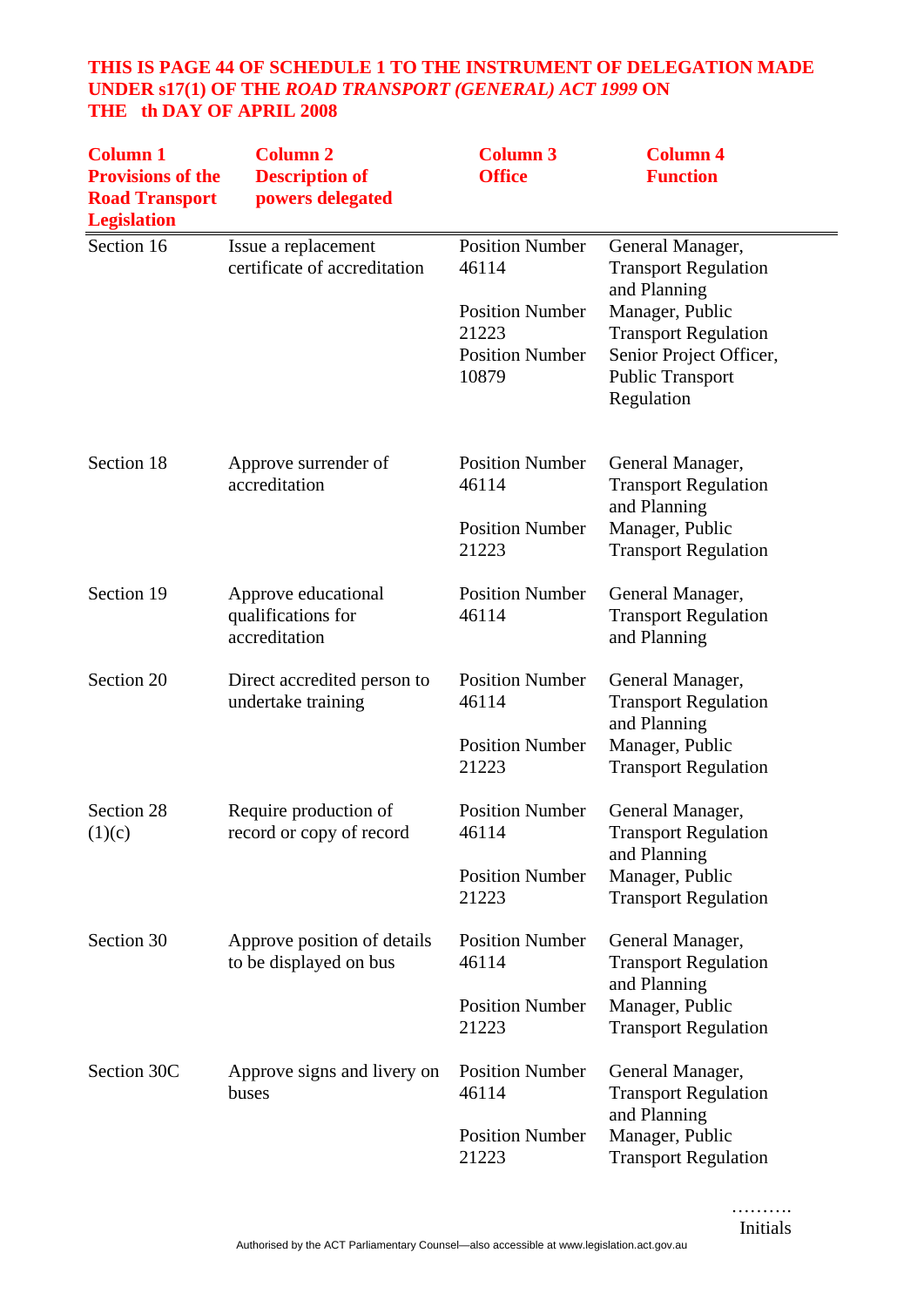# **THIS IS PAGE 45 OF SCHEDULE 1 TO THE INSTRUMENT OF DELEGATION MADE UNDER s17(1) OF THE** *ROAD TRANSPORT (GENERAL) ACT 1999* **ON THE th DAY OF APRIL 2008**

| <b>Column 1</b><br><b>Provisions of the</b><br><b>Road Transport</b><br><b>Legislation</b> | <b>Column 2</b><br><b>Description of</b><br>powers delegated                        | <b>Column 3</b><br><b>Office</b>                     | <b>Column 4</b><br><b>Function</b>                                  |
|--------------------------------------------------------------------------------------------|-------------------------------------------------------------------------------------|------------------------------------------------------|---------------------------------------------------------------------|
| Section 30D                                                                                | Direct accredited operator<br>of a bus to remove<br>advertisement or other          | <b>Position Number</b><br>46114                      | General Manager,<br><b>Transport Regulation</b><br>and Planning     |
|                                                                                            | document on/in bus                                                                  | <b>Position Number</b><br>21223                      | Manager, Public<br><b>Transport Regulation</b>                      |
| Section $32(4)$                                                                            | Request security camera<br>recording be produced                                    | <b>Position Number</b><br>46114                      | General Manager,<br><b>Transport Regulation</b><br>and Planning     |
|                                                                                            |                                                                                     | <b>Position Number</b><br>21223                      | Manager, Public<br><b>Transport Regulation</b>                      |
| Section 37                                                                                 | Approve the Number of<br>seating/standing passengers<br>a bus is permitted to carry | Position<br>Numbers 00900,<br>1127, 3184 and<br>3198 | Technical Officers,<br><b>Road User Services</b>                    |
|                                                                                            |                                                                                     | <b>Position Number</b><br>32923                      | Manager, Vehicle<br>Safety, Transport<br>Regulation and<br>Planning |
|                                                                                            |                                                                                     | <b>Position Number</b><br>867                        | Manager, Road User<br>Services                                      |
| Section $67B(1)$                                                                           | Approve a code of practice<br>for the dress of bus drivers                          | <b>Position Number</b><br>46114                      | General Manager,<br><b>Transport Regulation</b><br>and Planning     |
|                                                                                            |                                                                                     | <b>Position Number</b><br>21223                      | Manager, Public<br><b>Transport Regulation</b>                      |
| Section 68                                                                                 | Approve standards for<br>security cameras in buses                                  | <b>Position Number</b><br>46114                      | General Manager,<br><b>Transport Regulation</b><br>and Planning     |
|                                                                                            |                                                                                     | <b>Position Number</b><br>21223                      | Manager, Public<br><b>Transport Regulation</b>                      |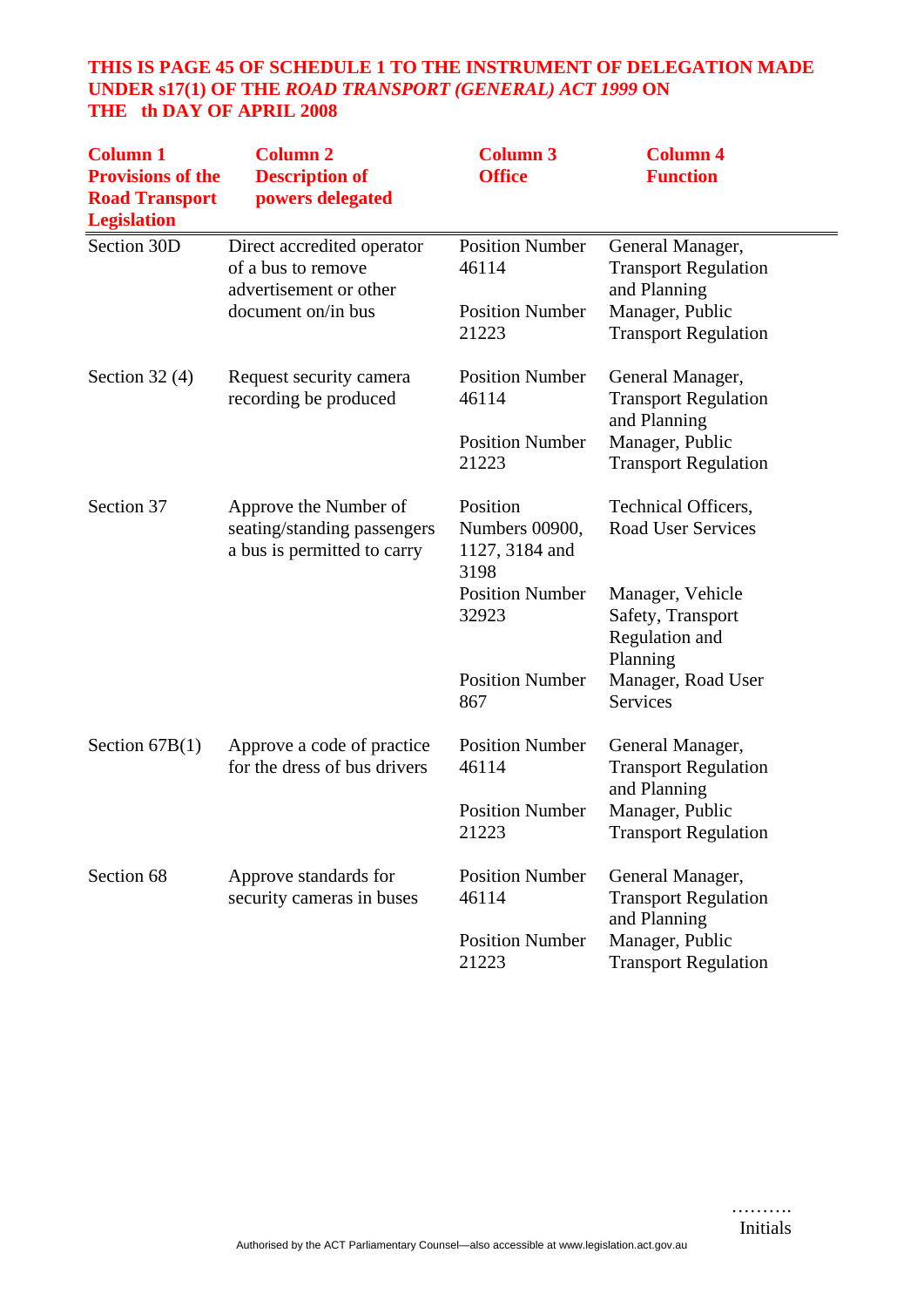# **THIS IS PAGE 46 OF SCHEDULE 1 TO THE INSTRUMENT OF DELEGATION MADE UNDER s17(1) OF THE** *ROAD TRANSPORT (GENERAL) ACT 1999* **ON THE th DAY OF APRIL 2008**

| <b>Column 1</b><br><b>Provisions of the</b><br><b>Road Transport</b><br><b>Legislation</b> | <b>Column 2</b><br><b>Description of</b><br>powers delegated                   | <b>Column 3</b><br><b>Office</b> | <b>Column 4</b><br><b>Function</b>                               |
|--------------------------------------------------------------------------------------------|--------------------------------------------------------------------------------|----------------------------------|------------------------------------------------------------------|
| Section 70                                                                                 | $(1)(a)$ Appoint a bus stop                                                    | <b>Position Number</b><br>46114  | General Manager,<br><b>Transport Regulation</b><br>and Planning  |
|                                                                                            |                                                                                | <b>Position Number</b><br>21223  | Manager, Public<br><b>Transport Regulation</b>                   |
|                                                                                            | $(1)(b)$ Approve accredited<br>operator of bus service to<br>appoint bus stops | <b>Position Number</b><br>46114  | General Manager,<br><b>Transport Regulation</b><br>and Planning  |
|                                                                                            |                                                                                | <b>Position Number</b><br>21223  | Manager, Public<br><b>Transport Regulation</b>                   |
| Section 78 $(1)$<br>(c)                                                                    | Require production of<br>record or copy of record                              | <b>Position Number</b><br>46114  | General Manager,<br><b>Transport Regulation</b><br>and Planning  |
|                                                                                            |                                                                                | <b>Position Number</b><br>21223  | Manager, Public<br><b>Transport Regulation</b>                   |
| Section 79 $(4)$                                                                           | Request security camera<br>recording be produced                               | <b>Position Number</b><br>46114  | General Manager,<br><b>Transport Regulation</b><br>and Planning  |
|                                                                                            |                                                                                | <b>Position Number</b><br>21223  | Manager, Public<br><b>Transport Regulation</b>                   |
| Section $82(1)$                                                                            | Issue a taxi licence<br>including a restricted taxi<br>licence                 | <b>Position Number</b><br>46114  | General Manager,<br><b>Transport Regulation</b><br>and Planning  |
|                                                                                            |                                                                                | <b>Position Number</b>           | Manager, Public                                                  |
|                                                                                            |                                                                                | 21223                            | <b>Transport Regulation</b>                                      |
|                                                                                            |                                                                                | <b>Position Number</b><br>10879  | Senior Project Officer,<br>Public Transport<br>Regulation        |
| Section $82(2)(a)$                                                                         | Issue a transferable leased<br>taxi licence                                    | <b>Position Number</b><br>46114  | General Manager,<br><b>Transport Regulation</b><br>and Planning  |
|                                                                                            |                                                                                | <b>Position Number</b>           | Manager, Public                                                  |
|                                                                                            |                                                                                | 21223                            | <b>Transport Regulation</b>                                      |
|                                                                                            |                                                                                | <b>Position Number</b><br>10879  | Senior Project Officer,<br><b>Public Transport</b><br>Regulation |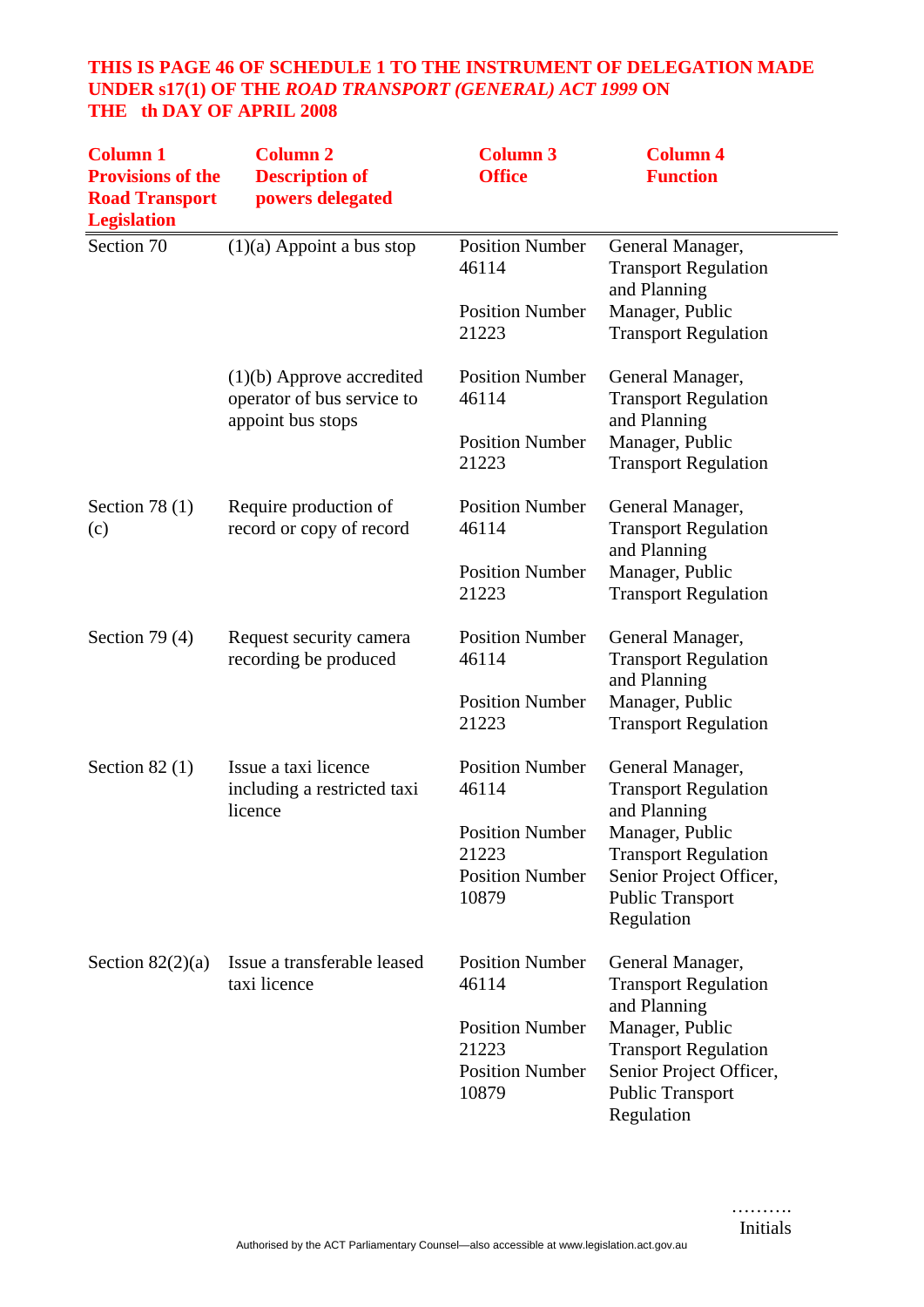# **THIS IS PAGE 47 OF SCHEDULE 1 TO THE INSTRUMENT OF DELEGATION MADE UNDER s17(1) OF THE** *ROAD TRANSPORT (GENERAL) ACT 1999* **ON THE th DAY OF APRIL 2008**

| <b>Column 1</b><br><b>Provisions of the</b><br><b>Road Transport</b><br><b>Legislation</b> | <b>Column 2</b><br><b>Description of</b><br>powers delegated                                  | <b>Column 3</b><br><b>Office</b>                                                                      | <b>Column 4</b><br><b>Function</b>                                                                                                                                                    |
|--------------------------------------------------------------------------------------------|-----------------------------------------------------------------------------------------------|-------------------------------------------------------------------------------------------------------|---------------------------------------------------------------------------------------------------------------------------------------------------------------------------------------|
| Section $82(2)(b)$                                                                         | Issue a non-transferable<br>leased taxi licence                                               | <b>Position Number</b><br>46114<br><b>Position Number</b><br>21223<br><b>Position Number</b><br>10879 | General Manager,<br><b>Transport Regulation</b><br>and Planning<br>Manager, Public<br><b>Transport Regulation</b><br>Senior Project Officer,<br><b>Public Transport</b><br>Regulation |
| Section 82A                                                                                | Issue a wheelchair<br>accessible taxi licence and<br>issue a NSW cross-border<br>taxi licence | <b>Position Number</b><br>46114<br><b>Position Number</b><br>21223<br><b>Position Number</b><br>10879 | General Manager,<br><b>Transport Regulation</b><br>and Planning<br>Manager, Public<br><b>Transport Regulation</b><br>Senior Project Officer,<br><b>Public Transport</b><br>Regulation |
| Section $83A(6)$                                                                           | Issue transferable leased<br>taxi licence subject to<br>conditions                            | <b>Position Number</b><br>46114<br><b>Position Number</b><br>21223<br><b>Position Number</b><br>10879 | General Manager,<br><b>Transport Regulation</b><br>and Planning<br>Manager, Public<br><b>Transport Regulation</b><br>Senior Project Officer,<br><b>Public Transport</b><br>Regulation |
| Section $83C(6)$                                                                           | Issue non-transferable<br>leased taxi licence subject to<br>conditions                        | <b>Position Number</b><br>46114<br><b>Position Number</b><br>21223<br><b>Position Number</b><br>10879 | General Manager,<br><b>Transport Regulation</b><br>and Planning<br>Manager, Public<br><b>Transport Regulation</b><br>Senior Project Officer,<br><b>Public Transport</b><br>Regulation |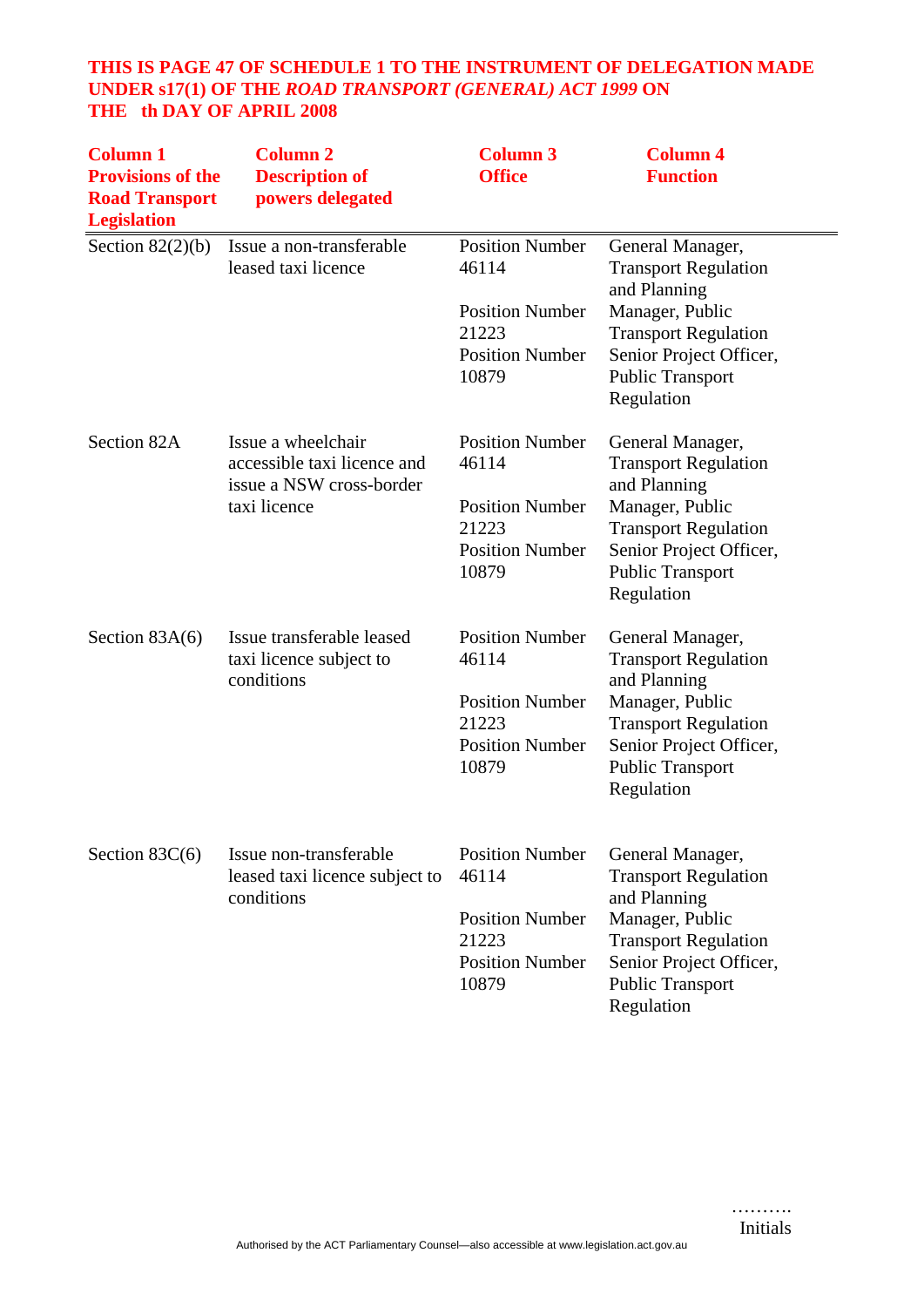# **THIS IS PAGE 48 OF SCHEDULE 1 TO THE INSTRUMENT OF DELEGATION MADE UNDER s17(1) OF THE** *ROAD TRANSPORT (GENERAL) ACT 1999* **ON THE th DAY OF APRIL 2008**

| <b>Column 1</b><br><b>Provisions of the</b><br><b>Road Transport</b><br><b>Legislation</b> | <b>Column 2</b><br><b>Description of</b><br>powers delegated | <b>Column 3</b><br><b>Office</b>                          | <b>Column 4</b><br><b>Function</b>                                                                          |
|--------------------------------------------------------------------------------------------|--------------------------------------------------------------|-----------------------------------------------------------|-------------------------------------------------------------------------------------------------------------|
| Section 84B                                                                                | Renew/refuse to renew<br>restricted taxi licence             | <b>Position Number</b><br>46114<br><b>Position Number</b> | General Manager,<br><b>Transport Regulation</b><br>and Planning                                             |
|                                                                                            |                                                              | 21223<br><b>Position Number</b><br>10879                  | Manager, Public<br><b>Transport Regulation</b><br>Senior Project Officer,<br>Public Transport<br>Regulation |
| Section 84E                                                                                | Set conditions for a ballot of<br>defined rights             | <b>Position Number</b><br>46114                           | General Manager,<br><b>Transport Regulation</b><br>and Planning                                             |
| Section 84D                                                                                | Give a defined right for a<br>relevant taxi licence          | <b>Position Number</b><br>46114                           | General Manager,<br><b>Transport Regulation</b><br>and Planning                                             |
|                                                                                            |                                                              | <b>Position Number</b><br>21223                           | Manager, Public<br><b>Transport Regulation</b>                                                              |
| Section 84G $(4)$                                                                          | Require addition documents<br>or information                 | <b>Position Number</b><br>46114                           | General Manager,<br><b>Transport Regulation</b><br>and Planning                                             |
|                                                                                            |                                                              | <b>Position Number</b><br>21223                           | Manager, Public<br><b>Transport Regulation</b>                                                              |
| Section $84G(5)$                                                                           | Refuse to consider<br>application further                    | <b>Position Number</b><br>46114                           | General Manager,<br><b>Transport Regulation</b><br>and Planning                                             |
|                                                                                            |                                                              | <b>Position Number</b><br>21223                           | Manager, Public<br><b>Transport Regulation</b>                                                              |
| Section 84H                                                                                | Decide on application for<br>ballot                          | <b>Position Number</b><br>46114                           | General Manager,<br><b>Transport Regulation</b><br>and Planning                                             |
|                                                                                            |                                                              | <b>Position Number</b><br>21223                           | Manager, Public<br><b>Transport Regulation</b>                                                              |
| Section $84J(2)$                                                                           | Create a reserve list for<br>defined rights                  | <b>Position Number</b><br>46114                           | General Manager,<br><b>Transport Regulation</b><br>and Planning                                             |
|                                                                                            |                                                              | <b>Position Number</b><br>21223                           | Manager, Public<br><b>Transport Regulation</b>                                                              |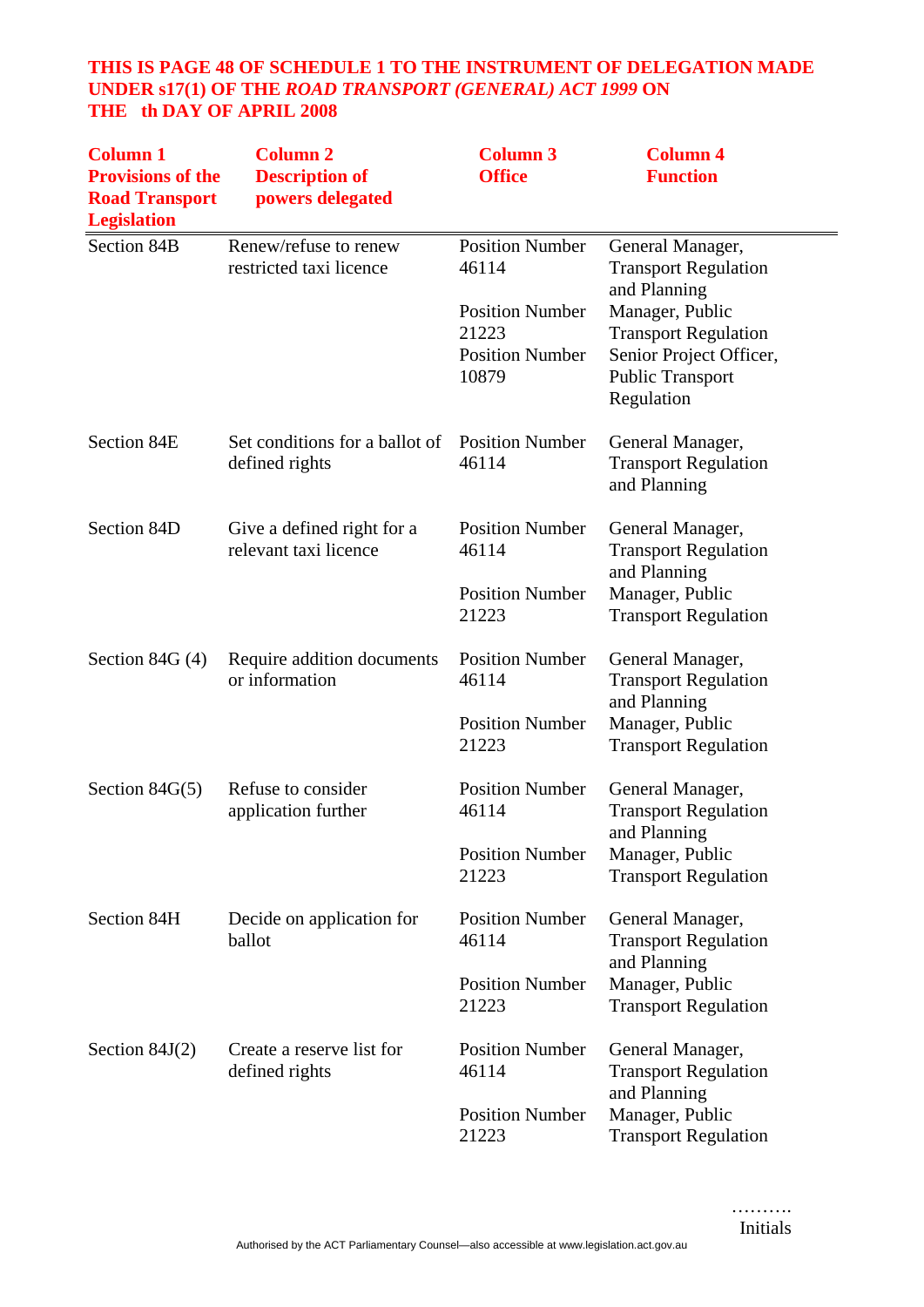# **THIS IS PAGE 49 OF SCHEDULE 1 TO THE INSTRUMENT OF DELEGATION MADE UNDER s17(1) OF THE** *ROAD TRANSPORT (GENERAL) ACT 1999* **ON THE th DAY OF APRIL 2008**

| <b>Column 1</b><br><b>Provisions of the</b><br><b>Road Transport</b><br><b>Legislation</b> | <b>Column 2</b><br><b>Description of</b><br>powers delegated                                                                  | <b>Column 3</b><br><b>Office</b> | <b>Column 4</b><br><b>Function</b>                               |
|--------------------------------------------------------------------------------------------|-------------------------------------------------------------------------------------------------------------------------------|----------------------------------|------------------------------------------------------------------|
| Section 84K                                                                                | Offer a defined right for a<br>taxi licence to ballot<br>reserves                                                             | <b>Position Number</b><br>46114  | General Manager,<br><b>Transport Regulation</b><br>and Planning  |
|                                                                                            |                                                                                                                               | <b>Position Number</b><br>21223  | Manager, Public<br><b>Transport Regulation</b>                   |
| Section $85(1)$                                                                            | Amend taxi licence to<br>impose, amend or revoke<br>condition                                                                 | <b>Position Number</b><br>46114  | General Manager,<br><b>Transport Regulation</b><br>and Planning  |
|                                                                                            |                                                                                                                               | <b>Position Number</b><br>21223  | Manager, Public<br><b>Transport Regulation</b>                   |
| Section $86(2)$                                                                            | Give written notice for<br>imposition of conditions on<br>taxi licence                                                        | <b>Position Number</b><br>46114  | General Manager,<br><b>Transport Regulation</b><br>and Planning  |
|                                                                                            |                                                                                                                               | <b>Position Number</b><br>21223  | Manager, Public<br><b>Transport Regulation</b>                   |
| Section $88(2)$                                                                            | Amend or issue another taxi<br>licence, including a<br>restricted taxi licence, due<br>to change of particulars on<br>licence | <b>Position Number</b><br>46114  | General Manager,<br><b>Transport Regulation</b>                  |
|                                                                                            |                                                                                                                               | <b>Position Number</b><br>21223  | and Planning<br>Manager, Public<br><b>Transport Regulation</b>   |
|                                                                                            |                                                                                                                               | <b>Position Number</b><br>10879  | Senior Project Officer,<br><b>Public Transport</b><br>Regulation |
| Section 90                                                                                 | Issue replacement taxi<br>licence, including restricted<br>taxi licence                                                       | <b>Position Number</b><br>46114  | General Manager,<br><b>Transport Regulation</b>                  |
|                                                                                            |                                                                                                                               | <b>Position Number</b><br>21223  | and Planning<br>Manager, Public<br><b>Transport Regulation</b>   |
|                                                                                            |                                                                                                                               | <b>Position Number</b><br>10879  | Senior Project Officer,<br><b>Public Transport</b><br>Regulation |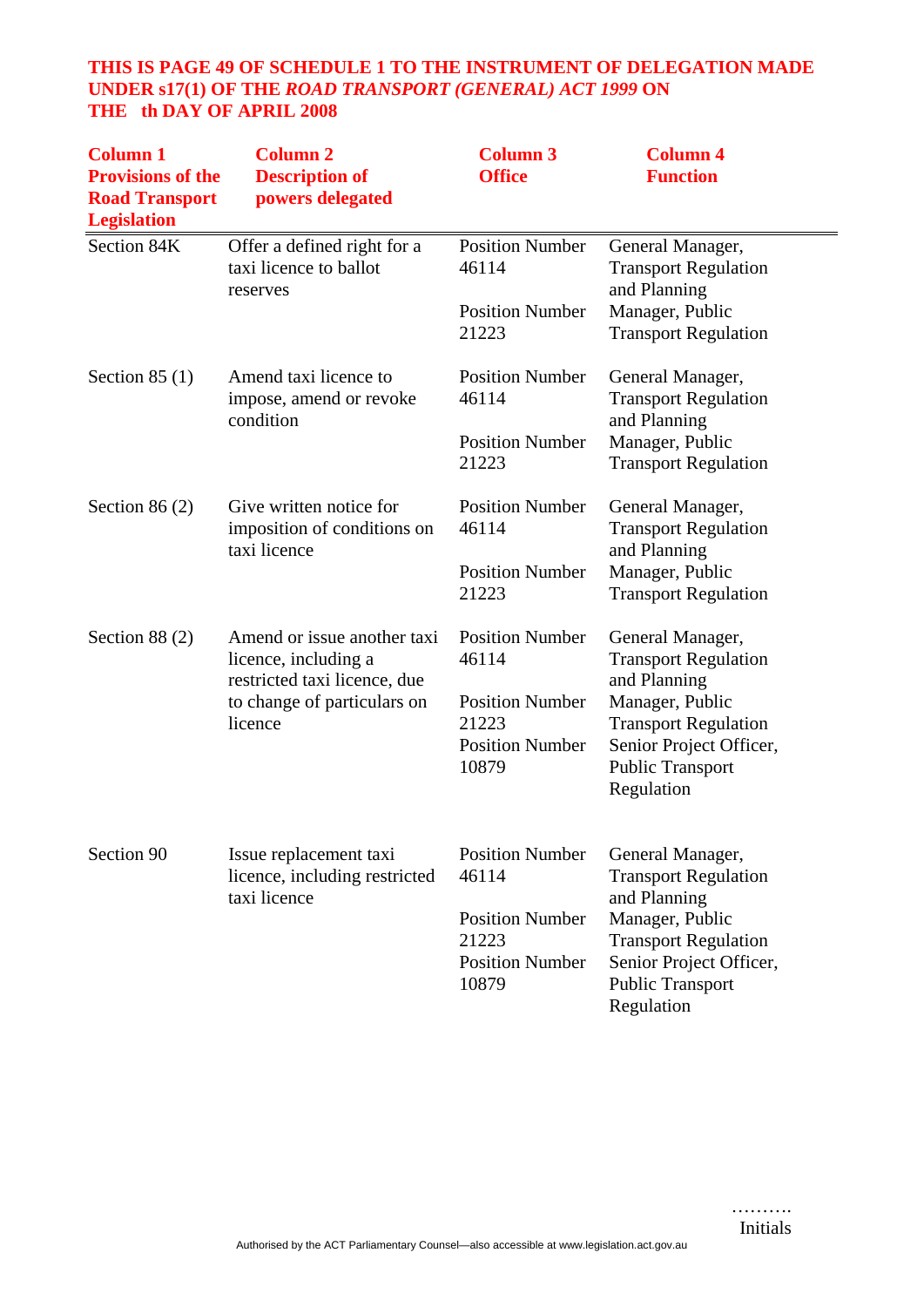# **THIS IS PAGE 50 OF SCHEDULE 1 TO THE INSTRUMENT OF DELEGATION MADE UNDER s17(1) OF THE** *ROAD TRANSPORT (GENERAL) ACT 1999* **ON THE th DAY OF APRIL 2008**

| <b>Column 1</b><br><b>Provisions of the</b><br><b>Road Transport</b><br><b>Legislation</b> | <b>Column 2</b><br><b>Description of</b><br>powers delegated                                | <b>Column 3</b><br><b>Office</b>                                   | <b>Column 4</b><br><b>Function</b>                                                                                 |
|--------------------------------------------------------------------------------------------|---------------------------------------------------------------------------------------------|--------------------------------------------------------------------|--------------------------------------------------------------------------------------------------------------------|
| Section 92 $(4)$                                                                           | Approve surrender of taxi<br>licence                                                        | <b>Position Number</b><br>46114                                    | General Manager,<br><b>Transport Regulation</b><br>and Planning                                                    |
|                                                                                            |                                                                                             | <b>Position Number</b><br>21223<br><b>Position Number</b><br>10879 | Manager, Public<br><b>Transport Regulation</b><br>Senior Project Officer,<br><b>Public Transport</b><br>Regulation |
| Section 95A                                                                                | Exempt taxi from<br>complying with section                                                  | <b>Position Number</b><br>46114                                    | General Manager,<br><b>Transport Regulation</b><br>and Planning                                                    |
|                                                                                            | 95(1)(b)                                                                                    | <b>Position Number</b><br>21223                                    | Manager, Public<br><b>Transport Regulation</b>                                                                     |
| Section $100(1)$<br>(c)                                                                    | Require production of<br>record or copy of record                                           | <b>Position Number</b><br>46114                                    | General Manager,<br><b>Transport Regulation</b><br>and Planning                                                    |
|                                                                                            |                                                                                             | <b>Position Number</b><br>21223                                    | Manager, Public<br><b>Transport Regulation</b>                                                                     |
| Section 101 $(3)$                                                                          | Exempt an accredited taxi<br>operator or vehicle from<br>arrangements with taxi<br>networks | <b>Position Number</b><br>46114                                    | General Manager,<br><b>Transport Regulation</b><br>and Planning                                                    |
|                                                                                            |                                                                                             | <b>Position Number</b><br>21223                                    | Manager, Public<br><b>Transport Regulation</b>                                                                     |
| Section $102(2)$                                                                           | Approve information to be<br>displayed on taxis                                             | <b>Position Number</b><br>46114                                    | General Manager,<br><b>Transport Regulation</b>                                                                    |
|                                                                                            |                                                                                             | <b>Position Number</b><br>21223                                    | and Planning<br>Manager, Public<br><b>Transport Regulation</b>                                                     |
| Section $106(2)$                                                                           | Approve taxi roof sign<br>substance                                                         | <b>Position Number</b><br>46114                                    | General Manager,<br><b>Transport Regulation</b>                                                                    |
|                                                                                            |                                                                                             | <b>Position Number</b><br>21223                                    | and Planning<br>Manager, Public<br><b>Transport Regulation</b>                                                     |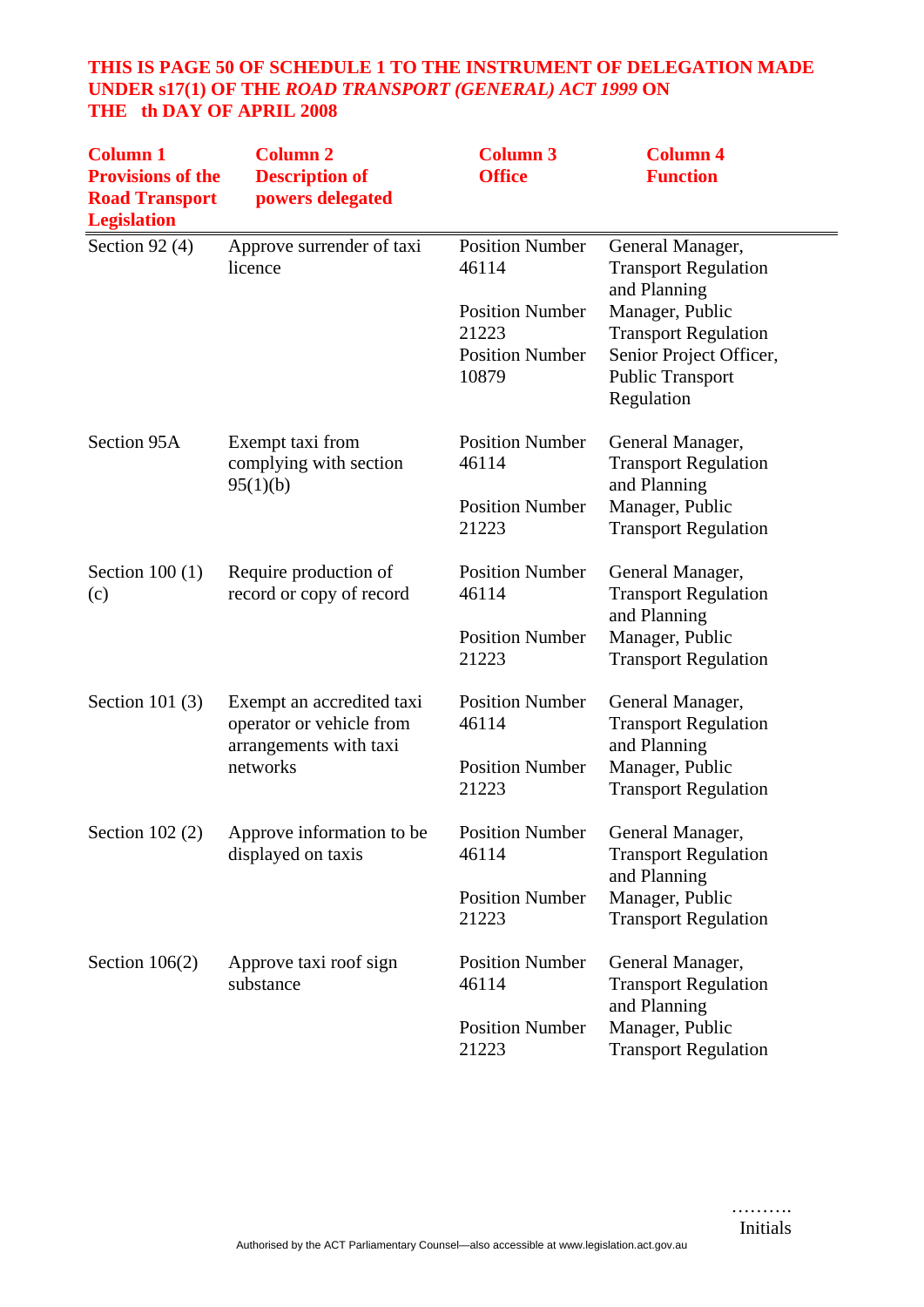# **THIS IS PAGE 51 OF SCHEDULE 1 TO THE INSTRUMENT OF DELEGATION MADE UNDER s17(1) OF THE** *ROAD TRANSPORT (GENERAL) ACT 1999* **ON THE th DAY OF APRIL 2008**

| <b>Column 1</b><br><b>Provisions of the</b><br><b>Road Transport</b><br><b>Legislation</b> | <b>Column 2</b><br><b>Description of</b><br>powers delegated                                         | <b>Column 3</b><br><b>Office</b> | <b>Column 4</b><br><b>Function</b>                              |
|--------------------------------------------------------------------------------------------|------------------------------------------------------------------------------------------------------|----------------------------------|-----------------------------------------------------------------|
| Section 107                                                                                | Approve taxi network signs<br>and livery                                                             | <b>Position Number</b><br>46114  | General Manager,<br><b>Transport Regulation</b><br>and Planning |
|                                                                                            |                                                                                                      | <b>Position Number</b><br>21223  | Manager, Public<br><b>Transport Regulation</b>                  |
| Section $108(2)$                                                                           | Direct removal of<br>advertisement or other<br>document displayed on/in                              | <b>Position Number</b><br>46114  | General Manager,<br><b>Transport Regulation</b><br>and Planning |
|                                                                                            | taxi                                                                                                 | <b>Position Number</b><br>21223  | Manager, Public<br><b>Transport Regulation</b>                  |
| Section 110                                                                                | Approve accredited taxi<br>network provider uniform                                                  | <b>Position Number</b><br>46114  | General Manager,<br><b>Transport Regulation</b><br>and Planning |
|                                                                                            |                                                                                                      | <b>Position Number</b><br>21223  | Manager, Public<br><b>Transport Regulation</b>                  |
| Section 155                                                                                | Declare stated area to be the<br>ACT taxi region                                                     | <b>Position Number</b><br>46114  | General Manager,<br><b>Transport Regulation</b><br>and Planning |
| Section 160                                                                                | Exempt a person from the<br>requirements in section<br>$98(a)$ to complete driver<br>training course | <b>Position Number</b><br>46114  | General Manager,<br><b>Transport Regulation</b>                 |
|                                                                                            |                                                                                                      | <b>Position Number</b><br>21223  | and Planning<br>Manager, Public<br><b>Transport Regulation</b>  |
| Section 161                                                                                | Require person to undertake<br>wheelchair accessible taxi<br>driver training course                  | <b>Position Number</b><br>46114  | General Manager,<br><b>Transport Regulation</b>                 |
|                                                                                            |                                                                                                      | <b>Position Number</b><br>21223  | and Planning<br>Manager, Public<br><b>Transport Regulation</b>  |
| Section 162                                                                                | Approve wheelchair<br>accessible taxi driver                                                         | <b>Position Number</b><br>46114  | General Manager,<br><b>Transport Regulation</b>                 |
|                                                                                            | training course                                                                                      | <b>Position Number</b><br>21223  | and Planning<br>Manager, Public<br><b>Transport Regulation</b>  |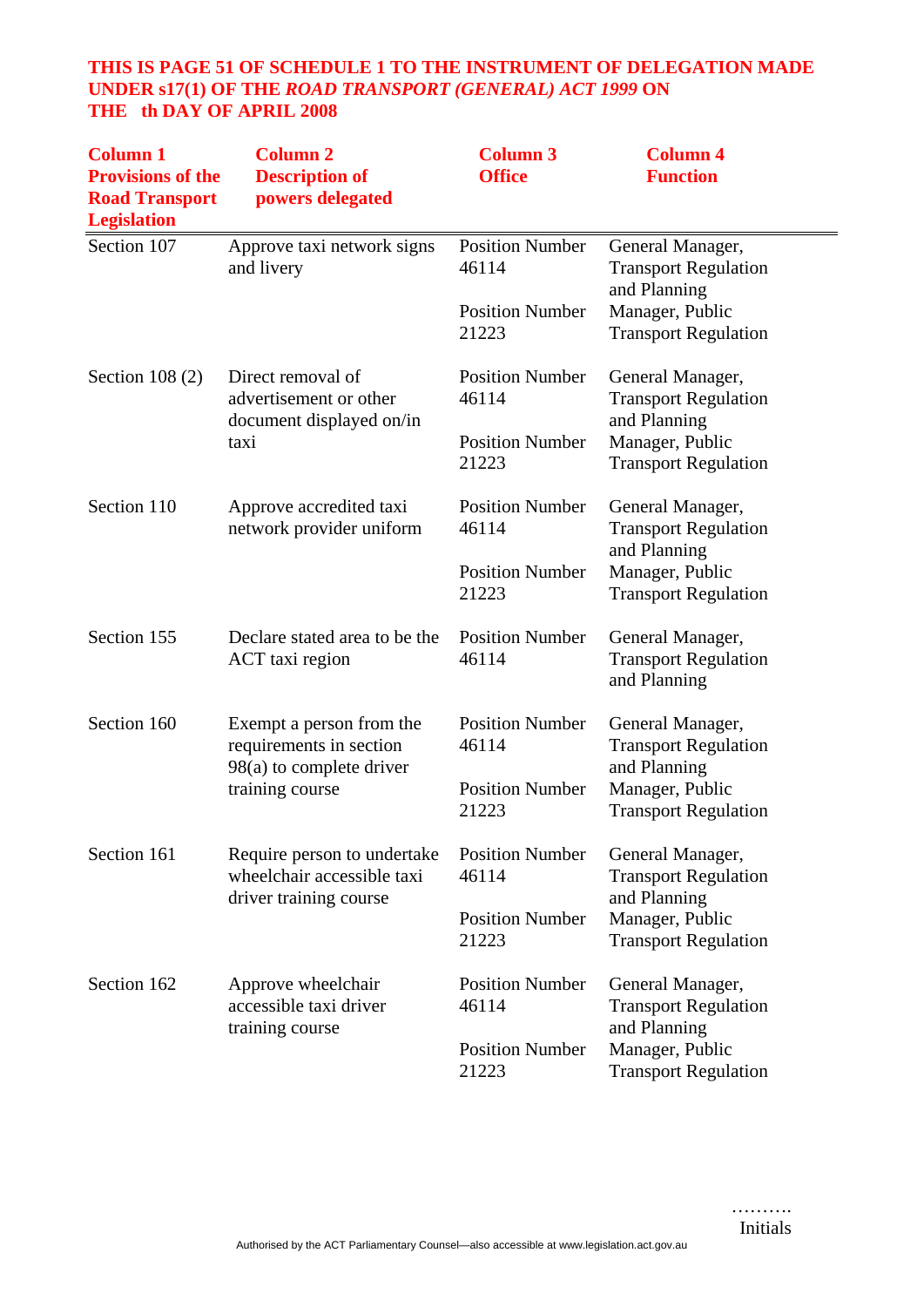# **THIS IS PAGE 52 OF SCHEDULE 1 TO THE INSTRUMENT OF DELEGATION MADE UNDER s17(1) OF THE** *ROAD TRANSPORT (GENERAL) ACT 1999* **ON THE th DAY OF APRIL 2008**

| <b>Column 1</b><br><b>Provisions of the</b><br><b>Road Transport</b><br><b>Legislation</b> | <b>Column 2</b><br><b>Description of</b><br>powers delegated                                                                                                             | <b>Column 3</b><br><b>Office</b>                                                                      | <b>Column 4</b><br><b>Function</b>                                                                                                                                                    |
|--------------------------------------------------------------------------------------------|--------------------------------------------------------------------------------------------------------------------------------------------------------------------------|-------------------------------------------------------------------------------------------------------|---------------------------------------------------------------------------------------------------------------------------------------------------------------------------------------|
| Section 163                                                                                | Approve the operation of a<br>vehicle built mainly to carry<br>over 9, but less than 16,<br>adults (including the driver)<br>as a taxi (other than a<br>restricted taxi) | <b>Position Number</b><br>46114<br><b>Position Number</b><br>21223                                    | General Manager,<br><b>Transport Regulation</b><br>and Planning<br>Manager, Public<br><b>Transport Regulation</b>                                                                     |
| Section 165 $(1)$<br>(a)                                                                   | Issue leased hire car<br>licences                                                                                                                                        | <b>Position Number</b><br>46114<br><b>Position Number</b><br>21223<br><b>Position Number</b><br>10879 | General Manager,<br><b>Transport Regulation</b><br>and Planning<br>Manager, Public<br><b>Transport Regulation</b><br>Senior Project Officer,<br><b>Public Transport</b><br>Regulation |
| Section 165 $(1)$<br>(b)                                                                   | Issue restricted hire car<br>licences                                                                                                                                    | <b>Position Number</b><br>46114<br><b>Position Number</b><br>21223<br><b>Position Number</b><br>10879 | General Manager,<br><b>Transport Regulation</b><br>and Planning<br>Manager, Public<br><b>Transport Regulation</b><br>Senior Project Officer,<br><b>Public Transport</b><br>Regulation |
| Section 166 $(3)$                                                                          | Require applicant to give<br>further stated information or<br>a stated document                                                                                          | <b>Position Number</b><br>46114<br><b>Position Number</b><br>21223                                    | General Manager,<br><b>Transport Regulation</b><br>and Planning<br>Manager, Public<br><b>Transport Regulation</b>                                                                     |
| Section 167 $(1)$                                                                          | May refuse to issue<br>(including renew) hire car<br>licence                                                                                                             | <b>Position Number</b><br>46114<br><b>Position Number</b><br>21223                                    | General Manager,<br><b>Transport Regulation</b><br>and Planning<br>Manager, Public<br><b>Transport Regulation</b>                                                                     |
| Section 167<br>(1A)                                                                        | May refuse to issue<br>(including renew) hire car<br>licence                                                                                                             | <b>Position Number</b><br>46114<br><b>Position Number</b><br>21223                                    | General Manager,<br><b>Transport Regulation</b><br>and Planning<br>Manager, Public<br><b>Transport Regulation</b>                                                                     |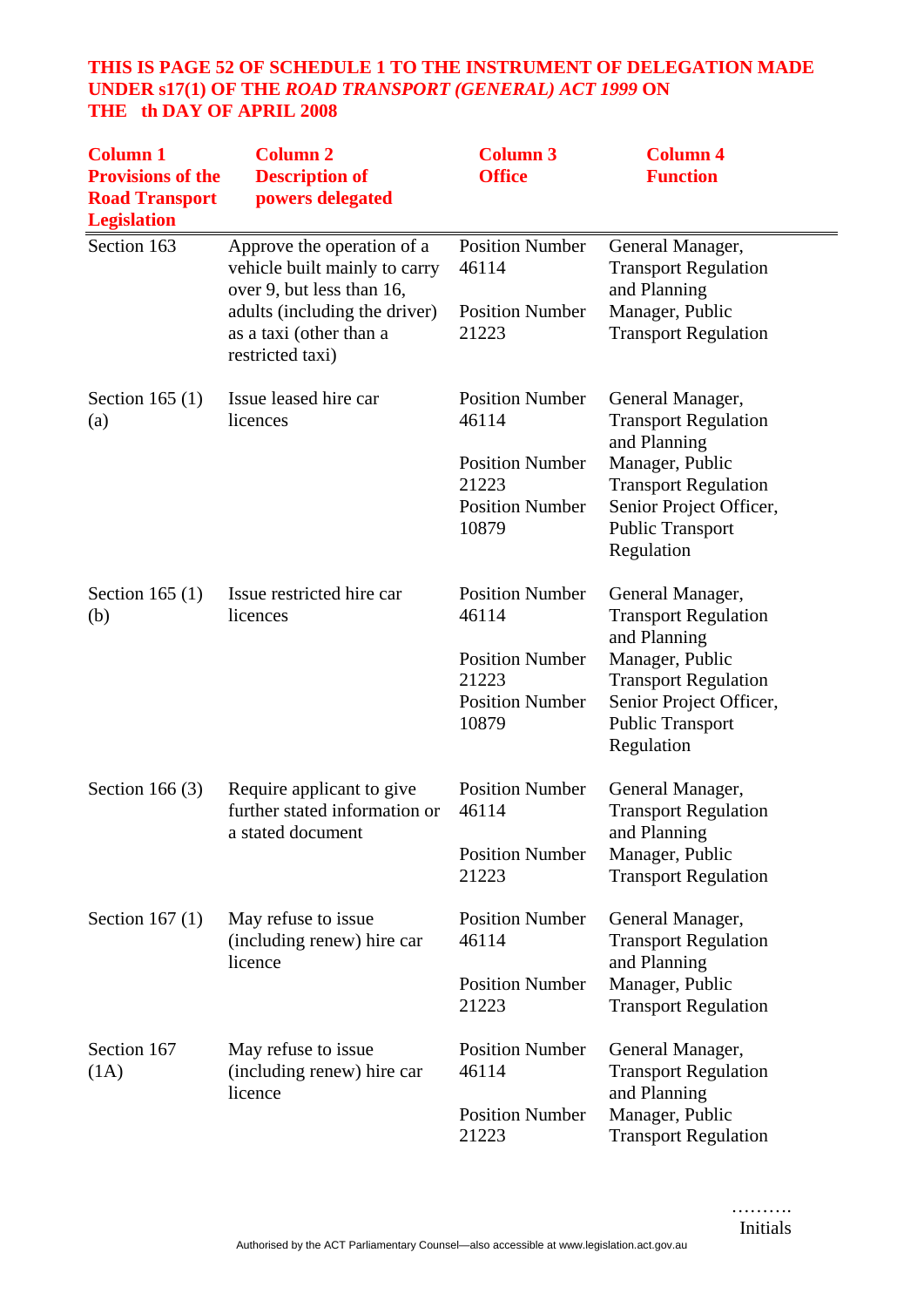# **THIS IS PAGE 53 OF SCHEDULE 1 TO THE INSTRUMENT OF DELEGATION MADE UNDER s17(1) OF THE** *ROAD TRANSPORT (GENERAL) ACT 1999* **ON THE th DAY OF APRIL 2008**

| <b>Column 1</b><br><b>Provisions of the</b><br><b>Road Transport</b><br><b>Legislation</b> | <b>Column 2</b><br><b>Description of</b><br>powers delegated                           | <b>Column 3</b><br><b>Office</b>                                                                                                         | <b>Column 4</b><br><b>Function</b>                                                                                                                                                                                               |
|--------------------------------------------------------------------------------------------|----------------------------------------------------------------------------------------|------------------------------------------------------------------------------------------------------------------------------------------|----------------------------------------------------------------------------------------------------------------------------------------------------------------------------------------------------------------------------------|
| Section 167 $(2)$                                                                          | Must refuse to issue hire car<br>licence (other than a<br>restricted hire car licence) | <b>Position Number</b><br>46114<br><b>Position Number</b><br>21223                                                                       | General Manager,<br><b>Transport Regulation</b><br>and Planning<br>Manager, Public<br><b>Transport Regulation</b>                                                                                                                |
|                                                                                            | Must refuse to issue.<br>restricted hire car licence                                   | <b>Position Number</b><br>46114<br><b>Position Number</b><br>21223<br><b>Position Number</b><br>10740<br><b>Position Number</b><br>10879 | General Manager,<br><b>Transport Regulation</b><br>and Planning<br>Manager, Public<br><b>Transport Regulation</b><br>Policy Officer, Public<br><b>Transport Regulation</b><br>Senior Project Officer,<br><b>Public Transport</b> |
| Section 168                                                                                | Issue restricted hire car<br>licence label                                             | <b>Position Number</b><br>46114<br><b>Position Number</b><br>21223<br><b>Position Number</b><br>10879                                    | Regulation<br>General Manager,<br><b>Transport Regulation</b><br>and Planning<br>Manager, Public<br><b>Transport Regulation</b><br>Senior Project Officer,<br><b>Public Transport</b><br>Regulation                              |
| Section 169                                                                                | Issue or amend hire car<br>licence subject to conditions                               | <b>Position Number</b><br>46114<br><b>Position Number</b><br>21223<br><b>Position Number</b><br>10879                                    | General Manager,<br><b>Transport Regulation</b><br>and Planning<br>Manager, Public<br><b>Transport Regulation</b><br>Senior Project Officer,<br><b>Public Transport</b><br>Regulation                                            |
| Section 170                                                                                | Give licensee written notice<br>of imposition of conditions                            | <b>Position Number</b><br>46114<br><b>Position Number</b><br>21223                                                                       | General Manager,<br><b>Transport Regulation</b><br>and Planning<br>Manager, Public<br><b>Transport Regulation</b>                                                                                                                |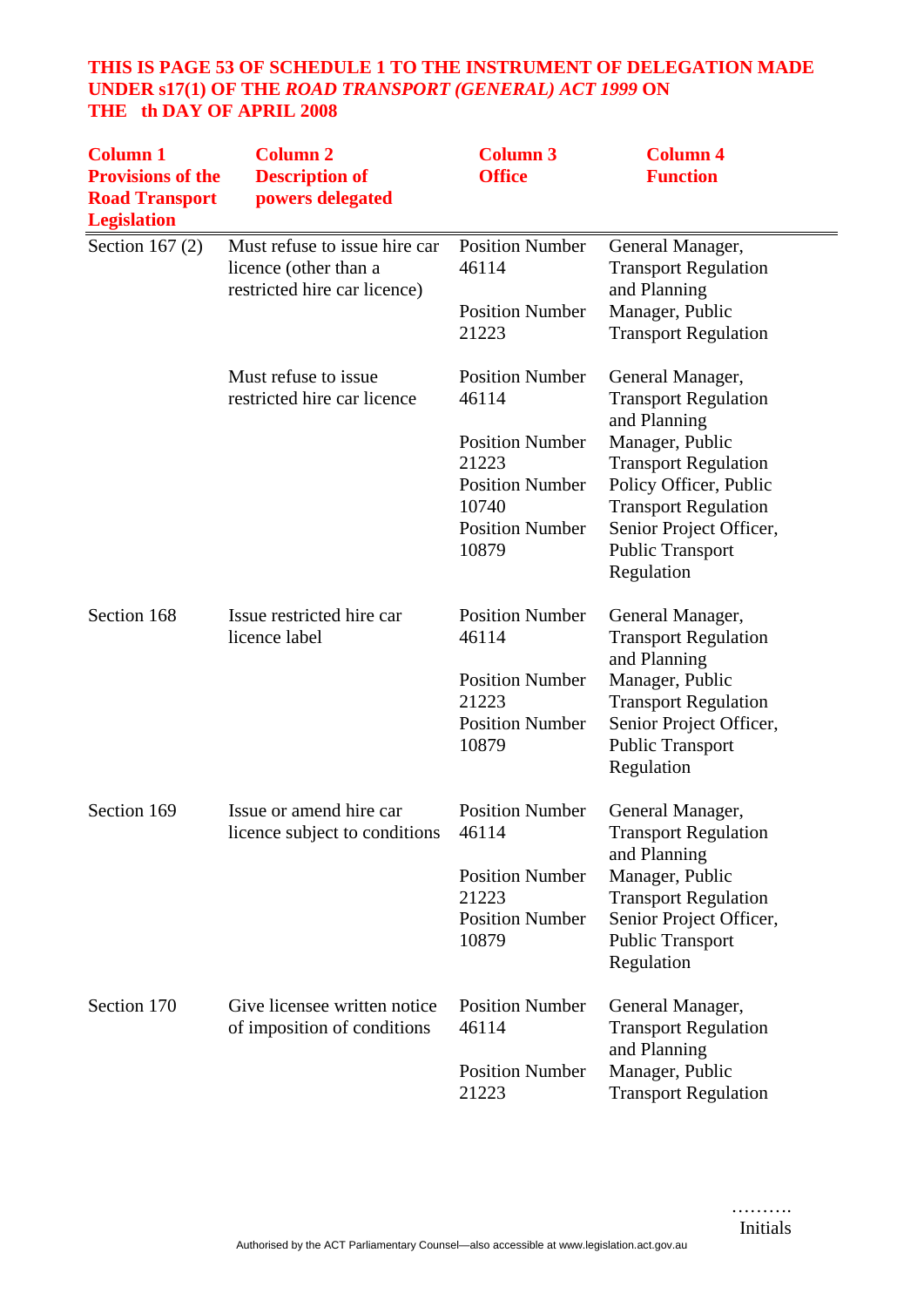# **THIS IS PAGE 54 OF SCHEDULE 1 TO THE INSTRUMENT OF DELEGATION MADE UNDER s17(1) OF THE** *ROAD TRANSPORT (GENERAL) ACT 1999* **ON THE th DAY OF APRIL 2008**

| <b>Column 1</b><br><b>Provisions of the</b><br><b>Road Transport</b><br><b>Legislation</b> | <b>Column 2</b><br><b>Description of</b><br>powers delegated             | <b>Column 3</b><br><b>Office</b>                                   | <b>Column 4</b><br><b>Function</b>                                                                                 |
|--------------------------------------------------------------------------------------------|--------------------------------------------------------------------------|--------------------------------------------------------------------|--------------------------------------------------------------------------------------------------------------------|
| Section 172 (3)                                                                            | Issue duplicate restricted<br>hire car licence                           | <b>Position Number</b><br>46114<br><b>Position Number</b><br>21223 | General Manager,<br><b>Transport Regulation</b><br>and Planning<br>Manager, Public                                 |
|                                                                                            |                                                                          | <b>Position Number</b><br>10879                                    | <b>Transport Regulation</b><br>Senior Project Officer,<br><b>Public Transport</b><br>Regulation                    |
| Section 173 $(2)$                                                                          | Amend licence or issue<br>another licence – change of<br>name or address | <b>Position Number</b><br>46114                                    | General Manager,<br><b>Transport Regulation</b><br>and Planning                                                    |
|                                                                                            |                                                                          | <b>Position Number</b><br>21223<br><b>Position Number</b><br>10879 | Manager, Public<br><b>Transport Regulation</b><br>Senior Project Officer,<br><b>Public Transport</b><br>Regulation |
| Section 175                                                                                | Issue replacement hire car<br>licence                                    | <b>Position Number</b><br>46114                                    | General Manager,<br><b>Transport Regulation</b><br>and Planning                                                    |
|                                                                                            |                                                                          | <b>Position Number</b><br>21223<br><b>Position Number</b><br>10879 | Manager, Public<br><b>Transport Regulation</b><br>Senior Project Officer,<br><b>Public Transport</b><br>Regulation |
| Section $177(5)$                                                                           | Approve application to<br>surrender hire car licence                     | <b>Position Number</b><br>46114                                    | General Manager,<br><b>Transport Regulation</b><br>and Planning                                                    |
|                                                                                            |                                                                          | <b>Position Number</b><br>21223<br><b>Position Number</b><br>10879 | Manager, Public<br><b>Transport Regulation</b><br>Senior Project Officer,<br><b>Public Transport</b><br>Regulation |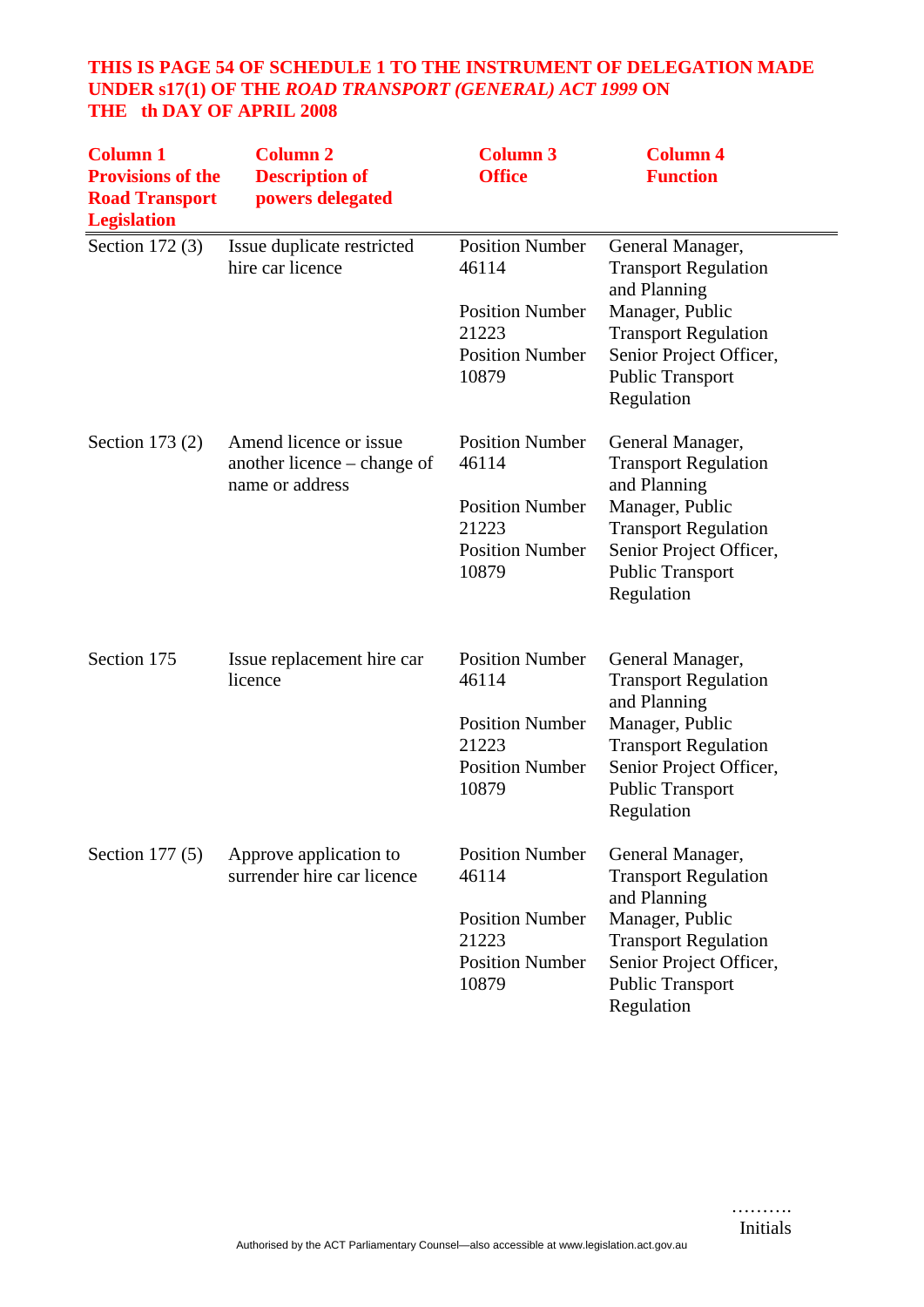# **THIS IS PAGE 55 OF SCHEDULE 1 TO THE INSTRUMENT OF DELEGATION MADE UNDER s17(1) OF THE** *ROAD TRANSPORT (GENERAL) ACT 1999* **ON THE th DAY OF APRIL 2008**

| <b>Column 1</b><br><b>Provisions of the</b><br><b>Road Transport</b><br><b>Legislation</b> | <b>Column 2</b><br><b>Description of</b><br>powers delegated | <b>Column 3</b><br><b>Office</b>                                                                      | <b>Column 4</b><br><b>Function</b>                                                                                                                                                    |
|--------------------------------------------------------------------------------------------|--------------------------------------------------------------|-------------------------------------------------------------------------------------------------------|---------------------------------------------------------------------------------------------------------------------------------------------------------------------------------------|
| Section 177C                                                                               | Issue stand-by hire car<br>permit                            | <b>Position Number</b><br>46114<br><b>Position Number</b><br>21223<br><b>Position Number</b><br>10879 | General Manager,<br><b>Transport Regulation</b><br>and Planning<br>Manager, Public<br><b>Transport Regulation</b><br>Senior Project Officer,<br><b>Public Transport</b><br>Regulation |
| Section 177E                                                                               | Issue stand-by hire car<br>permit label                      | <b>Position Number</b><br>46114<br><b>Position Number</b><br>21223<br><b>Position Number</b><br>10879 | General Manager,<br><b>Transport Regulation</b><br>and Planning<br>Manager, Public<br><b>Transport Regulation</b><br>Senior Project Officer,<br><b>Public Transport</b><br>Regulation |
| Section 177G                                                                               | Issue replacement stand-by<br>hire car permit label          | <b>Position Number</b><br>46114<br><b>Position Number</b><br>21223<br><b>Position Number</b><br>10879 | General Manager,<br><b>Transport Regulation</b><br>and Planning<br>Manager, Public<br><b>Transport Regulation</b><br>Senior Project Officer,<br><b>Public Transport</b><br>Regulation |
| Section 183 $(2)$<br>(c)                                                                   | Require record or copy of<br>record                          | <b>Position Number</b><br>46114<br><b>Position Number</b><br>21223                                    | General Manager,<br><b>Transport Regulation</b><br>and Planning<br>Manager, Public<br><b>Transport Regulation</b>                                                                     |
| Section 187                                                                                | Issue replacement licence<br>label                           | <b>Position Number</b><br>46114<br><b>Position Number</b><br>21223<br><b>Position Number</b><br>10879 | General Manager,<br><b>Transport Regulation</b><br>and Planning<br>Manager, Public<br><b>Transport Regulation</b><br>Senior Project Officer,<br><b>Public Transport</b><br>Regulation |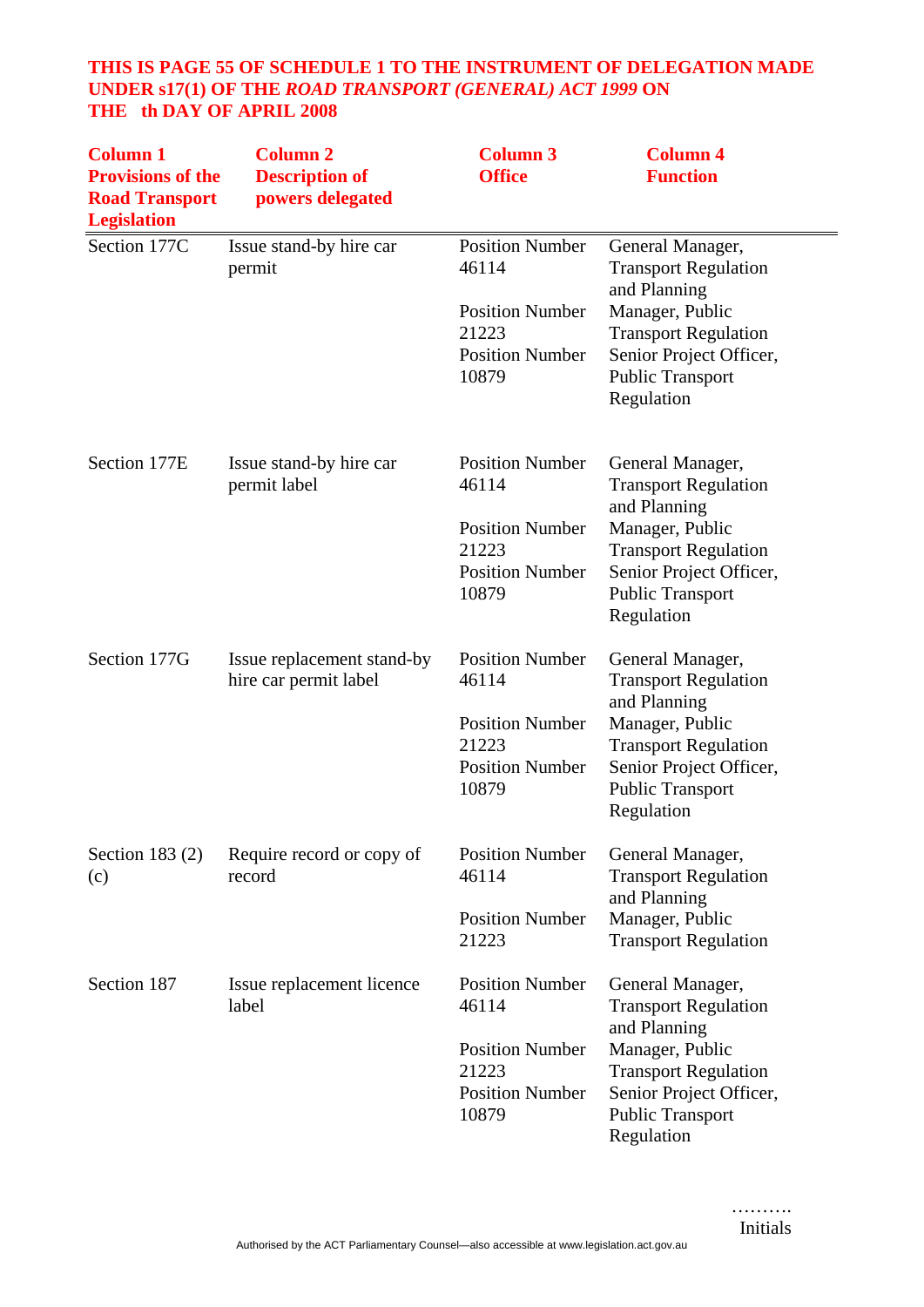# **THIS IS PAGE 56 OF SCHEDULE 1 TO THE INSTRUMENT OF DELEGATION MADE UNDER s17(1) OF THE** *ROAD TRANSPORT (GENERAL) ACT 1999* **ON THE th DAY OF APRIL 2008**

| <b>Column 1</b><br><b>Provisions of the</b><br><b>Road Transport</b><br><b>Legislation</b> | <b>Column 2</b><br><b>Description of</b><br>powers delegated                                   | <b>Column 3</b><br><b>Office</b> | <b>Column 4</b><br><b>Function</b>                               |
|--------------------------------------------------------------------------------------------|------------------------------------------------------------------------------------------------|----------------------------------|------------------------------------------------------------------|
| Section 192                                                                                | Direct accredited operator<br>of a hire car to remove<br>advertisement or other                | <b>Position Number</b><br>46114  | General Manager,<br><b>Transport Regulation</b><br>and Planning  |
|                                                                                            | document on/in hire car                                                                        | <b>Position Number</b><br>21223  | Manager, Public<br><b>Transport Regulation</b>                   |
| Section $194(4)$                                                                           | Ask accredited hire car<br>operator to give recording<br>made by security camera               | <b>Position Number</b><br>46114  | General Manager,<br><b>Transport Regulation</b><br>and Planning  |
|                                                                                            |                                                                                                | <b>Position Number</b><br>21223  | Manager, Public<br><b>Transport Regulation</b>                   |
| Section 218                                                                                | Approve a code of practice<br>for the dress of hire car<br>drivers                             | <b>Position Number</b><br>46114  | General Manager,<br><b>Transport Regulation</b><br>and Planning  |
| Section 221                                                                                | Declare accredited operator<br>of a hire car may use an<br>authorised vehicle as a hire<br>car | <b>Position Number</b><br>46114  | General Manager,<br><b>Transport Regulation</b><br>and Planning  |
|                                                                                            |                                                                                                | <b>Position Number</b><br>21223  | Manager, Public<br><b>Transport Regulation</b>                   |
| Section 241                                                                                | Require DRS authorisation-<br>holder to produce<br>authorisation                               | <b>Position Number</b><br>46114  | General Manager,<br><b>Transport Regulation</b>                  |
|                                                                                            |                                                                                                | <b>Position Number</b><br>21223  | and Planning<br>Manager, Public<br><b>Transport Regulation</b>   |
| Section 254                                                                                | Require record or copy of<br>record                                                            | <b>Position Number</b><br>46114  | General Manager,<br><b>Transport Regulation</b>                  |
|                                                                                            |                                                                                                | <b>Position Number</b><br>21223  | and Planning<br>Manager, Public<br><b>Transport Regulation</b>   |
|                                                                                            |                                                                                                | <b>Position Number</b><br>10879  | Senior Project Officer,<br><b>Public Transport</b><br>Regulation |
| Section 258                                                                                | Approve fare information<br>displayed in DRS vehicles                                          | <b>Position Number</b><br>46114  | General Manager,<br><b>Transport Regulation</b><br>and Planning  |
|                                                                                            |                                                                                                | <b>Position Number</b><br>21223  | Manager, Public<br><b>Transport Regulation</b>                   |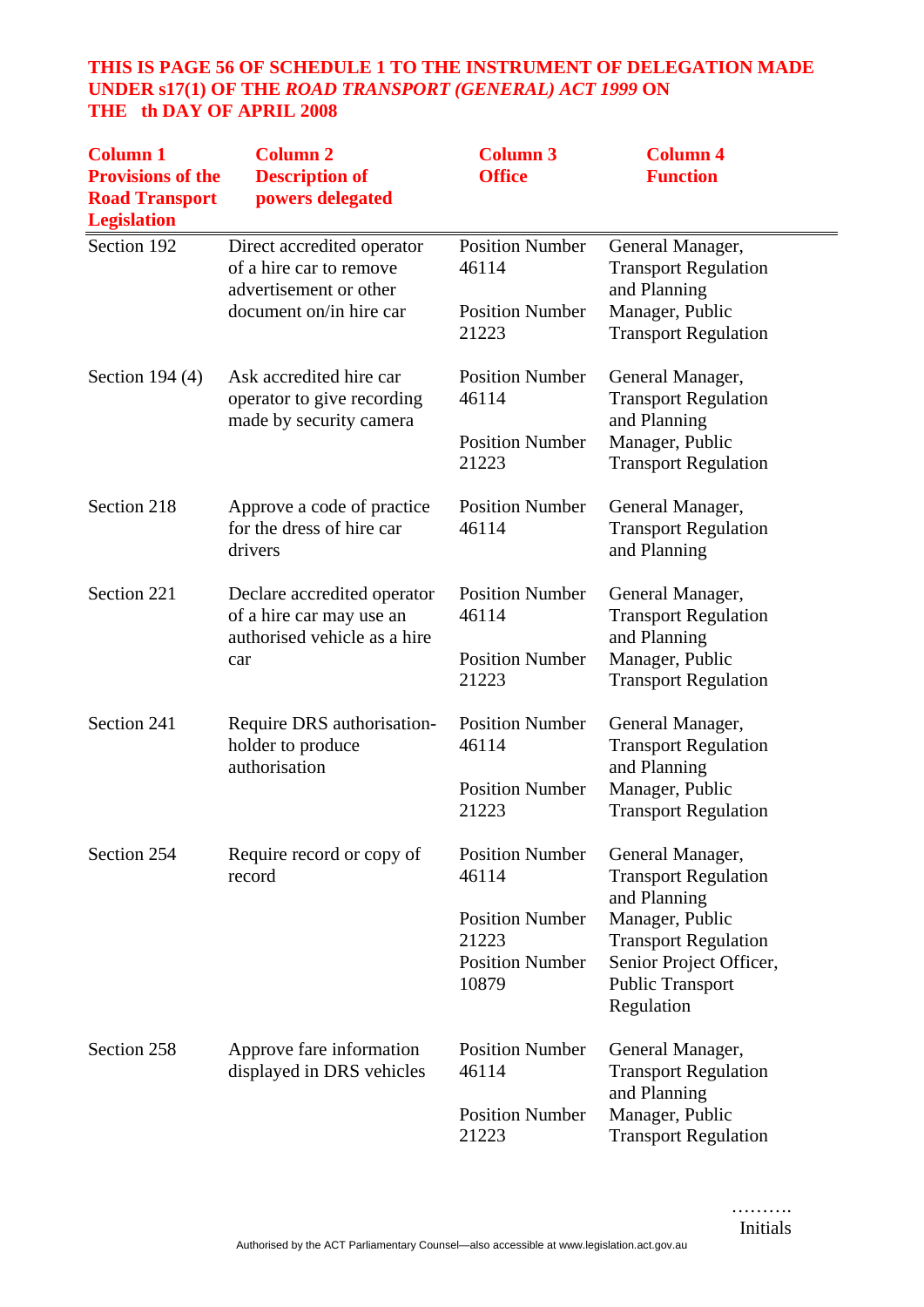# **THIS IS PAGE 57 OF SCHEDULE 1 TO THE INSTRUMENT OF DELEGATION MADE UNDER s17(1) OF THE** *ROAD TRANSPORT (GENERAL) ACT 1999* **ON THE th DAY OF APRIL 2008**

| <b>Column 1</b><br><b>Provisions of the</b><br><b>Road Transport</b><br><b>Legislation</b> | <b>Column 2</b><br><b>Description of</b><br>powers delegated                                                 | <b>Column 3</b><br><b>Office</b>                     | <b>Column 4</b><br><b>Function</b>                              |
|--------------------------------------------------------------------------------------------|--------------------------------------------------------------------------------------------------------------|------------------------------------------------------|-----------------------------------------------------------------|
| Section 261                                                                                | Approve signs and livery<br>for DRS vehicles                                                                 | <b>Position Number</b><br>46114                      | General Manager,<br><b>Transport Regulation</b><br>and Planning |
|                                                                                            |                                                                                                              | <b>Position Number</b><br>21223                      | Manager, Public<br><b>Transport Regulation</b>                  |
| Section 262                                                                                | Direct authorised operator<br>of a DRS vehicle to remove<br>advertisement or other                           | <b>Position Number</b><br>46114                      | General Manager,<br><b>Transport Regulation</b><br>and Planning |
|                                                                                            | document                                                                                                     | <b>Position Number</b><br>21223                      | Manager, Public<br><b>Transport Regulation</b>                  |
| Section $264(4)$                                                                           | Request security camera<br>recording be produced                                                             | <b>Position Number</b><br>46114                      | General Manager,<br><b>Transport Regulation</b><br>and Planning |
|                                                                                            |                                                                                                              | <b>Position Number</b><br>21223                      | Manager, Public<br><b>Transport Regulation</b>                  |
| Section<br>269(5)(a)                                                                       | Approve the Number of<br>seating/standing passengers<br>a DRS vehicle that is a bus<br>is permitted to carry | Position<br>Numbers 00900,<br>1127, 3184 and<br>3198 | Technical Officers,<br><b>Road User Services</b>                |
|                                                                                            |                                                                                                              | <b>Position Number</b><br>32923                      | Manager, Vehicle<br>Standards, Road                             |
|                                                                                            |                                                                                                              | <b>Position Number</b><br>867                        | Transport<br>Manager, Road User<br>Services                     |
| Section $302(1)$                                                                           | Approve a code of practice<br>For the dress of DRS<br>vehicle drivers                                        | <b>Position Number</b><br>46114                      | General Manager,<br><b>Transport Regulation</b>                 |
|                                                                                            |                                                                                                              | <b>Position Number</b><br>21223                      | and Planning<br>Manager, Public<br><b>Transport Regulation</b>  |
| Section $303(1)$                                                                           | Approve standards for<br>security cameras in DRS<br>vehicle                                                  | <b>Position Number</b><br>46114                      | General Manager,<br><b>Transport Regulation</b>                 |
|                                                                                            |                                                                                                              | <b>Position Number</b><br>21223                      | and Planning<br>Manager, Public<br><b>Transport Regulation</b>  |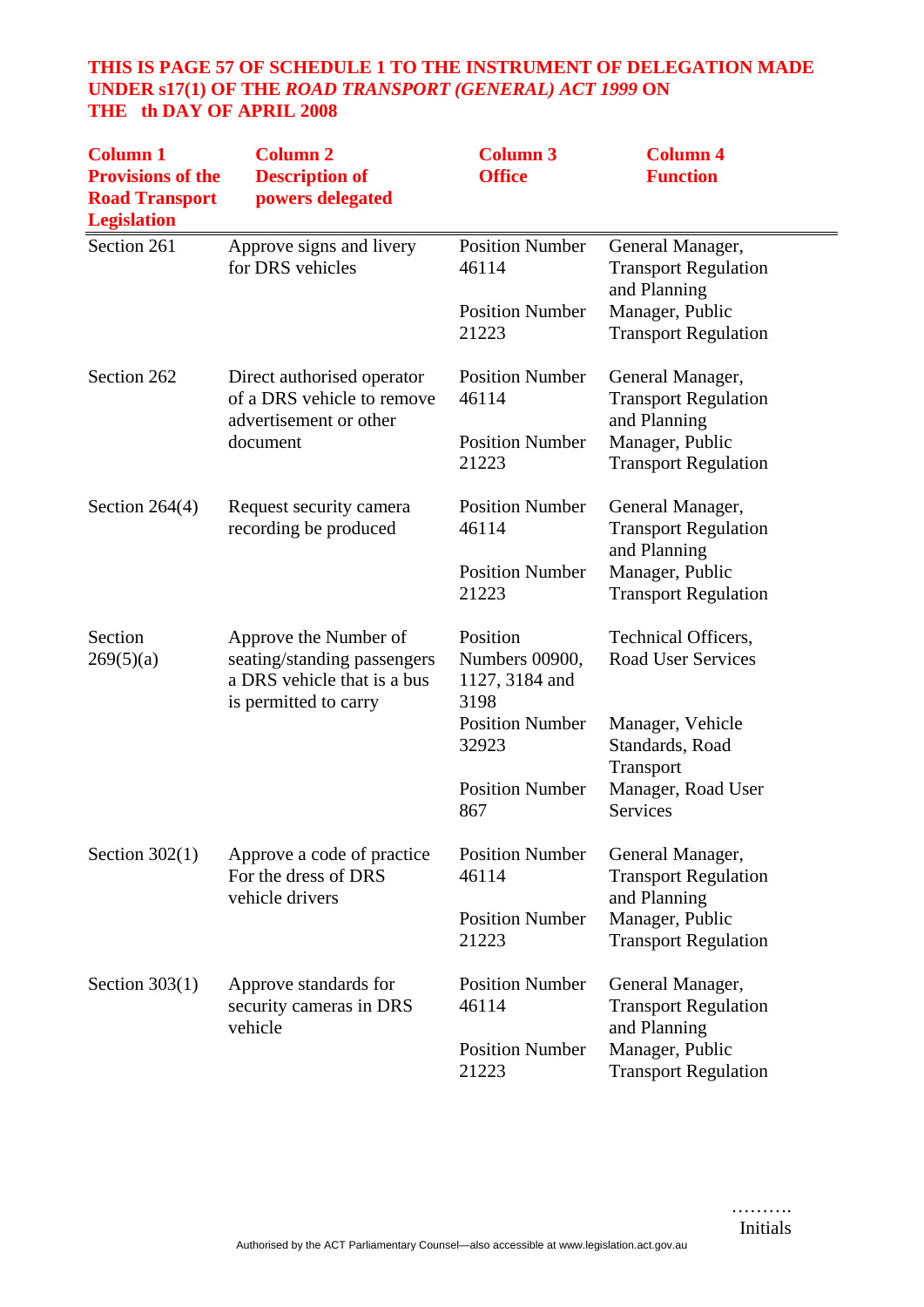# **THIS IS PAGE 58 OF SCHEDULE 1 TO THE INSTRUMENT OF DELEGATION MADE UNDER s17(1) OF THE** *ROAD TRANSPORT (GENERAL) ACT 1999* **ON THE th DAY OF APRIL 2008**

| <b>Column 1</b><br><b>Provisions of the</b><br><b>Road Transport</b><br><b>Legislation</b> | <b>Column 2</b><br><b>Description of</b><br>powers delegated                                      | <b>Column 3</b><br><b>Office</b> | <b>Column 4</b><br><b>Function</b>                              |
|--------------------------------------------------------------------------------------------|---------------------------------------------------------------------------------------------------|----------------------------------|-----------------------------------------------------------------|
| Section $305(1)$                                                                           | Give authorised operator of<br>DRS authority to use bus<br>stop and bus zone                      | <b>Position Number</b><br>46114  | General Manager,<br><b>Transport Regulation</b><br>and Planning |
|                                                                                            |                                                                                                   | <b>Position Number</b><br>21223  | Manager, Public<br><b>Transport Regulation</b>                  |
| Section 321                                                                                | When action may be taken<br>in relation to accreditations<br>and licences                         | <b>Position Number</b><br>46114  | General Manager,<br><b>Transport Regulation</b><br>and Planning |
|                                                                                            |                                                                                                   | <b>Position Number</b><br>21223  | Manager, Public<br><b>Transport Regulation</b>                  |
| Section 322                                                                                | Action that may be taken in<br>relation to accreditations<br>and licences                         |                                  |                                                                 |
|                                                                                            | $(1)(a)$ cancel service<br>authority, disqualify person<br>from applying for service<br>authority | <b>Position Number</b><br>46114  | General Manager,<br><b>Transport Regulation</b><br>and Planning |
|                                                                                            |                                                                                                   | <b>Position Number</b><br>21223  | Manager, Public<br><b>Transport Regulation</b>                  |
|                                                                                            | $(1)(b)$ suspend service<br>authority, disqualify from                                            | <b>Position Number</b><br>46114  | General Manager,<br><b>Transport Regulation</b>                 |
|                                                                                            | applying for service<br>authority                                                                 | <b>Position Number</b><br>21223  | and Planning<br>Manager, Public<br><b>Transport Regulation</b>  |
|                                                                                            | $(1)(c)$ supend licence,<br>cancel licence if fee remains                                         | <b>Position Number</b><br>46114  | General Manager,<br><b>Transport Regulation</b>                 |
|                                                                                            | uppaid                                                                                            | <b>Position Number</b><br>21223  | and Planning<br>Manager, Public<br><b>Transport Regulation</b>  |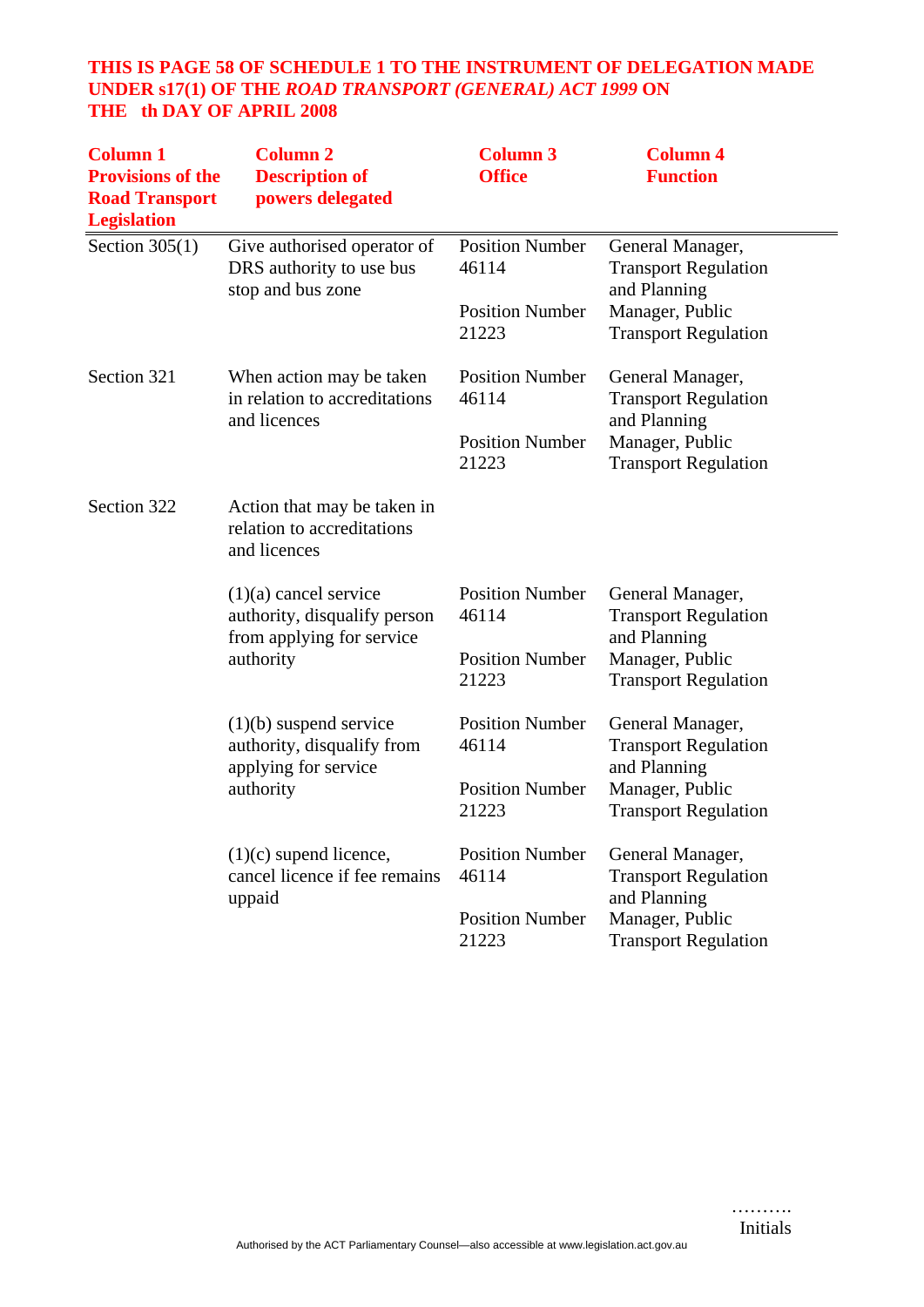# **THIS IS PAGE 59 OF SCHEDULE 1 TO THE INSTRUMENT OF DELEGATION MADE UNDER s17(1) OF THE** *ROAD TRANSPORT (GENERAL) ACT 1999* **ON THE th DAY OF APRIL 2008**

| <b>Column 1</b><br><b>Provisions of the</b><br><b>Road Transport</b><br><b>Legislation</b> | <b>Column 2</b><br><b>Description of</b><br>powers delegated                        | <b>Column 3</b><br><b>Office</b> | <b>Column 4</b><br><b>Function</b>                                                                                |
|--------------------------------------------------------------------------------------------|-------------------------------------------------------------------------------------|----------------------------------|-------------------------------------------------------------------------------------------------------------------|
|                                                                                            | $(1)(d)$ if suspended:<br>(i) cancel service authority,<br>disqualify from applying | <b>Position Number</b><br>46114  | General Manager,<br><b>Transport Regulation</b><br>and Planning                                                   |
|                                                                                            |                                                                                     | <b>Position Number</b><br>21223  | Manager, Public<br><b>Transport Regulation</b>                                                                    |
|                                                                                            | (ii) suspend service<br>authority for an additional<br>period, disqualify from      | <b>Position Number</b><br>46114  | General Manager,<br><b>Transport Regulation</b><br>and Planning                                                   |
|                                                                                            | applying for service<br>authority                                                   | <b>Position Number</b><br>21223  | Manager, Public<br><b>Transport Regulation</b>                                                                    |
|                                                                                            | $1(e)$ Direct person to<br>undertake training                                       | <b>Position Number</b><br>46114  | General Manager,<br><b>Transport Regulation</b><br>and Planning                                                   |
|                                                                                            |                                                                                     | <b>Position Number</b><br>21223  | Manager, Public<br><b>Transport Regulation</b>                                                                    |
|                                                                                            | $(1)(f)$ Impose or amend<br>condition                                               | <b>Position Number</b><br>21223  | General Manager,<br><b>Transport Regulation</b><br>and Planning<br>Manager, Public<br><b>Transport Regulation</b> |
|                                                                                            | $(1)(g)$ Order person to pay<br>Territory                                           | <b>Position Number</b><br>46114  | General Manager.<br><b>Transport Regulation</b><br>and Planning                                                   |
|                                                                                            |                                                                                     | <b>Position Number</b><br>21223  | Manager, Public<br><b>Transport Regulation</b>                                                                    |
|                                                                                            | $(1)(h)$ Reprimand the person                                                       | <b>Position Number</b><br>46114  | General Manager,<br><b>Transport Regulation</b><br>and Planning                                                   |
|                                                                                            |                                                                                     | <b>Position Number</b><br>21223  | Manager, Public<br><b>Transport Regulation</b>                                                                    |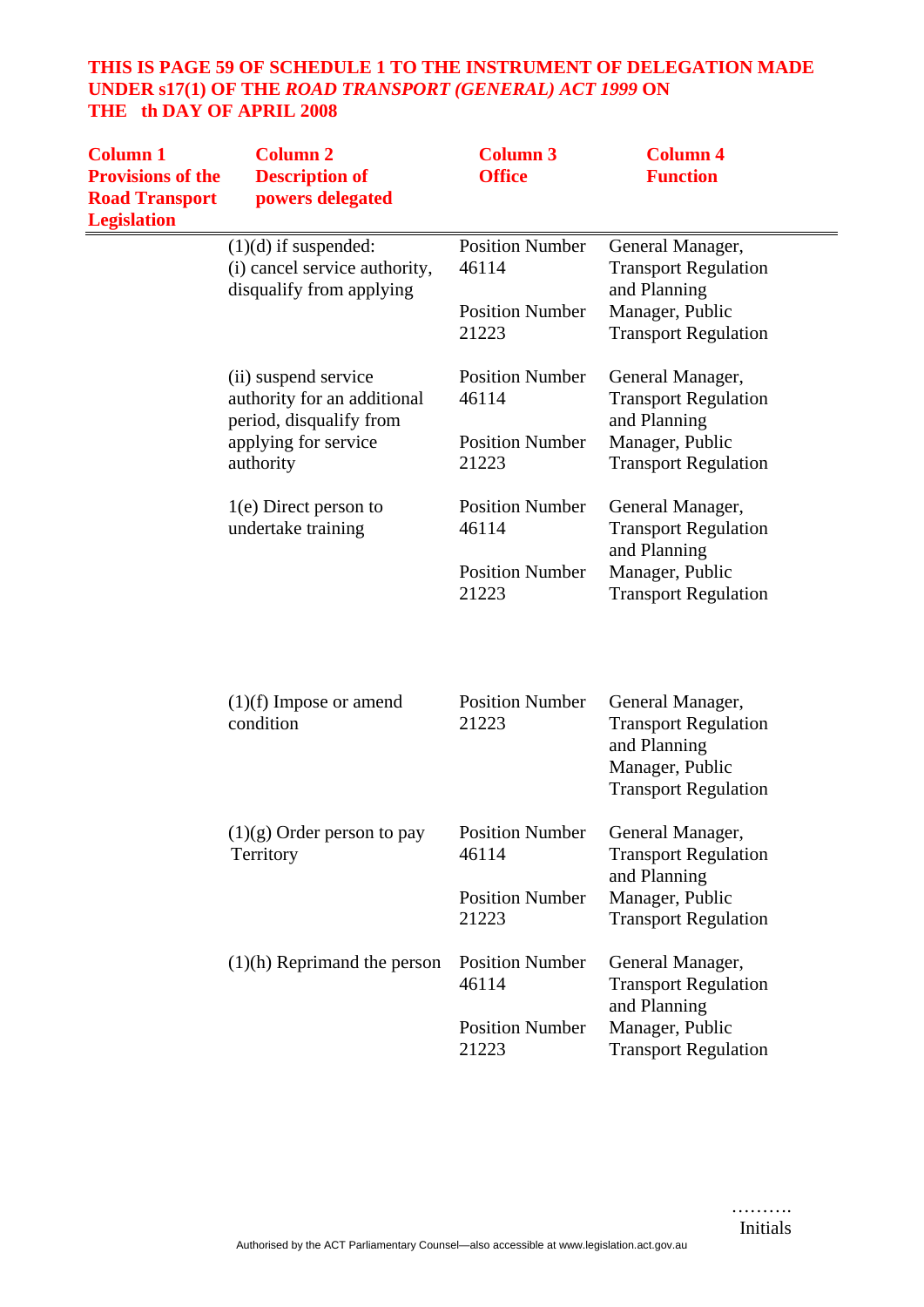# **THIS IS PAGE 60 OF SCHEDULE 1 TO THE INSTRUMENT OF DELEGATION MADE UNDER s17(1) OF THE** *ROAD TRANSPORT (GENERAL) ACT 1999* **ON THE th DAY OF APRIL 2008**

| <b>Column 1</b><br><b>Provisions of the</b><br><b>Road Transport</b><br><b>Legislation</b> | <b>Column 2</b><br><b>Description of</b><br>powers delegated                                                | <b>Column 3</b><br><b>Office</b> | <b>Column 4</b><br><b>Function</b>                              |
|--------------------------------------------------------------------------------------------|-------------------------------------------------------------------------------------------------------------|----------------------------------|-----------------------------------------------------------------|
|                                                                                            | $(2)$ take action against 1 or<br>more service authorities                                                  | <b>Position Number</b><br>46114  | General Manager,<br><b>Transport Regulation</b><br>and Planning |
|                                                                                            |                                                                                                             | <b>Position Number</b><br>21223  | Manager, Public<br><b>Transport Regulation</b>                  |
| Section 323                                                                                | (3) Consider response given<br>by person                                                                    | <b>Position Number</b><br>46114  | General Manager,<br><b>Transport Regulation</b><br>and Planning |
|                                                                                            |                                                                                                             | <b>Position Number</b><br>21223  | Manager, Public<br><b>Transport Regulation</b>                  |
|                                                                                            | $(4)(a)$ cancel service<br>authority, suspend service<br>authority for period, impose<br>or amend condition | <b>Position Number</b><br>46114  | General Manager,<br><b>Transport Regulation</b><br>and Planning |
|                                                                                            |                                                                                                             | <b>Position Number</b><br>21223  | Manager, Public<br><b>Transport Regulation</b>                  |
|                                                                                            | $(4)(b)$ suspend service<br>authority for an additional<br>period, impose or amend<br>condition             | <b>Position Number</b><br>46114  | General Manager,<br><b>Transport Regulation</b><br>and Planning |
|                                                                                            |                                                                                                             | <b>Position Number</b><br>21223  | Manager, Public<br><b>Transport Regulation</b>                  |
|                                                                                            | $(4)(c)$ disqualify person<br>from applying for service<br>authority, impose or amend<br>condition          | <b>Position Number</b><br>46114  | General Manager,<br><b>Transport Regulation</b><br>and Planning |
|                                                                                            |                                                                                                             | <b>Position Number</b><br>21223  | Manager, Public<br><b>Transport Regulation</b>                  |
|                                                                                            | $(4)(d)$ Impose or amend<br>condition                                                                       | <b>Position Number</b><br>46114  | General Manager,<br><b>Transport Regulation</b><br>and Planning |
|                                                                                            |                                                                                                             | <b>Position Number</b><br>21223  | Manager, Public<br><b>Transport Regulation</b>                  |
|                                                                                            | $(4)(e)$ Order person to pay<br>money to Territory                                                          | <b>Position Number</b><br>46114  | General Manager,<br><b>Transport Regulation</b><br>and Planning |
|                                                                                            |                                                                                                             | <b>Position Number</b><br>21223  | Manager, Public<br><b>Transport Regulation</b>                  |